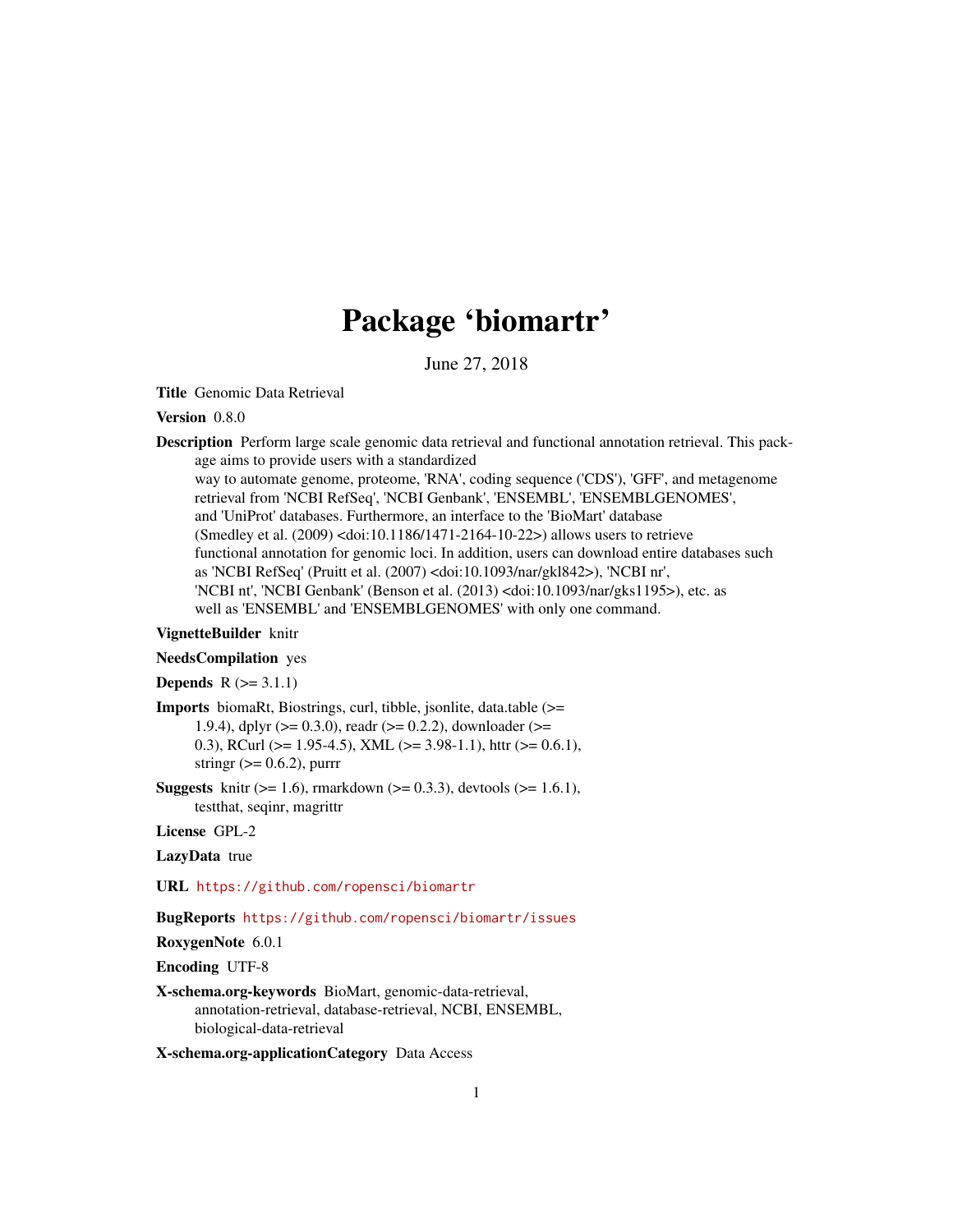X-schema.org-isPartof ``ropensci.org'' Author Hajk-Georg Drost [aut, cre] (<https://orcid.org/0000-0002-1567-306X>) Maintainer Hajk-Georg Drost <hgd23@cam.ac.uk> Repository CRAN Date/Publication 2018-06-27 17:14:11 UTC

# R topics documented:

| 3<br>$\overline{4}$<br>5<br>6<br>7<br>9<br>10<br>11<br>12<br>getENSEMBLGENOMESInfo<br>13<br>14<br>14<br>15<br>17<br>17<br>19<br>20<br>21<br>22<br>23<br>23<br>24<br>25<br>26<br>26<br>28 |
|------------------------------------------------------------------------------------------------------------------------------------------------------------------------------------------|
|                                                                                                                                                                                          |
|                                                                                                                                                                                          |
|                                                                                                                                                                                          |
|                                                                                                                                                                                          |
|                                                                                                                                                                                          |
|                                                                                                                                                                                          |
|                                                                                                                                                                                          |
|                                                                                                                                                                                          |
|                                                                                                                                                                                          |
|                                                                                                                                                                                          |
|                                                                                                                                                                                          |
|                                                                                                                                                                                          |
|                                                                                                                                                                                          |
|                                                                                                                                                                                          |
|                                                                                                                                                                                          |
|                                                                                                                                                                                          |
|                                                                                                                                                                                          |
|                                                                                                                                                                                          |
|                                                                                                                                                                                          |
|                                                                                                                                                                                          |
|                                                                                                                                                                                          |
|                                                                                                                                                                                          |
|                                                                                                                                                                                          |
|                                                                                                                                                                                          |
|                                                                                                                                                                                          |
|                                                                                                                                                                                          |
| 29                                                                                                                                                                                       |
| 30                                                                                                                                                                                       |
| 31                                                                                                                                                                                       |
| is.genome.available $\ldots \ldots \ldots \ldots \ldots \ldots \ldots \ldots \ldots \ldots \ldots \ldots \ldots$<br>32                                                                   |
| 33                                                                                                                                                                                       |
| 34                                                                                                                                                                                       |
| 35                                                                                                                                                                                       |
| 36                                                                                                                                                                                       |
| 37                                                                                                                                                                                       |
| -38                                                                                                                                                                                      |
| 41                                                                                                                                                                                       |
| 42                                                                                                                                                                                       |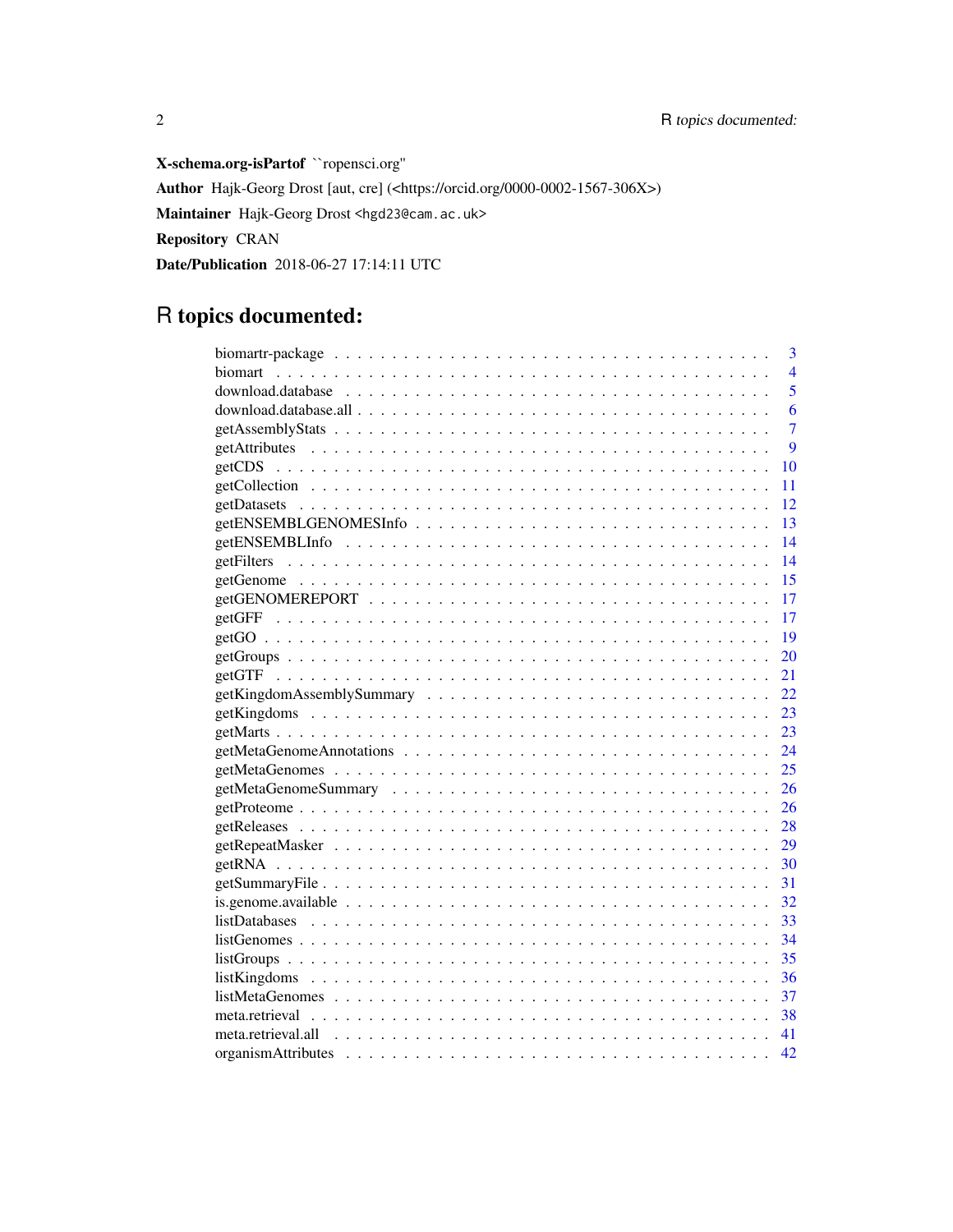# <span id="page-2-0"></span>biomartr-package 3

| Index |  |
|-------|--|

biomartr-package *Genomic Data Retrieval*

#### Description

This package interacts with a suite of web Application Programming Interfaces and FTP sites to perform automated genomic data retieval and annotation information retrieval.

#### About

To automate the retrieval process on a meta-genomic scale, this package provides useful interface functions for genomic sequence retrieval and functional annotation retrieval. The major aim of biomartr is to facilitate computational reproducibility and large-scale handling of genomic data for (meta-)genomic analyses.

In detail, biomartr aims to provide users with an easy to use framework to obtain genome, proteome, CDS, GFF (annotation), genome assembly quality, and metagenome project data. Furthermore, an interface to the Ensembl Biomart database allows users to retrieve functional annotation for genomic loci. Users can download entire databases such as

- NCBI RefSeq
- NCBI nr
- NCBI nt
- NCBI Genbank
- NCBI nt
- Ensembl
- Ensembl Genomes
- UniProt

#### Author(s)

Hajk-Georg Drost <hgd23@cam.ac.uk>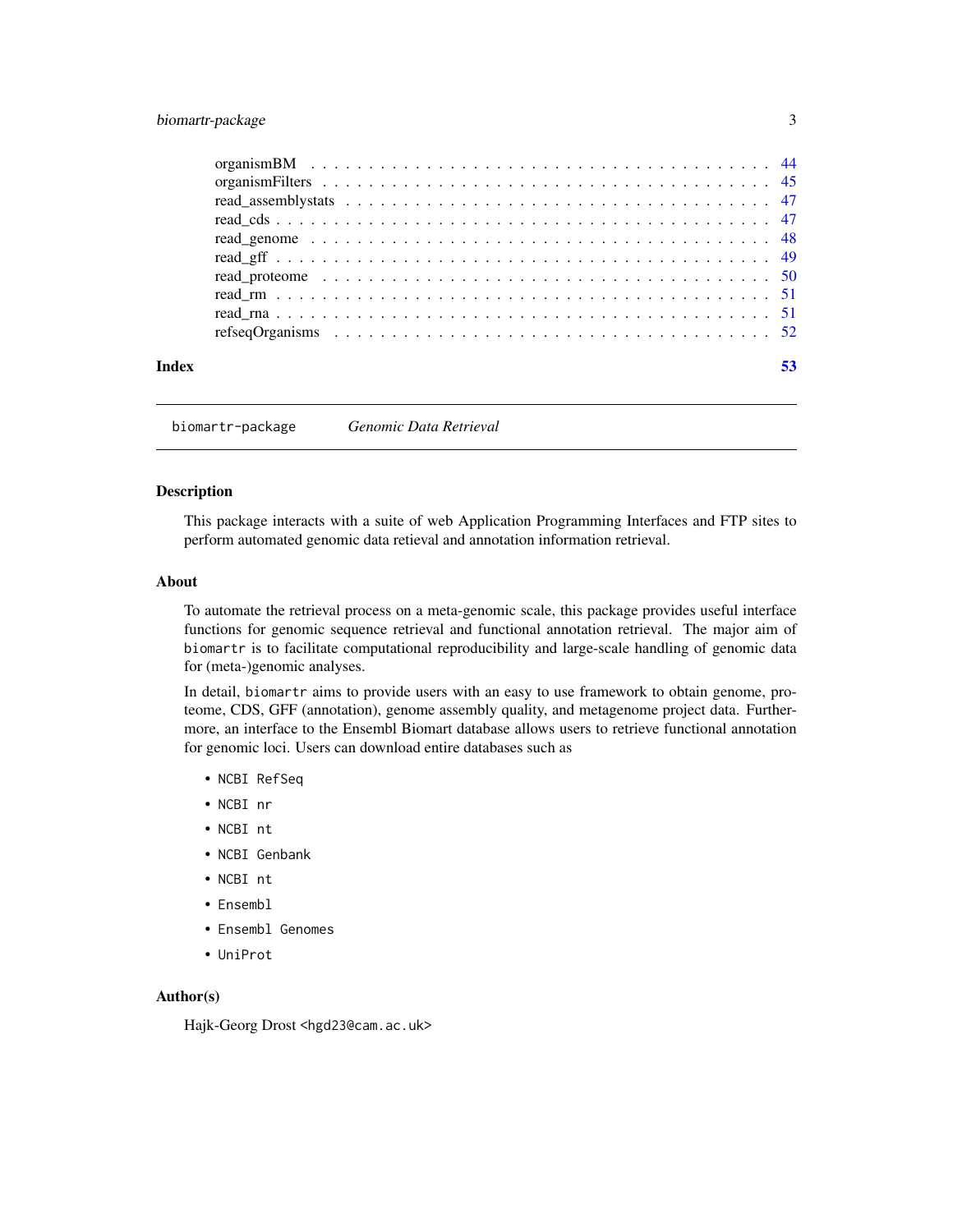<span id="page-3-1"></span><span id="page-3-0"></span>

This function takes a set of gene ids and the biomart specifications and performs a biomart query for the given set of gene ids.

# Usage

biomart(genes, mart, dataset, attributes, filters, ...)

# Arguments

| genes      | a character vector storing the gene ids of a organisms of interest to be queried<br>against BioMart.                                    |
|------------|-----------------------------------------------------------------------------------------------------------------------------------------|
| mart       | a character string specifying the mart to be used, e.g. mart = "ensembl".                                                               |
| dataset    | a character string specifying the dataset within the mart to be used, e.g. dataset<br>$=$ "hsapiens_gene_ensembl".                      |
| attributes | a character vector specifying the attributes that shall be used, e.g. attributes<br>= c("start_position","end_position","description"). |
| filters    | a character vector specifying the filter (query key) for the BioMart query, e.g.<br>$filter = "ensemble\_gene_id".$                     |
| $\cdot$    | additional parameters for the getBM function.                                                                                           |

# Details

This function is the main query function of the biomartr package.

It enables to fastly access annotations of a given gene set based on the biomaRt package implemented by Steffen Durinck et al.

# Value

A data.table storing the initial query gene vector in the first column, the output gene vector in the second column, and all attributes in the following columns.

# Author(s)

Hajk-Georg Drost

# See Also

[organismFilters](#page-44-1), [organismBM](#page-43-1), [listAttributes](#page-0-0), [getBM](#page-0-0)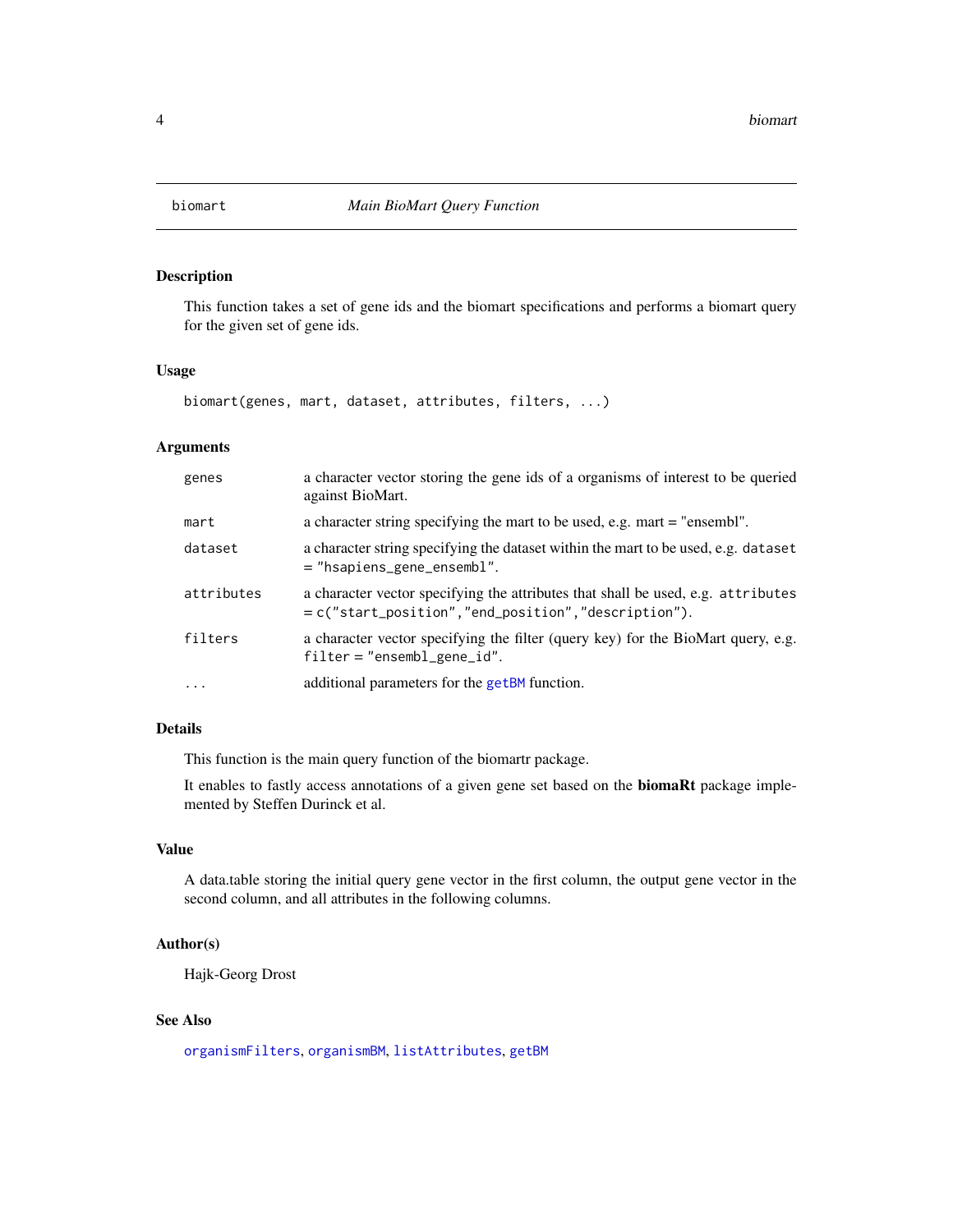# <span id="page-4-0"></span>download.database 5

#### Examples

```
## Not run:
# 1) select a mart
getMarts()
# we will select mart 'plants_mart' and search for available datasets
getDatasets(mart = "plants_mart")
# we choose dataset 'athaliana_eg_gene' and run biomart()
# using mart: 'plants_mart', dataset: "athaliana_eg_gene"
# attributes: c("start_position","end_position","description")
# for an example gene set of Arabidopsis thaliana:
# c("AT1G06090", "AT1G06100", "AT1G06110", "AT1G06120",
# "AT1G06130", "AT1G06200")
biomart(genes = c("AT1G06090", "AT1G06100","AT1G06110", "AT1G06120",
                      "AT1G06130", "AT1G06200"),
       mart = "plants_matrix",dataset = "athaliana_eg_gene",
       attributes = c("start_position","end_position","description"),
       filters = "ensembl_gene_id")
## End(Not run)
```
<span id="page-4-1"></span>download.database *Download a NCBI Database to Your Local Hard Drive*

# Description

This function allows users to download a database selected by [listDatabases](#page-32-1) to their local hard drive.

#### Usage

download.database(db, path = "database")

# Arguments

| db   | a character string specifying the database that shall be downloaded (selected<br>from listDatabases).                                                                                                        |
|------|--------------------------------------------------------------------------------------------------------------------------------------------------------------------------------------------------------------|
| path | a character string specifying the location (a folder) in which the corresponding<br>database shall be stored. Default is path $=$ "database". In case this folder<br>does not exist yet, it will be created. |

#### Details

This function downloads large databases to your hard drive. For this purpose a folder named database (default) is created and the correspondning database then stored in this folder.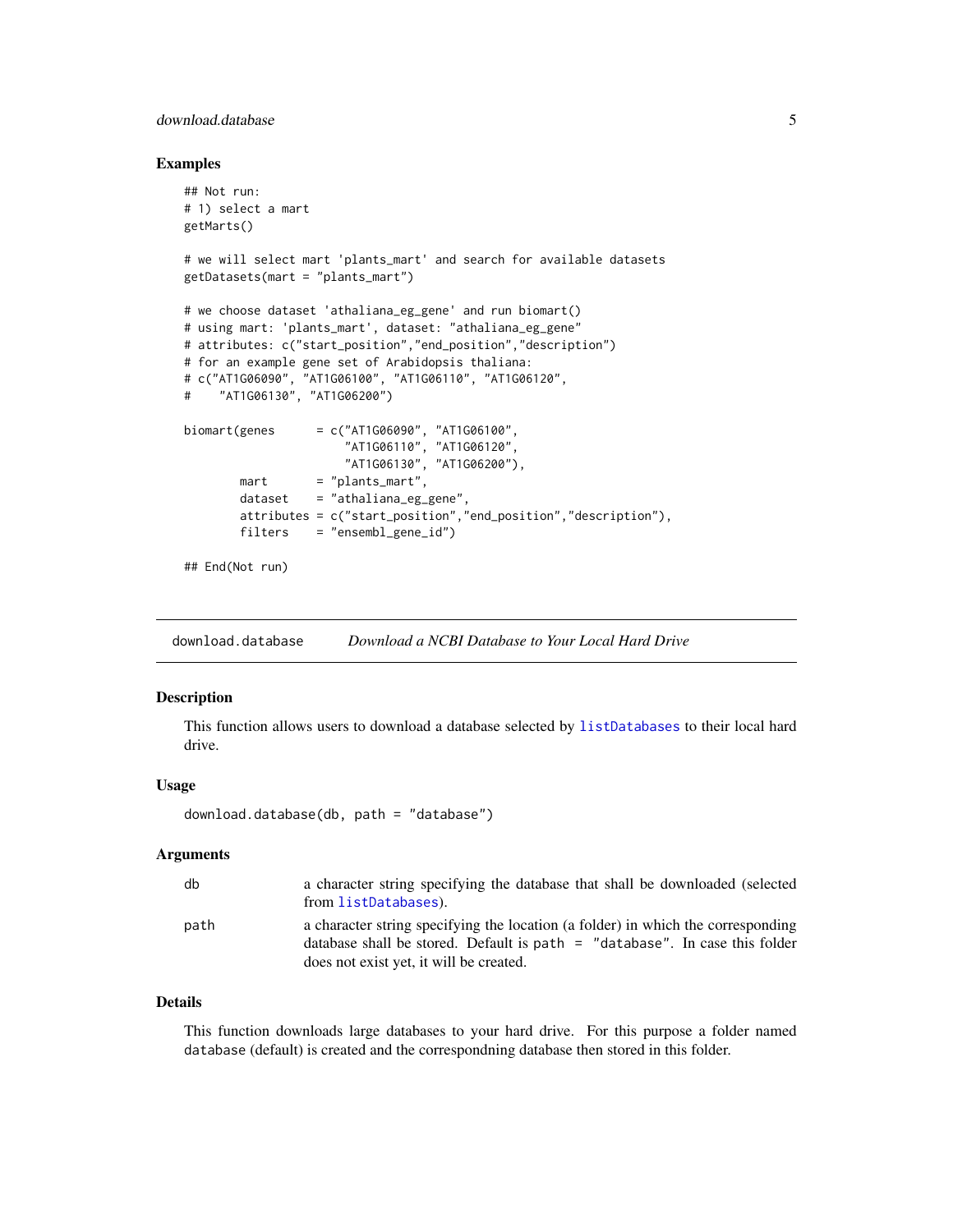# <span id="page-5-0"></span>Value

File path to the downloaded database file.

## Author(s)

Hajk-Georg Drost

# See Also

[download.database.all](#page-5-1), [listDatabases](#page-32-1)

# Examples

```
## Not run:
 # search for available NCBI nr databases
 listNCBIDatabases(db = "nr")
 # select NCBI nr version 27 = "nr.27.tar.gz"
 # and download it to your hard drive
 # -> please note that large databases take some time for download!
 download.database(db = "nr.27.tar.gz")
```

```
## End(Not run)
```
<span id="page-5-1"></span>download.database.all *Download all elements of an NCBI databse*

#### Description

The [download.database](#page-4-1) functions allows users to retrieve individual packages of a NCBI database. This function is designed to retrieve the entire database selected by the users (hence all packages corresponding to this database).

#### Usage

```
download.database.all(db, path = NULL)
```
#### Arguments

| db   | a character string specifying the database that shall be downloaded (selected<br>from listDatabases).                                                                     |
|------|---------------------------------------------------------------------------------------------------------------------------------------------------------------------------|
| path | a character string specifying the location (a folder) in which the corresponding<br>database shall be stored. In case this folder does not exist yet, it will be created. |

# Value

A character vector storing the file paths of the downloaded databases.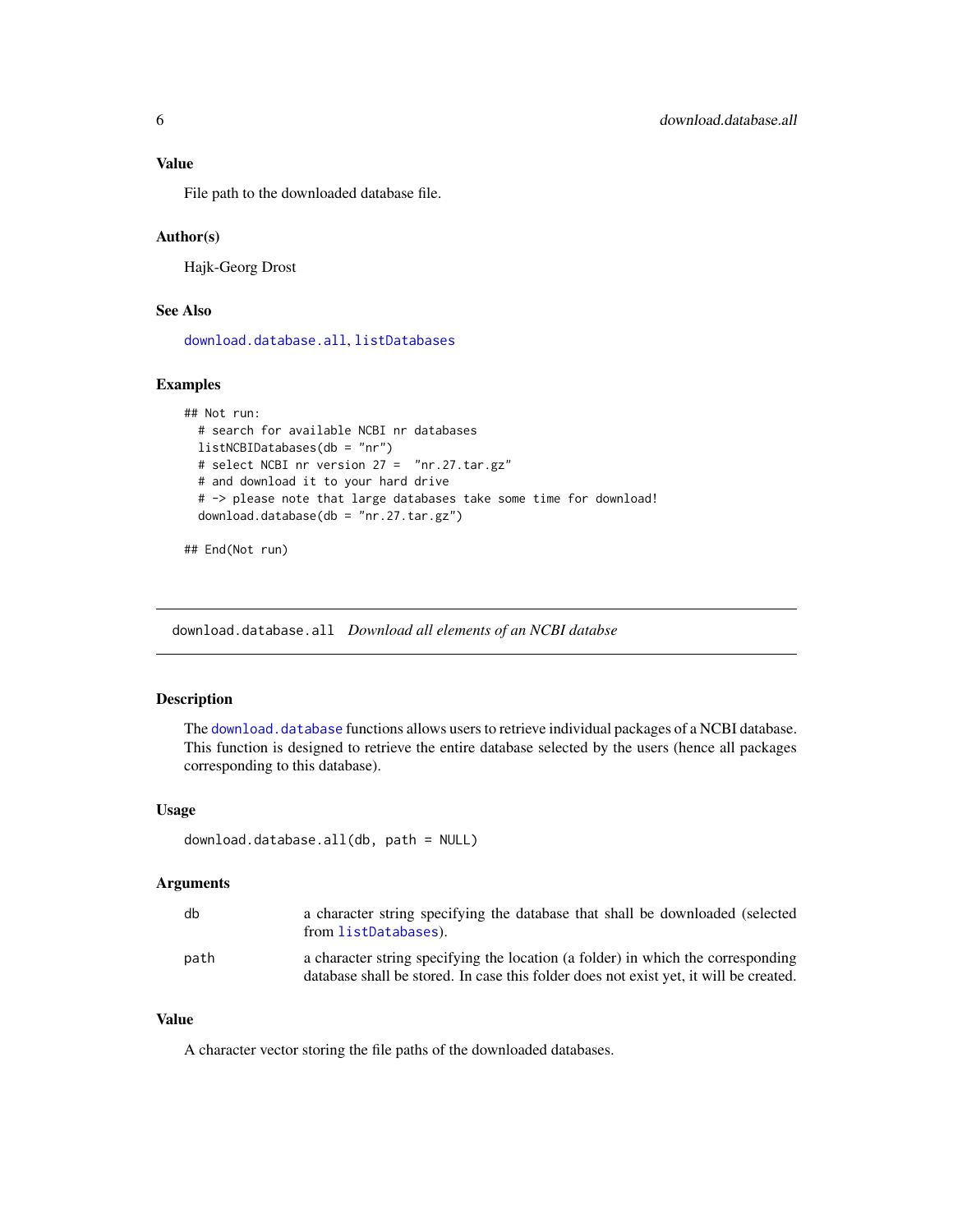# <span id="page-6-0"></span>getAssemblyStats 7

#### Author(s)

Hajk-Georg Drost

# See Also

[download.database](#page-4-1), [listNCBIDatabases](#page-32-2)

# Examples

```
## Not run:
# search for available NCBI databases
 listNCBIDatabases(db = "all")
# choose database NCBI nr and download compelete database
 download.database.all(db = "nr", path = "nr")## End(Not run)
```
<span id="page-6-1"></span>getAssemblyStats *Genome Assembly Stats Retrieval*

#### Description

Main genome assembly stats retrieval function for an organism of interest. By specifying the scientific name of an organism of interest the corresponding genome assembly stats file storing the assembly statistics of the organism of interest can be downloaded and stored locally. Genome assembly stats files can be retrieved from several databases.

#### Usage

```
getAssemblyStats(db = "refseq", organism, reference = TRUE,
  type = "download", path = file.path("_ncbi_downloads",
  "genomeassembly_stats"))
```

| db        | a character string specifying the database from which the genome shall be re-<br>trieved:                                                                             |
|-----------|-----------------------------------------------------------------------------------------------------------------------------------------------------------------------|
|           | $\bullet$ db = "refseq"                                                                                                                                               |
|           | $\cdot$ db = "genbank"                                                                                                                                                |
|           | $\cdot$ db = "ensembl"                                                                                                                                                |
|           | $\bullet$ db = "ensemblgenomes"                                                                                                                                       |
| organism  | a character string specifying the scientific name of the organism of interest, e.g.<br>organism = $"Home$ sapiens".                                                   |
| reference | a logical value indicating whether or not a genome shall be downloaded if it isn't<br>marked in the database as either a reference genome or a representative genome. |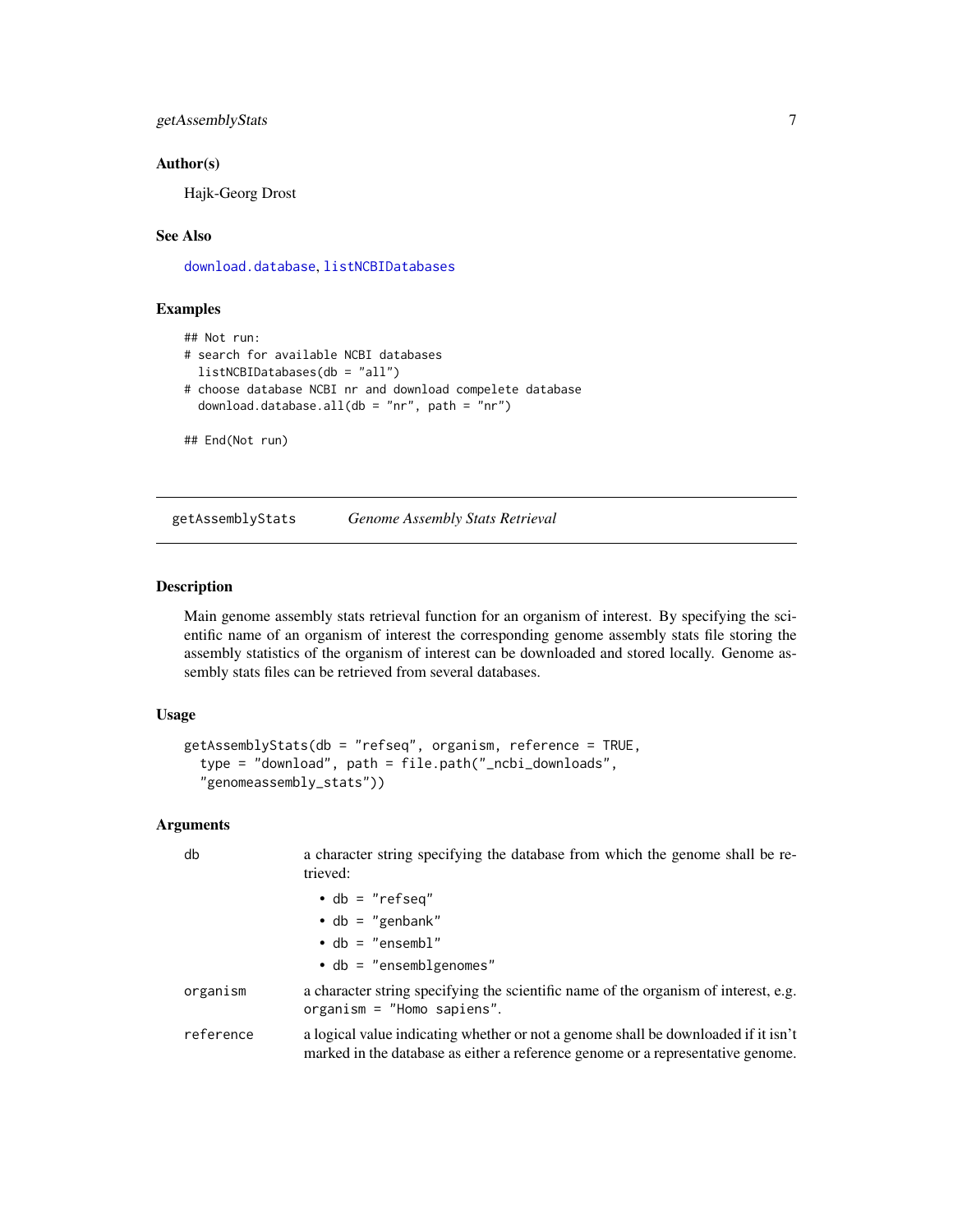<span id="page-7-0"></span>

| type | shall only the file be retrieved (default) type $=$ "download" or should the corre-             |
|------|-------------------------------------------------------------------------------------------------|
|      | sponding file be downloaded and subsequently be imported type = "import".                       |
| path | a character string specifying the location (a folder) in which the corresponding                |
|      | file shall be stored. Default is path = $file.path("_ncbi_downloads", 'genomeassembly_stats").$ |

#### Details

Internally this function loads the the overview.txt file from NCBI:

refseq: ftp://ftp.ncbi.nlm.nih.gov/genomes/refseq/

genbank: ftp://ftp.ncbi.nlm.nih.gov/genomes/genbank/

to retrieve available scientific names of organisms and creates a directory '\_ncbi\_downloads/genomeassembly\_stats' to store the Genome Assembly Stats of interest as text file for future processing. In case the corresponding fasta file already exists within the '\_ncbi\_downloads/genomeassembly\_stats' folder and is accessible within the workspace, no download process will be performed.

An example genome assembly stats file can be found here: ftp://ftp.ncbi.nlm.nih.gov/genomes/all/GCF/000/001/405/ GCF\_000001405.36\_GRCh38.p10/GCF\_000001405.36\_GRCh38.p10\_assembly\_stats.txt.

#### Value

File path to downloaded genome assembly stats file.

#### Author(s)

Hajk-Georg Drost

# See Also

[getGenome](#page-14-1), [getProteome](#page-25-1), [getCDS](#page-9-1), [getGFF](#page-16-1), [getRNA](#page-29-1), [meta.retrieval](#page-37-1), [read\\_assemblystats](#page-46-1)

#### Examples

```
## Not run:
# download the genome assembly stats file of Saccharomyces cerevisiae
# from NCBI RefSeq
# and store the corresponding genome file in
# '_ncbi_downloads/genomeassembly_stats'
file_path <- getAssemblyStats( db = "refseq",
                 organism = "Saccharomyces cerevisiae",
                 path = file.path("_ncbi_downloads","genomeassembly_stats"))
# import the raw file as it is downloaded
Scerevisiae.stats <- read_assemblystats(file_path, type = "raw")
# download the genome assembly stats file of Saccharomyces cerevisiae
# from NCBI RefSeq
# and import overall statistics of the genome assembly
Scerevisiae.stats.import <- getAssemblyStats( db = "refseq",
                 organism = "Saccharomyces cerevisiae",
                 type = "import",
                 path = file.path("_ncbi_downloads","genomeassembly_stats"))
```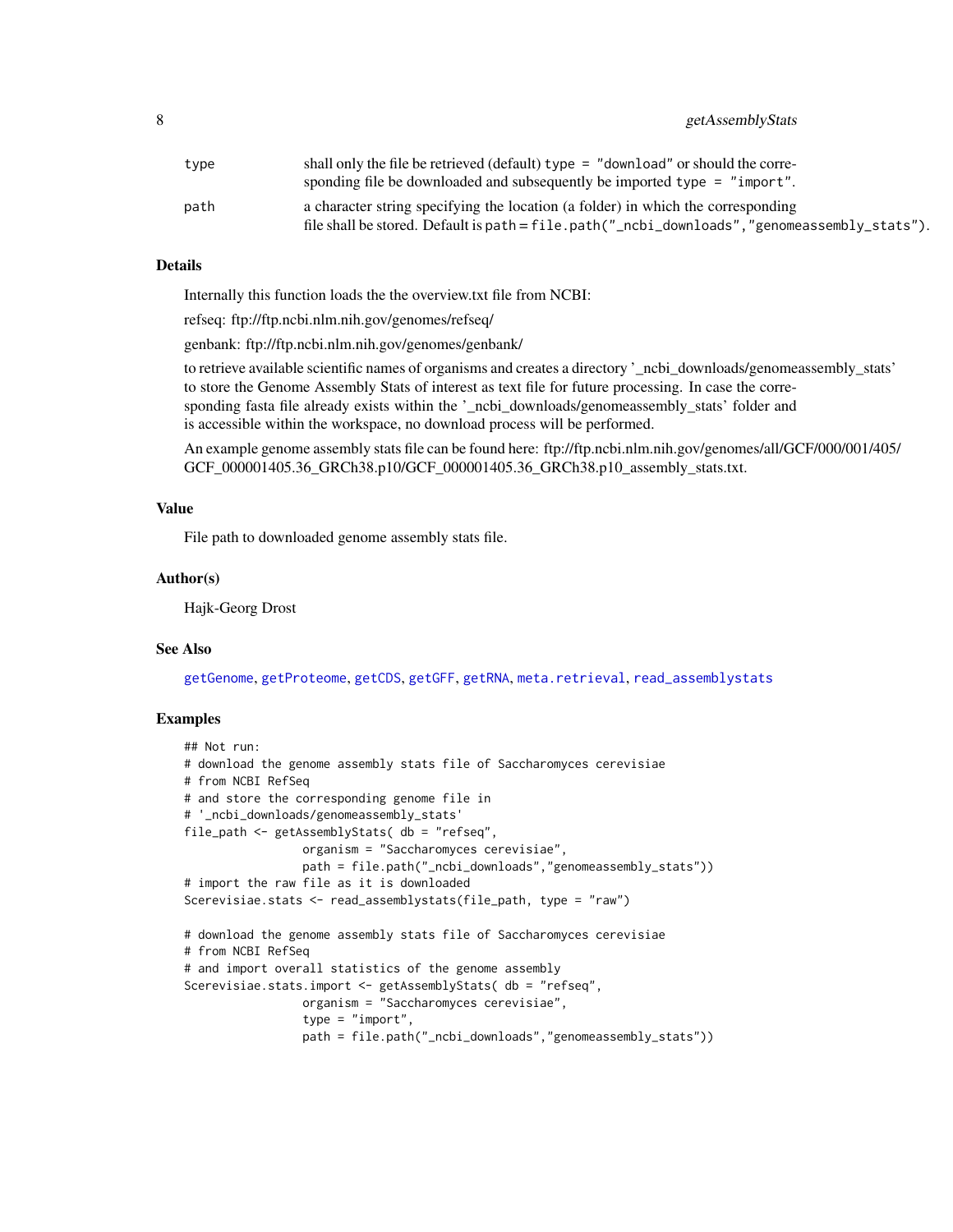# <span id="page-8-0"></span>getAttributes 9

## End(Not run)

<span id="page-8-1"></span>getAttributes *Retrieve All Available Attributes for a Specific Dataset*

# Description

This funcion queries the BioMart Interface and returns a table storing all available attributes for a specific dataset.

#### Usage

getAttributes(mart, dataset)

# Arguments

| mart    | a character string specifying the database (mart) for which datasets shall be<br>listed. |
|---------|------------------------------------------------------------------------------------------|
| dataset | a character string specifying the dataset for which attributes shall be listed.          |

### Author(s)

Hajk-Georg Drost

# See Also

[getMarts](#page-22-1), [getDatasets](#page-11-1), [getFilters](#page-13-1), [organismBM](#page-43-1), [organismFilters](#page-44-1), [organismAttributes](#page-41-1)

#### Examples

```
## Not run:
# search for available datasets
getMarts()
# choose database (mart): ENSEMBL_MART_ENSEMBL
# and get a table of all available datasets from this BioMart database
head(getDatasets(mart = "ENSEMBL_MART_ENSEMBL"), 10)
# choose dataset: "hsapiens_gene_ensembl"
head(getAttributes(mart = "ENSEMBL_MART_ENSEMBL",
                   dataset = "hsapiens_gene_ensembl") , 5)
```
## End(Not run)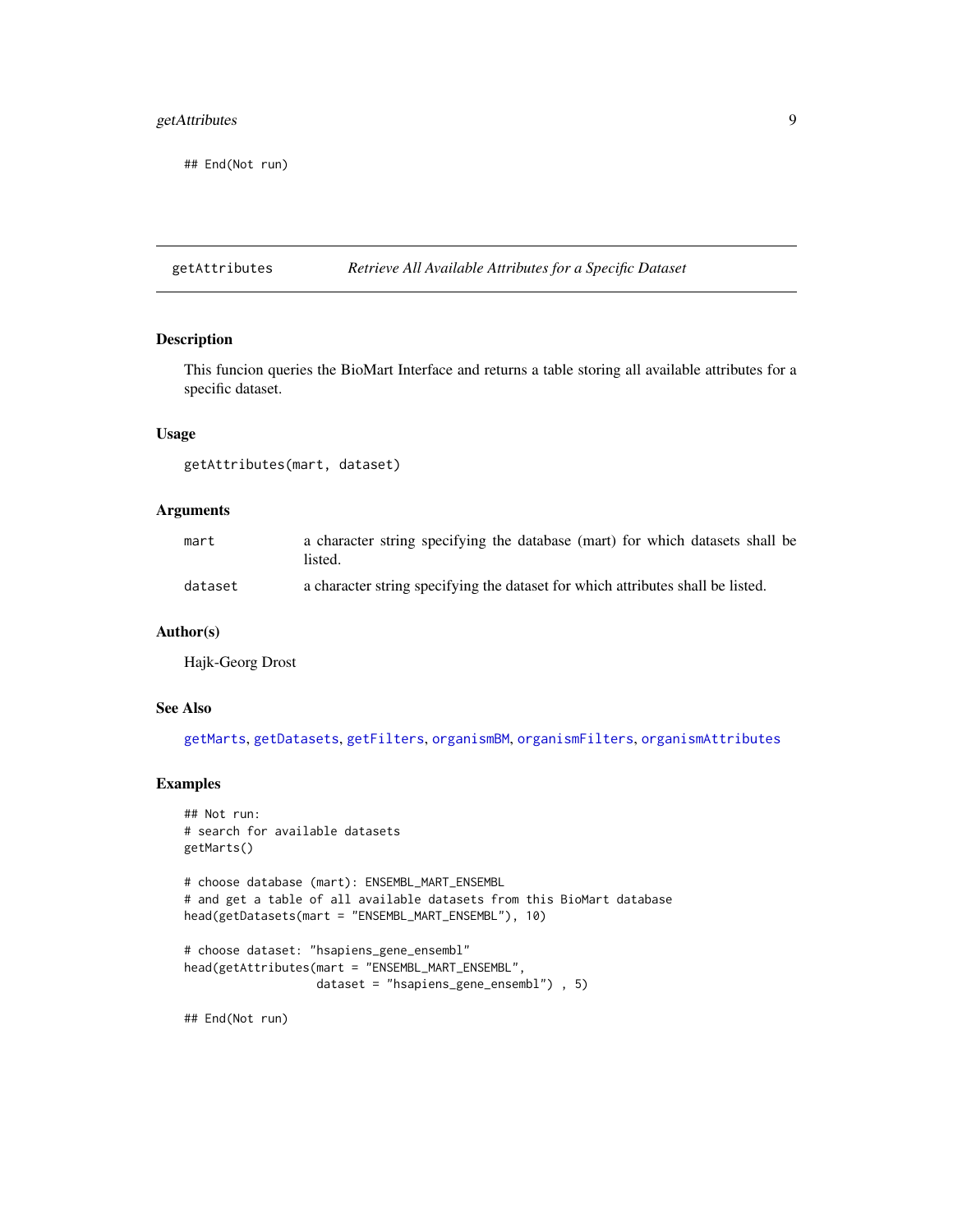<span id="page-9-1"></span><span id="page-9-0"></span>

Main retrieval function for coding sequences (CDS) of an organism of interest. By specifying the scientific name of an organism of interest the corresponding fasta-file storing the CDS information for the organism of interest can be downloaded and stored locally. CDS files can be retrieved from several databases.

# Usage

```
getCDS(db = "refseq", organism, reference = TRUE,
 path = file.path("_ncbi_downloads", "CDS"))
```
#### Arguments

| db        | a character string specifying the database from which the genome shall be re-<br>trieved:                                                                              |
|-----------|------------------------------------------------------------------------------------------------------------------------------------------------------------------------|
|           | $\bullet$ db = "refseq"                                                                                                                                                |
|           | $\cdot$ db = "genbank"                                                                                                                                                 |
|           | $\cdot$ db = "ensembl"                                                                                                                                                 |
|           | $\bullet$ db = "ensemblgenomes"                                                                                                                                        |
| organism  | there are three options to characterize an organism:                                                                                                                   |
|           | • by scientific name: e.g. organism = "Homo sapiens"                                                                                                                   |
|           | • by database specific accession identifier: e.g. organism = "GCF_000001405.37"<br>(= NCBI RefSeq identifier for Homo sapiens)                                         |
|           | • by taxonomic identifier from NCBI Taxonomy: e.g. organism = "9606"<br>(= taxid of Homo sapiens)                                                                      |
| reference | a logical value indicating whether or not a genome shall be downloaded if it isn't<br>marked in the database as either a reference genome or a representative genome.  |
| path      | a character string specifying the location (a folder) in which the corresponding<br>CDS file shall be stored. Default is path = $file.path("_nebi_downloads", "CDS").$ |

# Value

File path to downloaded CDS file.

# Author(s)

Hajk-Georg Drost

# See Also

[getGenome](#page-14-1), [getProteome](#page-25-1), [getGFF](#page-16-1), [getRNA](#page-29-1), [meta.retrieval](#page-37-1), [read\\_cds](#page-46-2)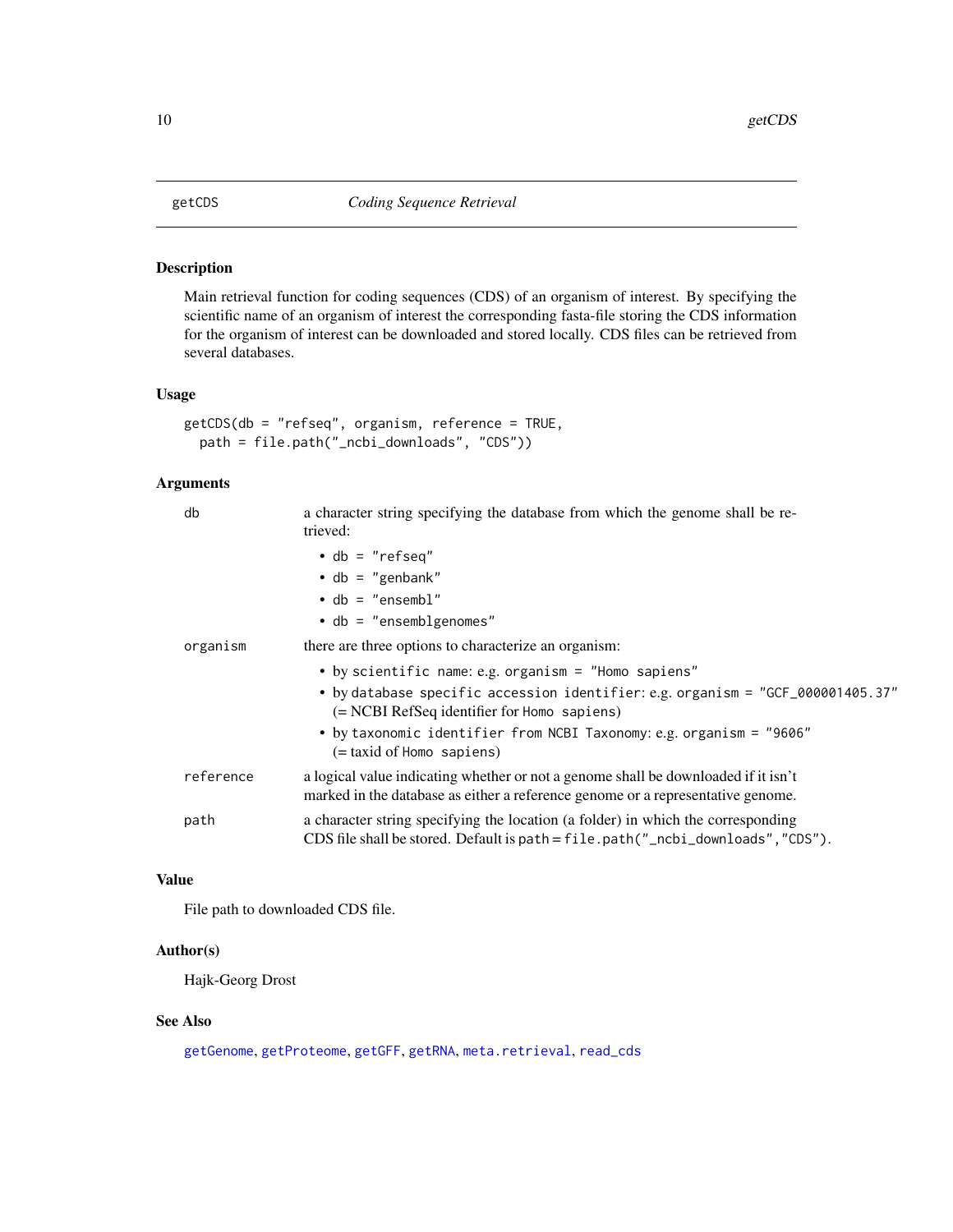# <span id="page-10-0"></span>getCollection 11

#### Examples

```
## Not run:
# download the genome of Arabidopsis thaliana from refseq
# and store the corresponding genome CDS file in '_ncbi_downloads/CDS'
file\_path \leq getCDS( db = "refseq",organism = "Arabidopsis thaliana",
            path = file.path("_ncbi_downloads","CDS"))
Ath_CDS <- read_cds(file_path, format = "fasta")
## End(Not run)
```
<span id="page-10-1"></span>getCollection *Retrieve a Collection: Genome, Proteome, CDS, RNA, GFF, Repeat Masker, AssemblyStats*

# Description

Main collection retrieval function for an organism of interest. By specifying the scientific name of an organism of interest a collection consisting of the genome file, proteome file, CDS file, RNA file, GFF file, Repeat Masker file, AssemblyStats file of the organism of interest can be downloaded and stored locally. Collections can be retrieved from several databases.

#### Usage

getCollection(db = "refseq", organism, reference = TRUE, path = file.path("\_ncbi\_downloads", "collection"))

| db        | a character string specifying the database from which the collection shall be<br>retrieved:                                                                                              |
|-----------|------------------------------------------------------------------------------------------------------------------------------------------------------------------------------------------|
|           | $\bullet$ db = "refseq"                                                                                                                                                                  |
|           | $\cdot$ db = "genbank"                                                                                                                                                                   |
|           | $\bullet$ db = "ensembl"                                                                                                                                                                 |
|           | $\bullet$ db = "ensemblgenomes"                                                                                                                                                          |
| organism  | there are three options to characterize an organism:                                                                                                                                     |
|           | • by scientific name: e.g. organism = "Homo sapiens"<br>• by database specific accession identifier: e.g. organism = "GCF_000001405.37"<br>$(= NCBI RefSeq$ identifier for Homo sapiens) |
|           | • by taxonomic identifier from NCBI Taxonomy: e.g. organism = "9606"<br>$(=$ taxid of Homo sapiens)                                                                                      |
| reference | a logical value indicating whether or not a collection shall be downloaded if it<br>isn't marked in the database as either a reference genome or a representative<br>genome.             |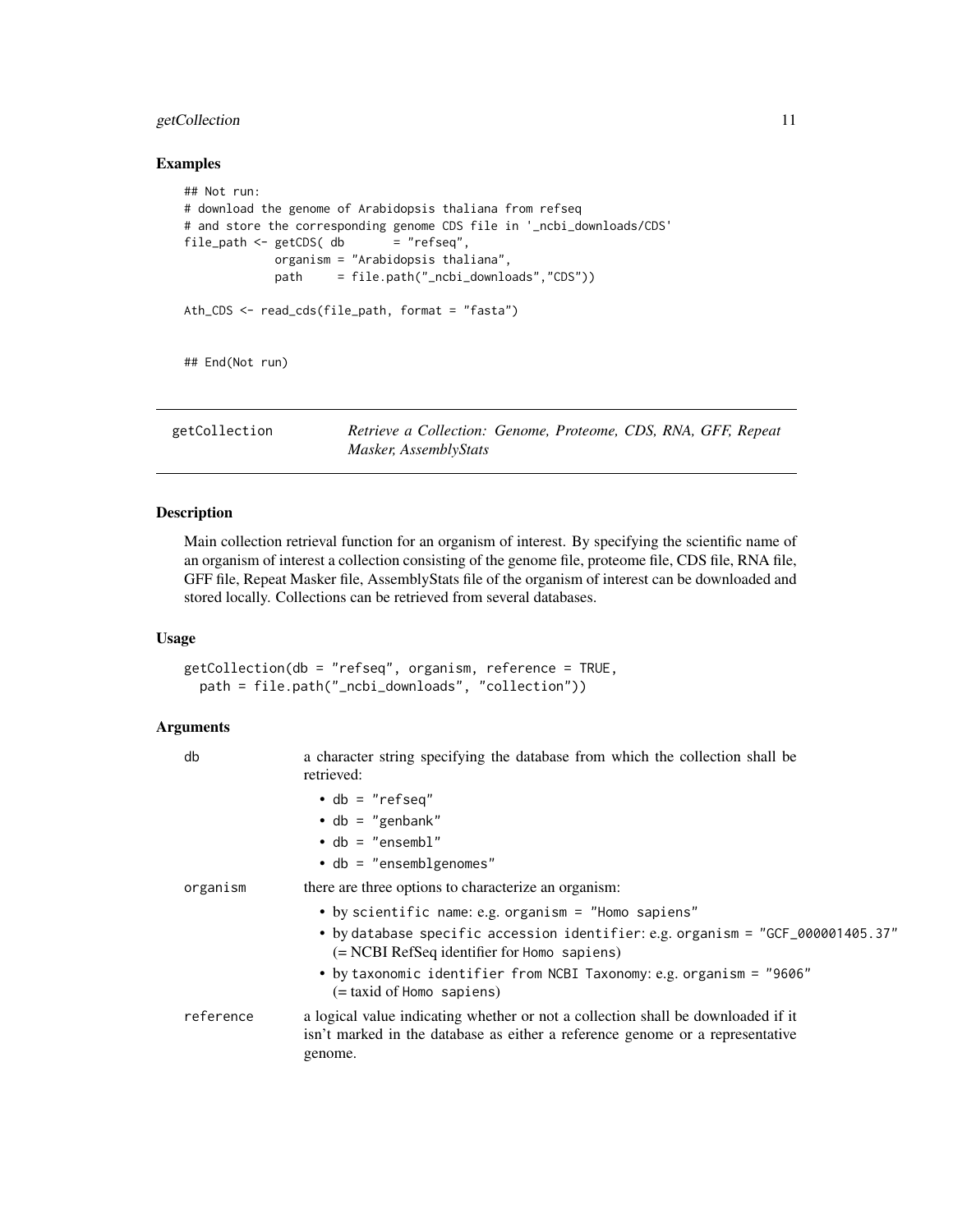# <span id="page-11-0"></span>12 getDatasets

| path | a character string specifying the location (a folder) in which the corresponding            |
|------|---------------------------------------------------------------------------------------------|
|      | collection shall be stored. Default is path = $file.path("noti_downloads", "collection")$ . |

#### Details

Internally this function loads the the overview.txt file from NCBI:

refseq: ftp://ftp.ncbi.nlm.nih.gov/genomes/refseq/

genbank: ftp://ftp.ncbi.nlm.nih.gov/genomes/genbank/

and creates a directory '\_ncbi\_downloads/collection' to store the genome of interest as fasta file for future processing. In case the corresponding fasta file already exists within the '\_ncbi\_downloads/collection' folder and is accessible within the workspace, no download process will be performed.

# Value

File path to downloaded genome.

#### Author(s)

Hajk-Georg Drost

#### See Also

[getProteome](#page-25-1), [getCDS](#page-9-1), [getGFF](#page-16-1), [getRNA](#page-29-1), [meta.retrieval](#page-37-1), [read\\_genome](#page-47-1)

#### Examples

## Not run:

```
# download the collection of Arabidopsis thaliana from refseq
# and store the corresponding genome file in '_ncbi_downloads/collection'
getCollection( db = "refseq",
            organism = "Arabidopsis thaliana",
            path = file.path("_ncbi_downloads","collection"))
```
## End(Not run)

<span id="page-11-1"></span>getDatasets *Retrieve All Available Datasets for a BioMart Database*

# Description

This funcion queries the BioMart API and returns a table storing all available datasets for a selected BioMart databases.

#### Usage

getDatasets(mart)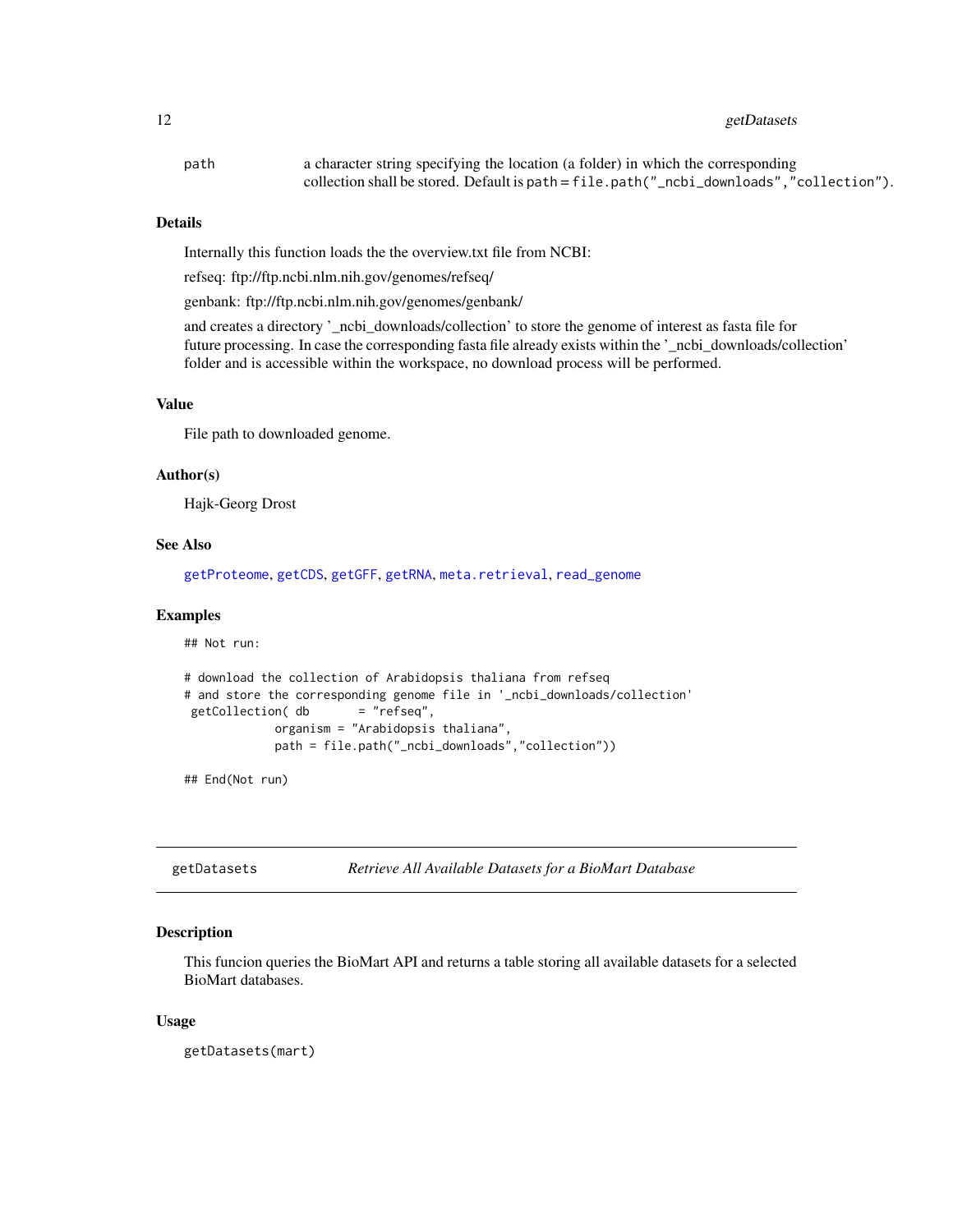#### <span id="page-12-0"></span>Arguments

mart a character string specifying the database (mart) for which datasets shall be listed.

# Author(s)

Hajk-Georg Drost

# See Also

[getMarts](#page-22-1), [getAttributes](#page-8-1), [getFilters](#page-13-1), [organismBM](#page-43-1), [organismFilters](#page-44-1), [organismAttributes](#page-41-1)

# Examples

```
## Not run:
# search for available datasets
# getMarts()
# choose database: "ENSEMBL_MART_ENSEMBL"
head(getDatasets("ENSEMBL_MART_ENSEMBL"), 10)
```

```
## End(Not run)
```
getENSEMBLGENOMESInfo *Retrieve ENSEMBLGENOMES info file*

# Description

Retrieve species and genome information from http://rest.ensemblgenomes.org/info/species?contenttype=application/json/.

# Usage

```
getENSEMBLGENOMESInfo()
```
# Author(s)

Hajk-Georg Drost

# Examples

```
## Not run:
info.file <- getENSEMBLGENOMESInfo()
info.file
```
## End(Not run)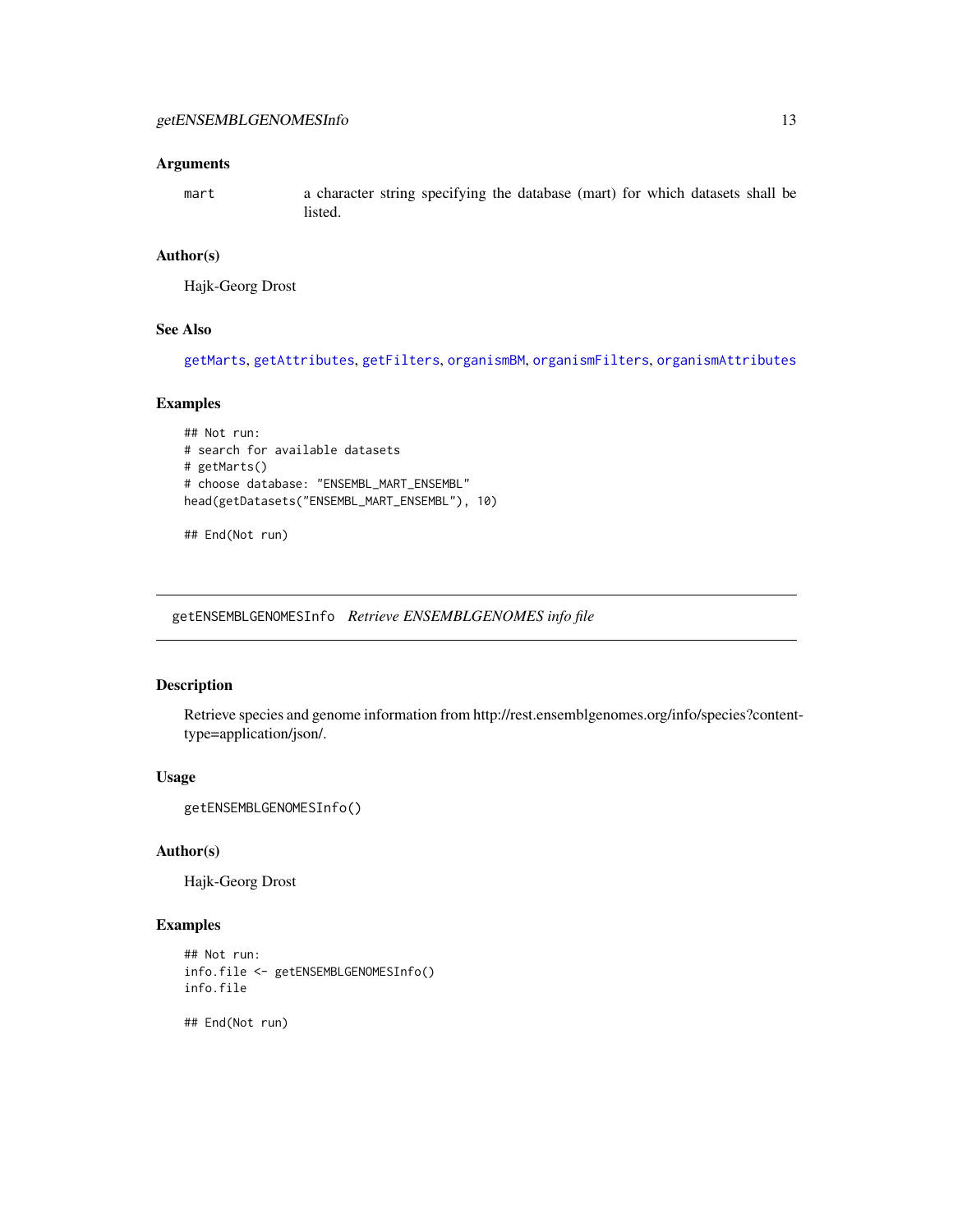<span id="page-13-0"></span>

Retrieve species and genome information from http://rest.ensembl.org/info/species?content-type=application/json/.

# Usage

getENSEMBLInfo()

# Author(s)

Hajk-Georg Drost

#### Examples

```
info.file <- getENSEMBLInfo()
info.file
```
<span id="page-13-1"></span>getFilters *Retrieve All Available Filters for a Specific Dataset*

## Description

This funcion queries the BioMart API and returns a table storing all available filters for a specific dataset.

# Usage

```
getFilters(mart, dataset)
```
# Arguments

| mart    | a character string specifying the database (mart) for which datasets shall be<br>listed. |
|---------|------------------------------------------------------------------------------------------|
| dataset | a character string specifying the dataset for which filters shall be listed.             |

# Author(s)

Hajk-Georg Drost

# See Also

[getMarts](#page-22-1), [getDatasets](#page-11-1), [getAttributes](#page-8-1), [organismBM](#page-43-1), [organismFilters](#page-44-1), [organismAttributes](#page-41-1)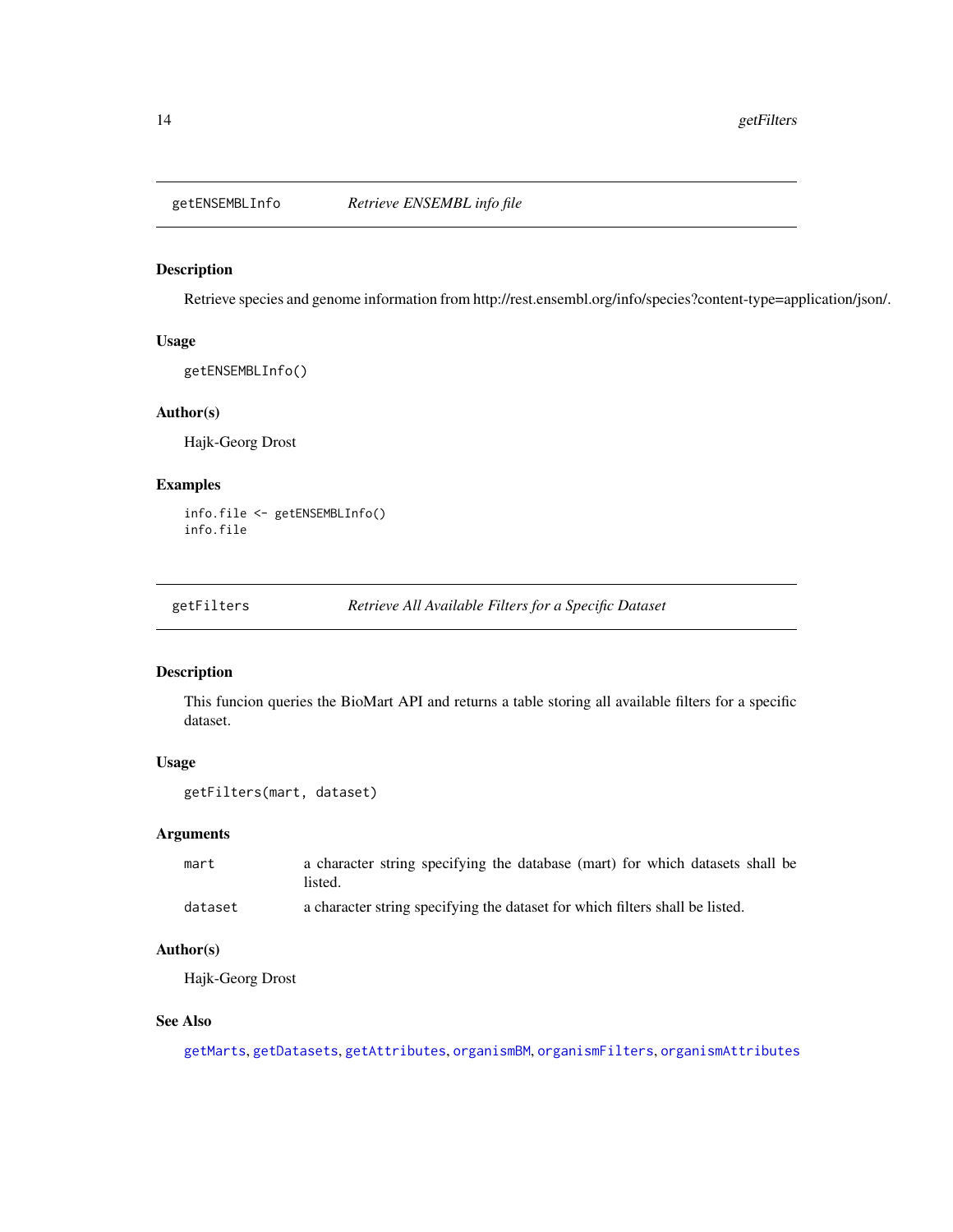# <span id="page-14-0"></span>getGenome 15

# Examples

```
# search for available datasets
# getMarts()
# choose database (mart): "ENSEMBL_MART_ENSEMBL"
# head(getDatasets(mart = "ENSEMBL_MART_ENSEMBL"), 10)
# choose dataset: "hsapiens_gene_ensembl"
head(getFilters(mart = "ENSEMBL_MART_ENSEMBL",
                dataset = "hsapiens_gene_ensembl") , 5)
```
<span id="page-14-1"></span>

getGenome *Genome Retrieval*

# Description

Main genome retrieval function for an organism of interest. By specifying the scientific name of an organism of interest the corresponding fasta-file storing the genome of the organism of interest can be downloaded and stored locally. Genome files can be retrieved from several databases.

#### Usage

```
getGenome(db = "refseq", organism, reference = TRUE,
 path = file.path("_ncbi_downloads", "genomes"))
```

| db        | a character string specifying the database from which the genome shall be re-<br>trieved:                                                                             |
|-----------|-----------------------------------------------------------------------------------------------------------------------------------------------------------------------|
|           | $\bullet$ db = "refseq"                                                                                                                                               |
|           | $\bullet$ db = "genbank"                                                                                                                                              |
|           | $\bullet$ db = "ensembl"                                                                                                                                              |
|           | $\bullet$ db = "ensemblgenomes"                                                                                                                                       |
| organism  | there are three options to characterize an organism:                                                                                                                  |
|           | • by scientific name: e.g. organism = "Homo sapiens"                                                                                                                  |
|           | • by database specific accession identifier: e.g. organism = "GCF_000001405.37"<br>$(= NCBI RefSeq$ identifier for Homo sapiens)                                      |
|           | • by taxonomic identifier from NCBI Taxonomy: e.g. organism = "9606"<br>(= taxid of Homo sapiens)                                                                     |
| reference | a logical value indicating whether or not a genome shall be downloaded if it isn't<br>marked in the database as either a reference genome or a representative genome. |
| path      | a character string specifying the location (a folder) in which the corresponding<br>genome shall be stored. Default is path = file.path("_ncbi_downloads","genomes"). |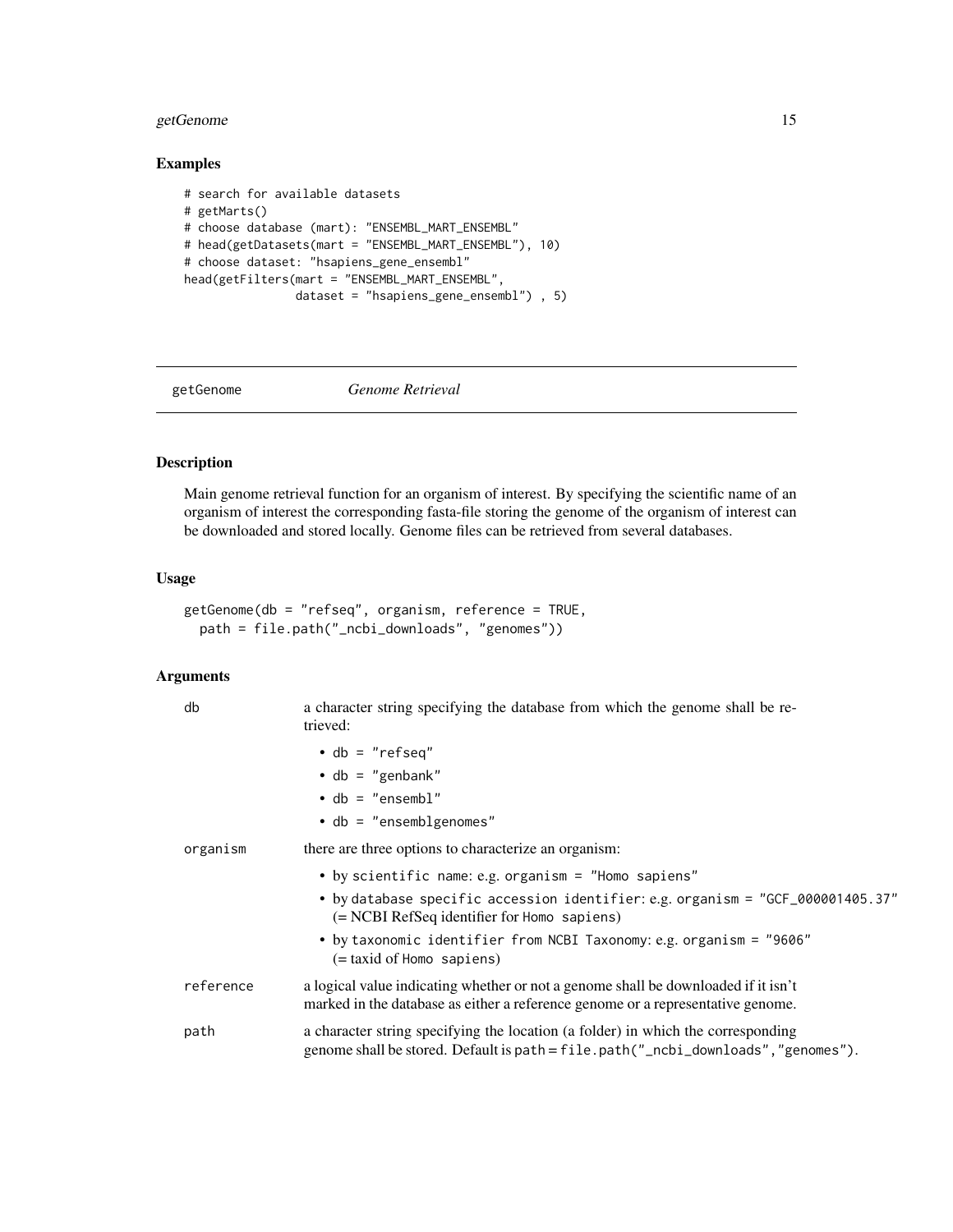#### Details

Internally this function loads the the overview.txt file from NCBI:

refseq: ftp://ftp.ncbi.nlm.nih.gov/genomes/refseq/

genbank: ftp://ftp.ncbi.nlm.nih.gov/genomes/genbank/

and creates a directory '\_ncbi\_downloads/genomes' to store the genome of interest as fasta file for future processing. In case the corresponding fasta file already exists within the '\_ncbi\_downloads/genomes' folder and is accessible within the workspace, no download process will be performed.

#### Value

File path to downloaded genome.

#### Author(s)

Hajk-Georg Drost

#### See Also

[getProteome](#page-25-1), [getCDS](#page-9-1), [getGFF](#page-16-1), [getRNA](#page-29-1), [meta.retrieval](#page-37-1), [read\\_genome](#page-47-1)

#### Examples

## Not run:

```
# download the genome of Arabidopsis thaliana from refseq
# and store the corresponding genome file in '_ncbi_downloads/genomes'
file_path <- getGenome( db = "refseq",
            organism = "Arabidopsis thaliana",
            path = file.path("_ncbi_downloads","genomes"))
Ath_genome <- read_genome(file_path, format = "fasta")
# download the genome of Arabidopsis thaliana from genbank
# and store the corresponding genome file in '_ncbi_downloads/genomes'
file\_path \leq getGenome( db = "genbank",organism = "Arabidopsis thaliana",
            path = file.path("_ncbi_downloads","genomes"))
Ath_genome <- read_genome(file_path, format = "fasta")
## End(Not run)
```
<span id="page-15-0"></span>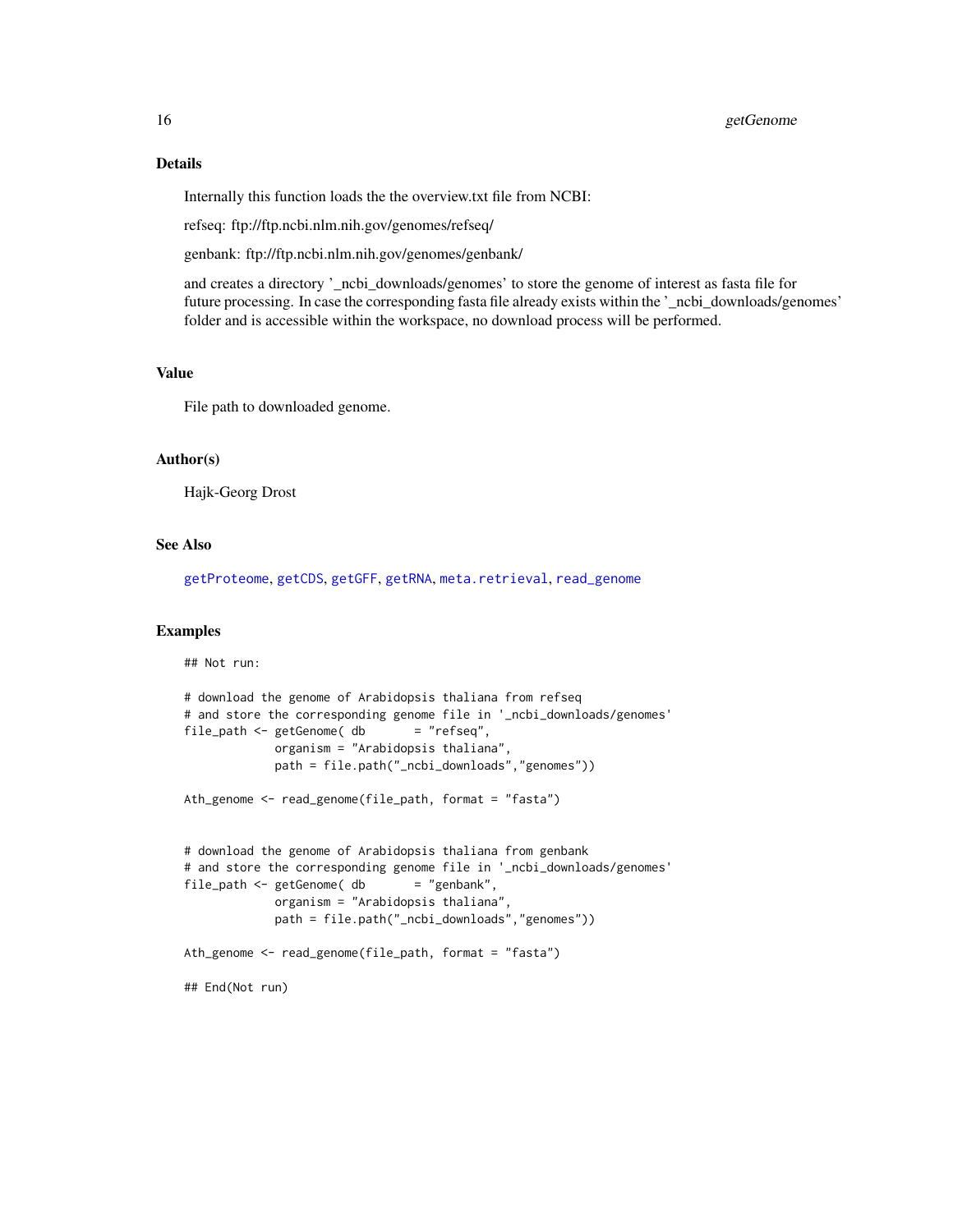<span id="page-16-0"></span>getGENOMEREPORT *Retrieve NCBI GENOME\_REPORTS file*

#### Description

Retrieves NCBI GENOME\_REPORTS file from ftp://ftp.ncbi.nlm.nih.gov/genomes/GENOME\_REPORTS/overview.txt.

#### Usage

getGENOMEREPORT()

# Author(s)

Hajk-Georg Drost

#### Examples

```
## Not run:
report <- getGENOMEREPORT()
report
```
## End(Not run)

<span id="page-16-1"></span>getGFF *Genome Annotation Retrieval (GFF3)*

#### Description

Main retrieval function for GFF files of an organism of interest. By specifying the scientific name of an organism of interest the corresponding gff file storing the annotation for the organism of interest can be downloaded and stored locally. GFF files can be retrieved from several databases.

#### Usage

```
getGFF(db = "refseq", organism, reference = TRUE,
 path = file.path("_ncbi_downloads", "annotation"))
```
#### Arguments

db a character string specifying the database from which the genome shall be retrieved:

- db = "refseq"
- $\cdot$  db = "genbank"
- db = "ensembl"
- db = "ensemblgenomes"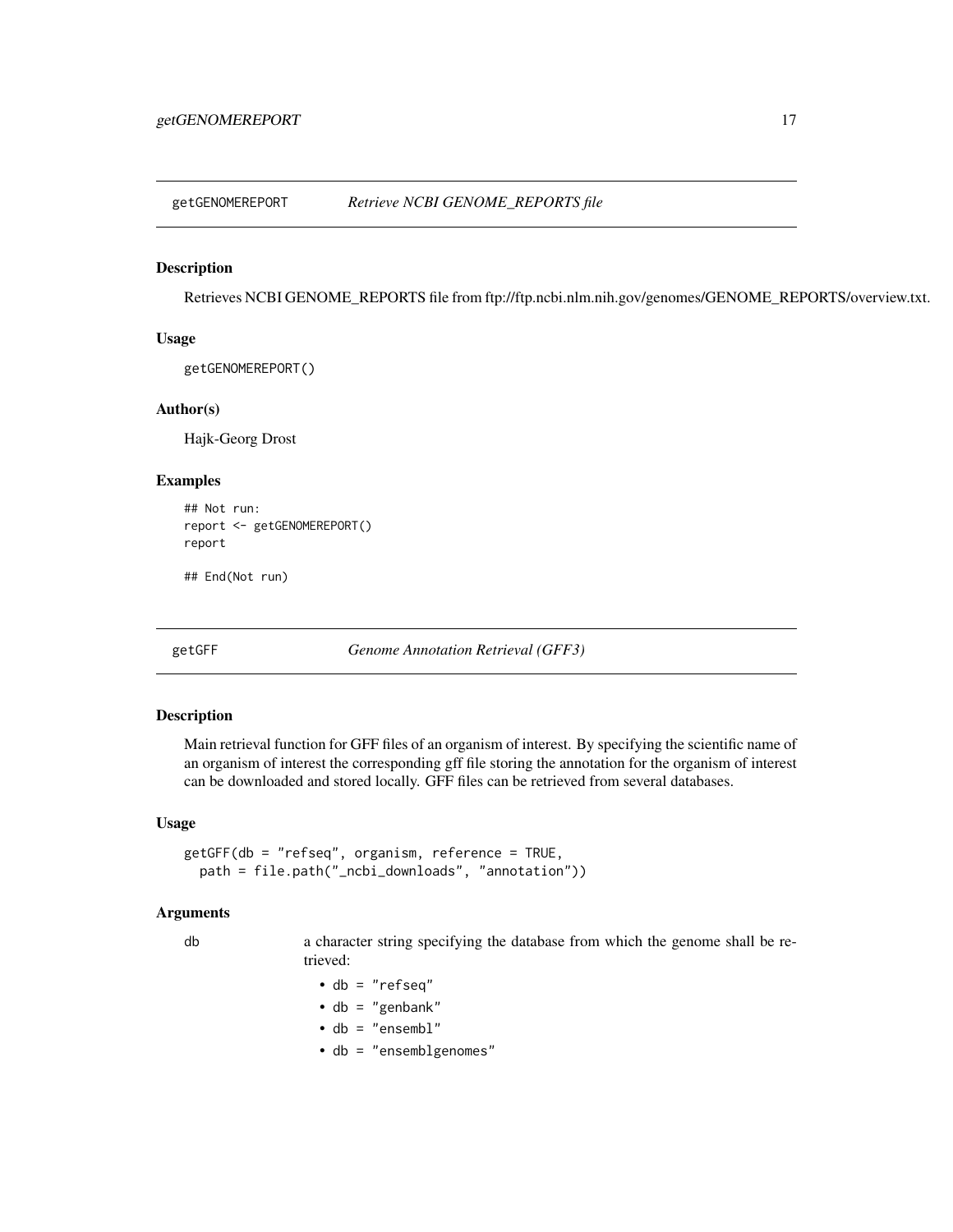<span id="page-17-0"></span>18 getGFF

| organism  | a character string specifying the scientific name of the organism of interest, e.g.<br>organism = $"Homeo$ sapiens".                                                           |
|-----------|--------------------------------------------------------------------------------------------------------------------------------------------------------------------------------|
| reference | a logical value indicating whether or not a genome shall be downloaded if it isn't<br>marked in the database as either a reference genome or a representative genome.          |
| path      | a character string specifying the location (a folder) in which the corresponding<br>annotation file shall be stored. Default is path = file.path("_ncbi_downloads","genomes"). |

## Details

Internally this function loads the the overview.txt file from NCBI:

refseq: ftp://ftp.ncbi.nlm.nih.gov/genomes/refseq/

genbank: ftp://ftp.ncbi.nlm.nih.gov/genomes/genbank/

and creates a directory '\_ncbi\_downloads/annotation' to store the genome of interest as fasta file for future processing. In case the corresponding fasta file already exists within the '\_ncbi\_downloads/annotation' folder and is accessible within the workspace, no download process will be performed.

# Value

File path to downloaded annotation file.

# Author(s)

Hajk-Georg Drost

# See Also

[getProteome](#page-25-1), [getCDS](#page-9-1), [getGenome](#page-14-1), [getRNA](#page-29-1), [meta.retrieval](#page-37-1)

#### Examples

```
## Not run:
# download the annotation of Arabidopsis thaliana from refseq
# and store the corresponding genome file in '_ncbi_downloads/annotation'
getGFF( db = "refseq",organism = "Arabidopsis thaliana",
              path = file.path("_ncbi_downloads","annotation"))
# download the genome of Arabidopsis thaliana from genbank
# and store the corresponding genome file in '_ncbi_downloads/annotation'
getGFF( db = "genbank",organism = "Arabidopsis thaliana",
              path = file.path("_ncbi_downloads","annotation"))
```
## End(Not run)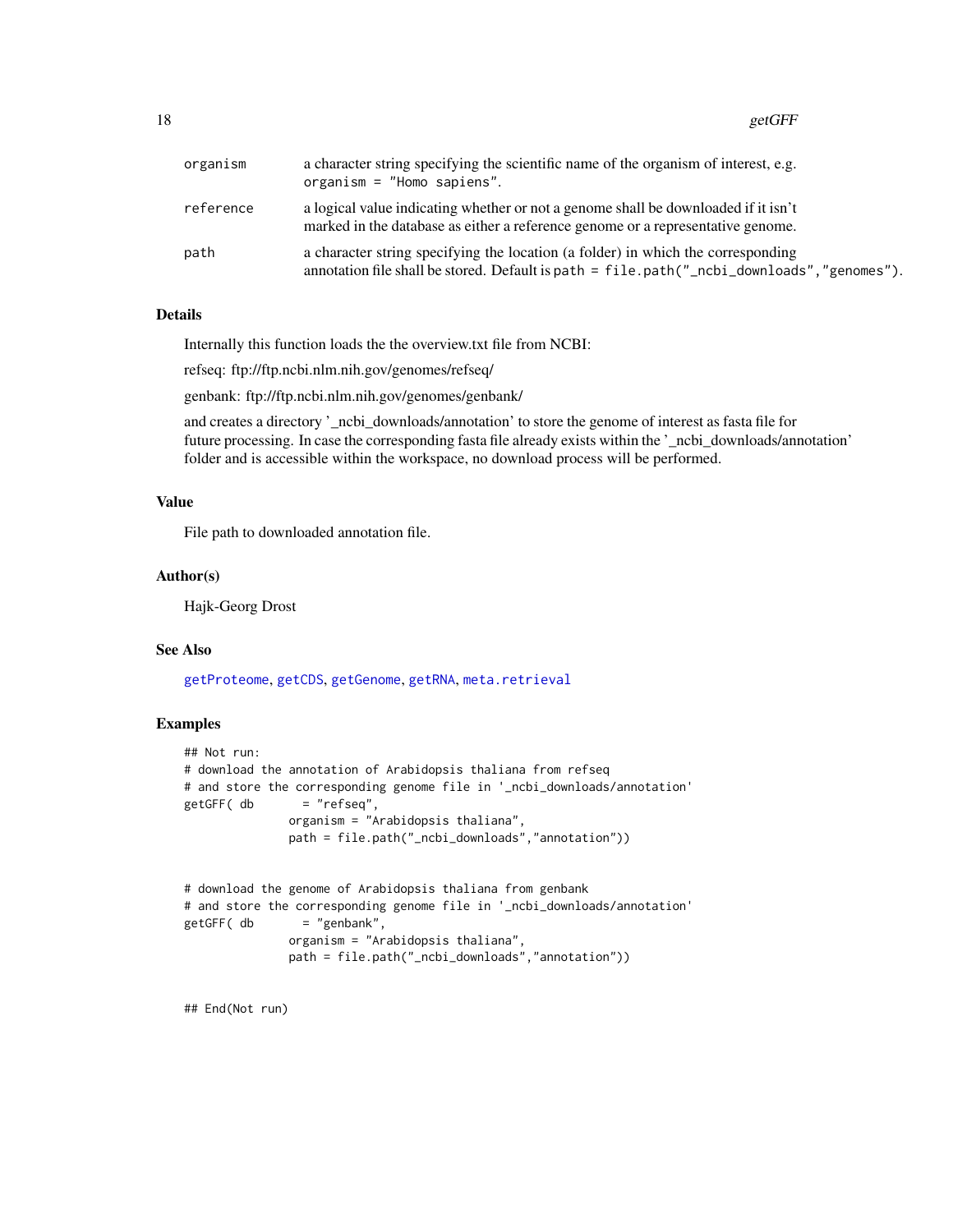This function takes a gene id as character vector from a given query organism and returns the corresponding GO terms and additional GO information.

# Usage

getGO(organism, genes, filters, ...)

# Arguments

| organism | a character string specifying the scientific name of a query organism.                                                      |
|----------|-----------------------------------------------------------------------------------------------------------------------------|
| genes    | a character vector storing the gene ids of a organisms of interest to be queried<br>against Ensembl Biomart.                |
| filters  | a character vector specifying the filter (query key) for the Ensembl Biomart<br>query, e.g. $filter = "ensemble\_gene_id".$ |
| .        | additional parameters that can be passed to the biomart function.                                                           |

#### Details

This function takes the scientific name of a query organism, a set of genes for which GO terms and additional information shall be retrieved, and a filter argument that specifies the attribute for the query genes.

# Author(s)

Hajk-Georg Drost

#### See Also

[biomart](#page-3-1), [organismFilters](#page-44-1), [organismBM](#page-43-1), [getBM](#page-0-0), [getMarts](#page-22-1), [getDatasets](#page-11-1), [getFilters](#page-13-1)

### Examples

```
## Not run:
GO_tbl \leq-getGO(organism = "Arabidopsis thaliana",genes = c("AT1G06090", "AT1G06100"),
               filters = "ensembl_gene_id")
# look at the result
head(GO_tbl)
## End(Not run)
```
<span id="page-18-0"></span>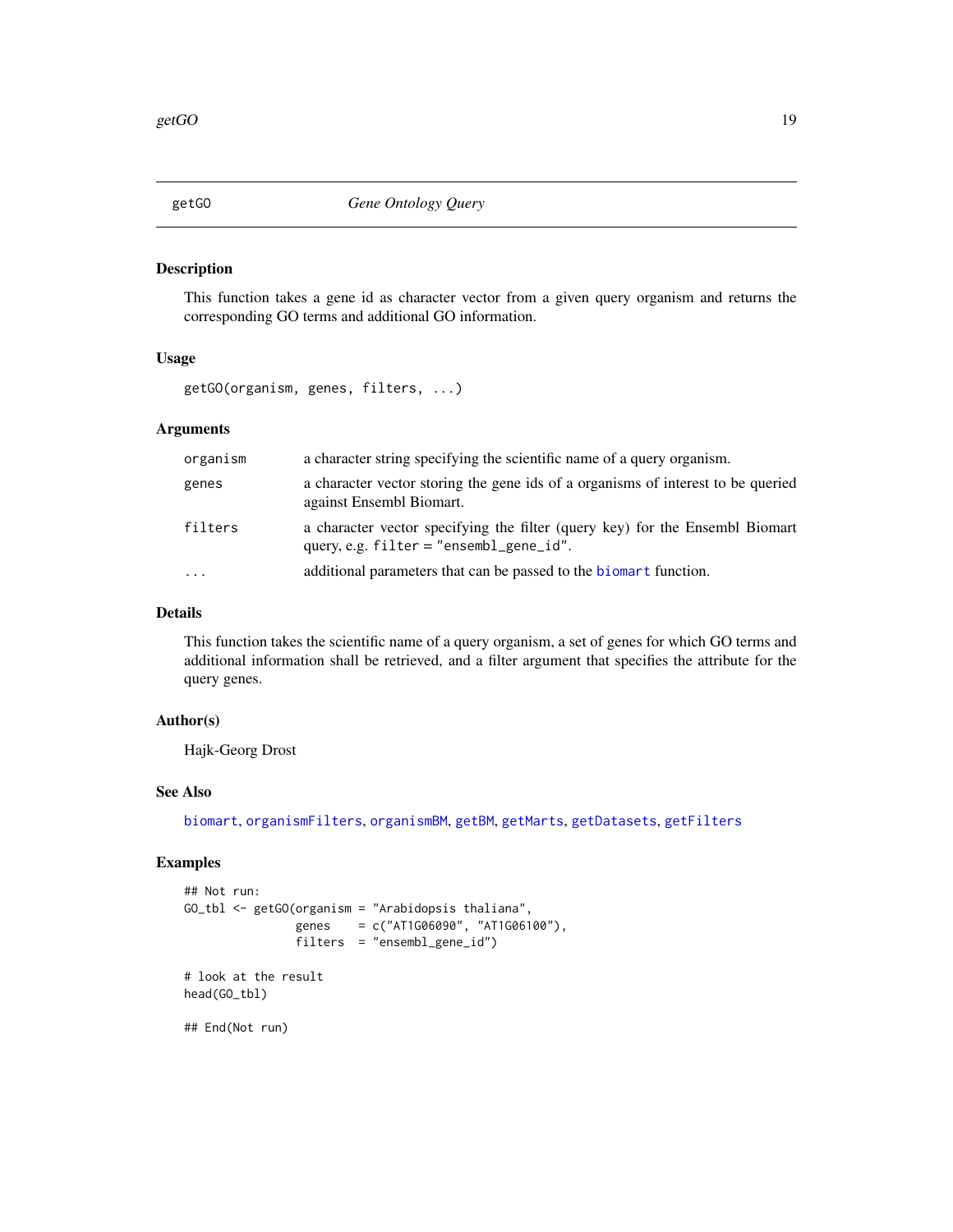<span id="page-19-1"></span><span id="page-19-0"></span>

A short list of available groups for a kingdom of life.

#### Usage

getGroups(db = "refseq", kingdom)

# Arguments

| db      | a character string specifying the database from which the genome shall be re-<br>trieved:                          |
|---------|--------------------------------------------------------------------------------------------------------------------|
|         | $\bullet$ db = "refseq"                                                                                            |
|         | $\cdot$ db = "genbank"                                                                                             |
|         | Default is $db = "refseq".$                                                                                        |
| kingdom | a character string specifying for which kingdom of life groups shall be retrieved.<br>See getKingdoms for details. |

# Author(s)

Hajk-Georg Drost

# See Also

[meta.retrieval](#page-37-1), [getGenome](#page-14-1), [getProteome](#page-25-1), [getCDS](#page-9-1), [getKingdoms](#page-22-2)

# Examples

```
# get possible kigdom names
getKingdoms(db = "refseq")
## Not run:
# retrieve subgroups for vertebrate_mammalian available from refseq
getGroups(db = "refseq", kingdom = "vertebrate_mammalian")
# get possible kigdom names
getKingdoms(db = "genbank")
# retrieve subgroups for vertebrate_mammalian available from genbank
getGroups(db = "genbank", kingdom = "vertebrate_mammalian")
```

```
## End(Not run)
```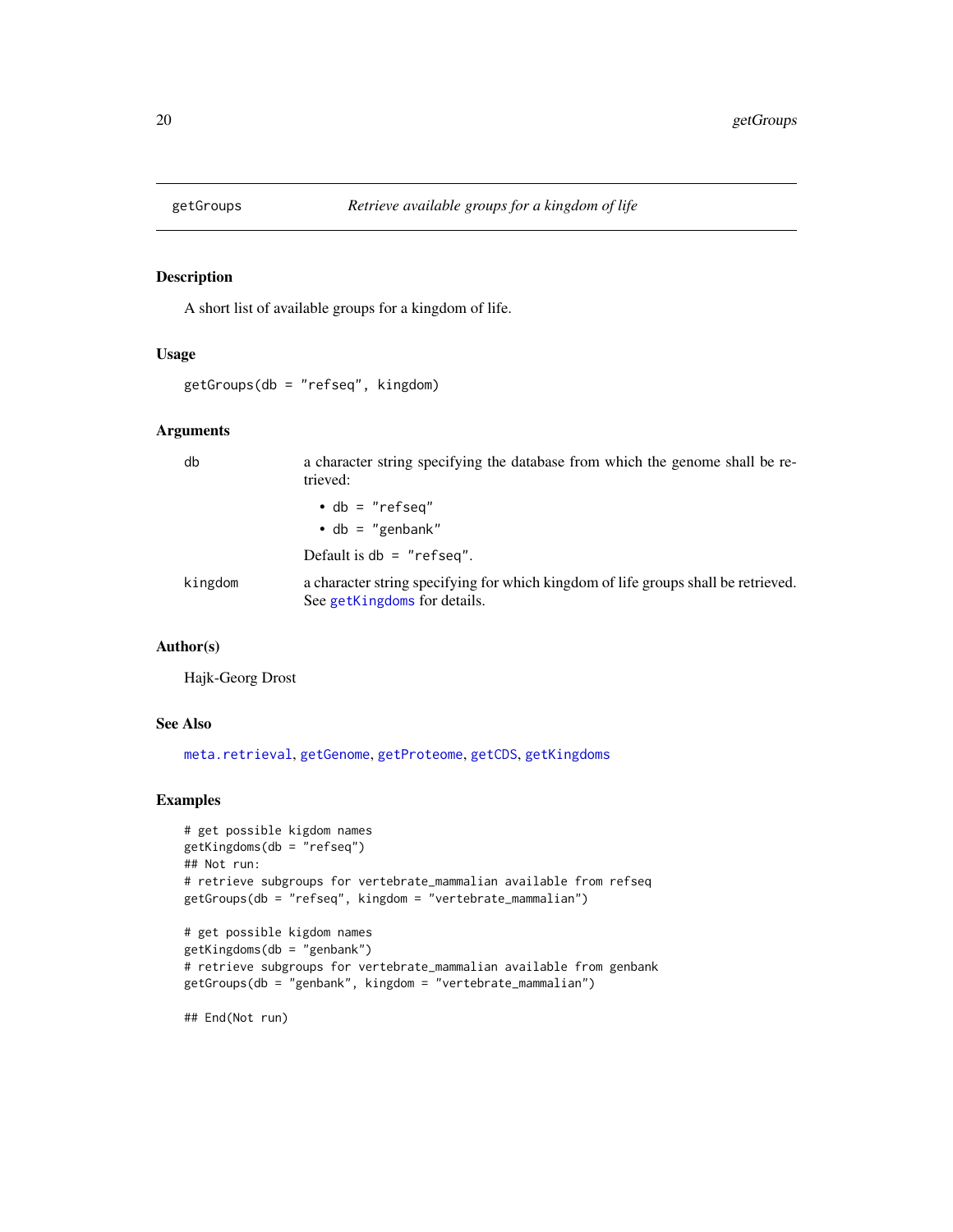<span id="page-20-1"></span><span id="page-20-0"></span>

Main retrieval function for GTF files of an organism of interest. By specifying the scientific name of an organism of interest the corresponding GTF file storing the annotation for the organism of interest can be downloaded and stored locally. GTF files can be retrieved from several databases.

# Usage

```
getGTF(db = "ensembl", organism, path = file.path("ensembl", "annotation"))
```
#### Arguments

| db       | a character string specifying the database from which the genome shall be re-<br>trieved:                                                                                     |
|----------|-------------------------------------------------------------------------------------------------------------------------------------------------------------------------------|
|          | $\bullet$ db = "ensembl"                                                                                                                                                      |
|          | $\bullet$ db = "ensemblgenomes"                                                                                                                                               |
| organism | a character string specifying the scientific name of the organism of interest, e.g.<br>organism = $"Home$ sapiens".                                                           |
| path     | a character string specifying the location (a folder) in which the corresponding<br>annotation file shall be stored. Default is path $=$ file.path ("ensembl", "annotation"). |

# Details

Internally this function loads the the overview.txt file from NCBI:

refseq: ftp://ftp.ncbi.nlm.nih.gov/genomes/refseq/

genbank: ftp://ftp.ncbi.nlm.nih.gov/genomes/genbank/

and creates a directory 'ensembl/annotation' to store the genome of interest as fasta file for future processing. In case the corresponding fasta file already exists within the 'ensembl/annotation' folder and is accessible within the workspace, no download process will be performed.

#### Value

File path to downloaded annotation file.

# Author(s)

Hajk-Georg Drost

# See Also

[getProteome](#page-25-1), [getCDS](#page-9-1), [getGenome](#page-14-1), [getRNA](#page-29-1), [meta.retrieval](#page-37-1), [getGFF](#page-16-1)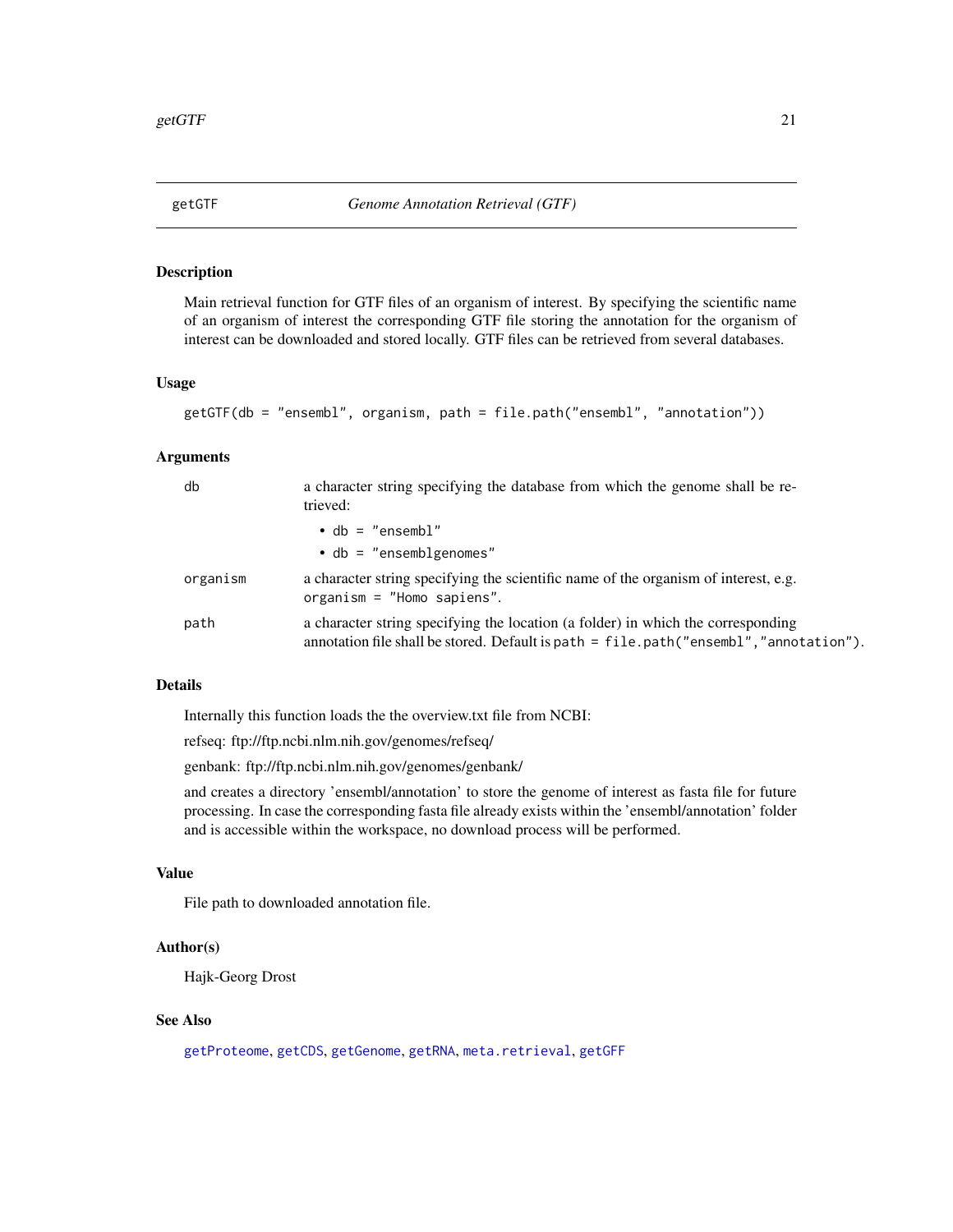# Examples

```
## Not run:
# download the annotation of Arabidopsis thaliana from refseq
# and store the corresponding genome file in 'ensembl/annotation'
getGTF( db = "ensembl",
              organism = "Homo sapiens",
              path = file.path("ensembl","annotation"))
```
## End(Not run)

```
getKingdomAssemblySummary
```
*Retrieve and summarise the assembly\_summary.txt files from NCBI for all kingdoms*

# Description

Retrieval function of the assembly\_summary.txt file from NCBI for all kingdoms. The assembly\_summary.txt files store available species on NCBI.

#### Usage

```
getKingdomAssemblySummary(db)
```
# Arguments

db database name. E.g. refseq or genbank.

#### Author(s)

Hajk-Georg Drost

# See Also

[getSummaryFile](#page-30-1), [getMetaGenomeSummary](#page-25-2)

# Examples

```
## Not run:
test <- getKingdomAssemblySummary(db = "refseq")
test
```
## End(Not run)

<span id="page-21-0"></span>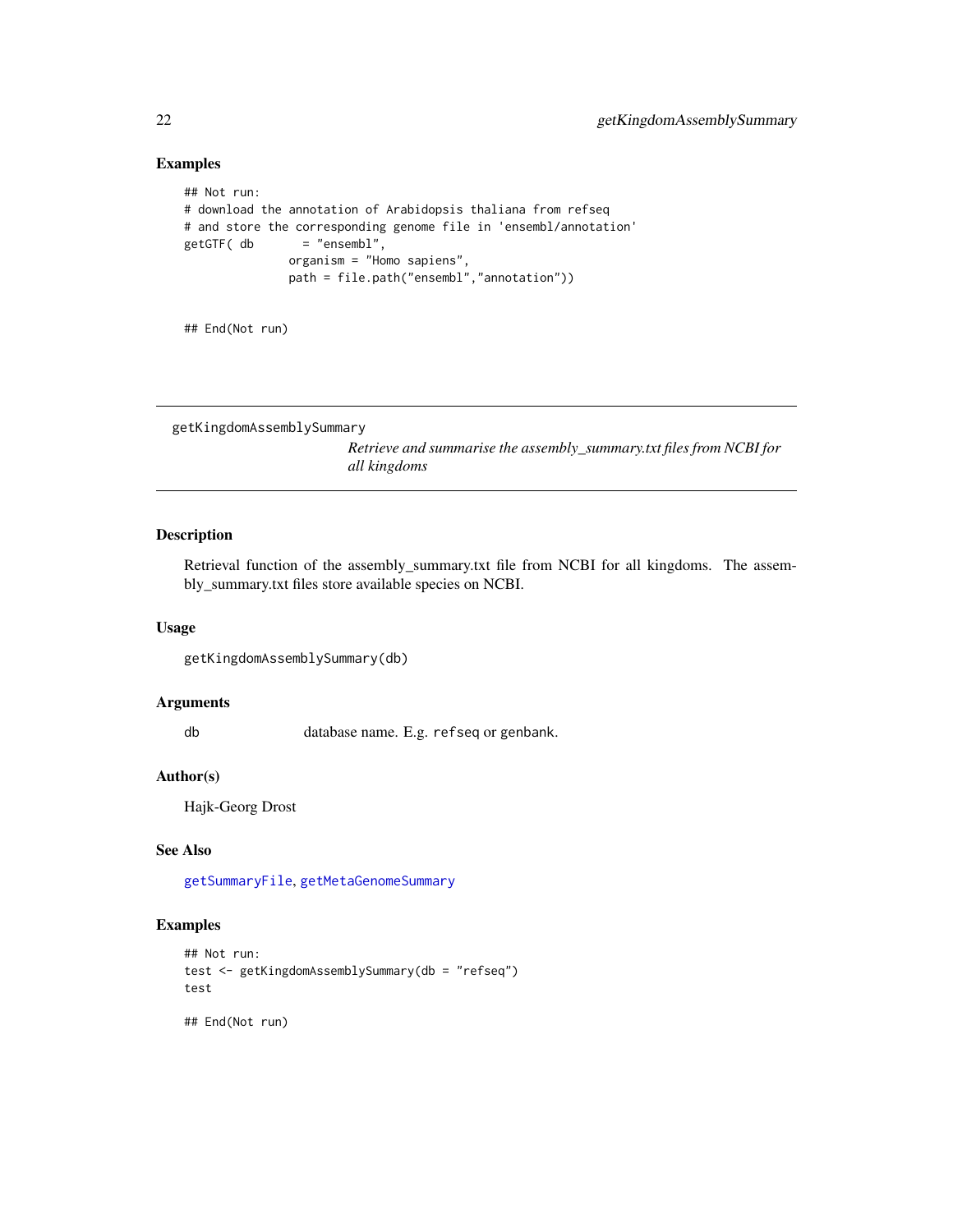<span id="page-22-2"></span><span id="page-22-0"></span>

A short list of available kingdoms of life

#### Usage

getKingdoms(db = "refseq")

# Arguments

db a character string specifying the database from which the genome shall be retrieved: db = "refseq", db = "genbank", db = "ensembl", db = "ensemblgenomes". Default is db = "refseq".

#### Author(s)

Hajk-Georg Drost

#### See Also

[meta.retrieval](#page-37-1), [getGenome](#page-14-1), [getProteome](#page-25-1), [getCDS](#page-9-1), [getGroups](#page-19-1)

#### Examples

```
# retrieve kingdoms available from refseq
getKingdoms(db = "refseq")
```

```
# retrieve kingdoms available from genbank
getKingdoms(db = "genbank")
```
<span id="page-22-1"></span>getMarts *Retrieve information about available Ensembl Biomart databases*

#### Description

This funcion queries the Ensembl Biomart API and returns a table storing information about all available Ensembl Biomart databases.

#### Usage

getMarts()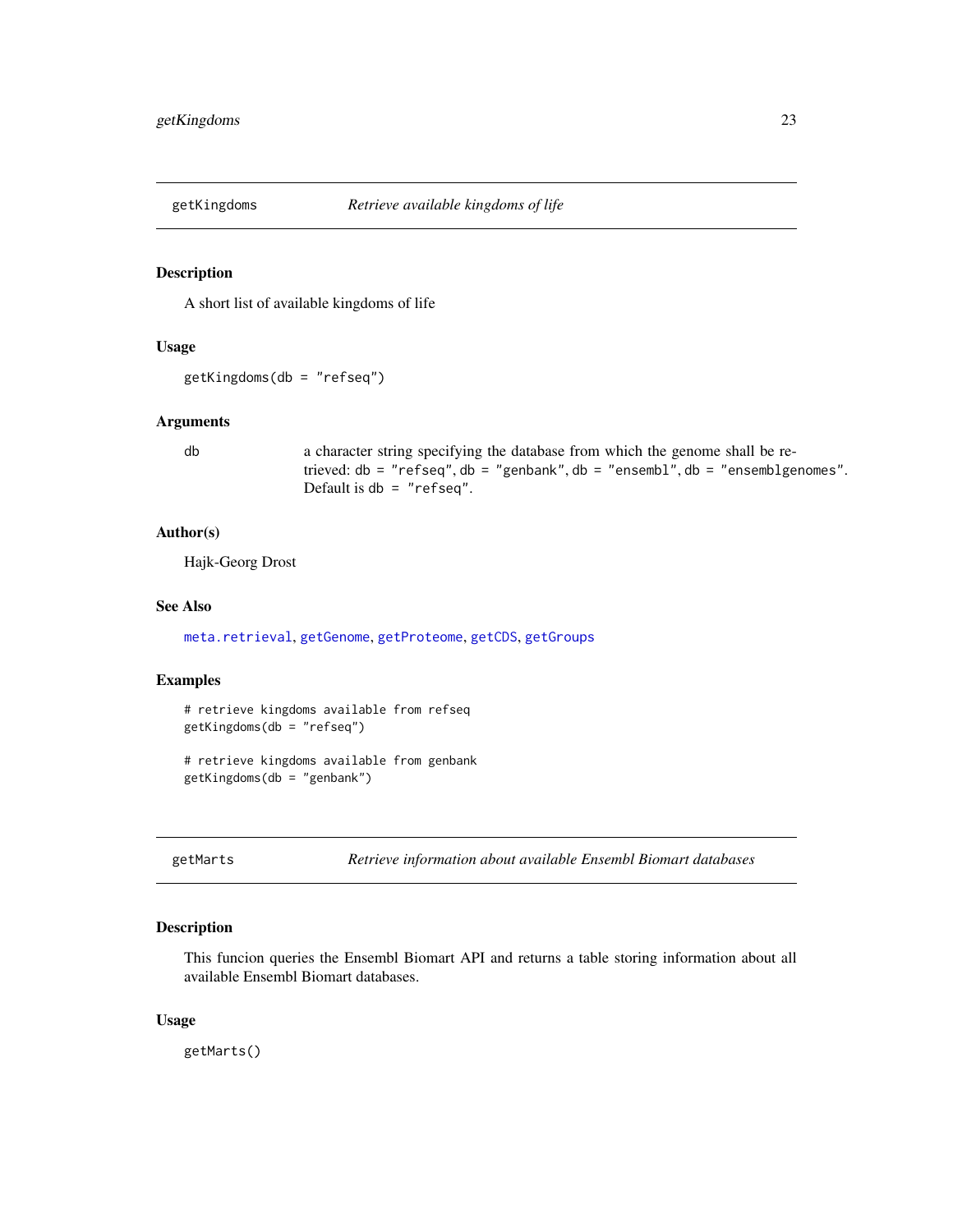#### <span id="page-23-0"></span>Author(s)

Hajk-Georg Drost

# See Also

[getDatasets](#page-11-1), [getAttributes](#page-8-1), [getFilters](#page-13-1), [organismBM](#page-43-1), [organismFilters](#page-44-1), [organismAttributes](#page-41-1)

#### Examples

# get a table of all available databases from Ensembl Biomart getMarts()

<span id="page-23-1"></span>getMetaGenomeAnnotations

*Retrieve annotation \*.gff files for metagenomes from NCBI Genbank*

# Description

Retrieve available annotation \*.gff files for metagenomes from NCBI Genbank. NCBI Genbank allows users to download entire metagenomes and their annotations of several metagenome projects. This function downloads available metagenomes that can then be downloaded via [getMetaGenomes](#page-24-1).

#### Usage

```
getMetaGenomeAnnotations(name, path = file.path("_ncbi_downloads",
  "metagenome", "annotations"))
```
#### Arguments

| name | metagenome name retrieved by listMetaGenomes.                                                    |
|------|--------------------------------------------------------------------------------------------------|
| path | a character string specifying the location (a folder) in which the corresponding                 |
|      | metagenome annotations shall be stored. Default is path = file.path("_ncbi_downloads", "metageno |

# Author(s)

Hajk-Georg Drost

# See Also

[getMetaGenomes](#page-24-1), [listMetaGenomes](#page-36-1), [getGFF](#page-16-1)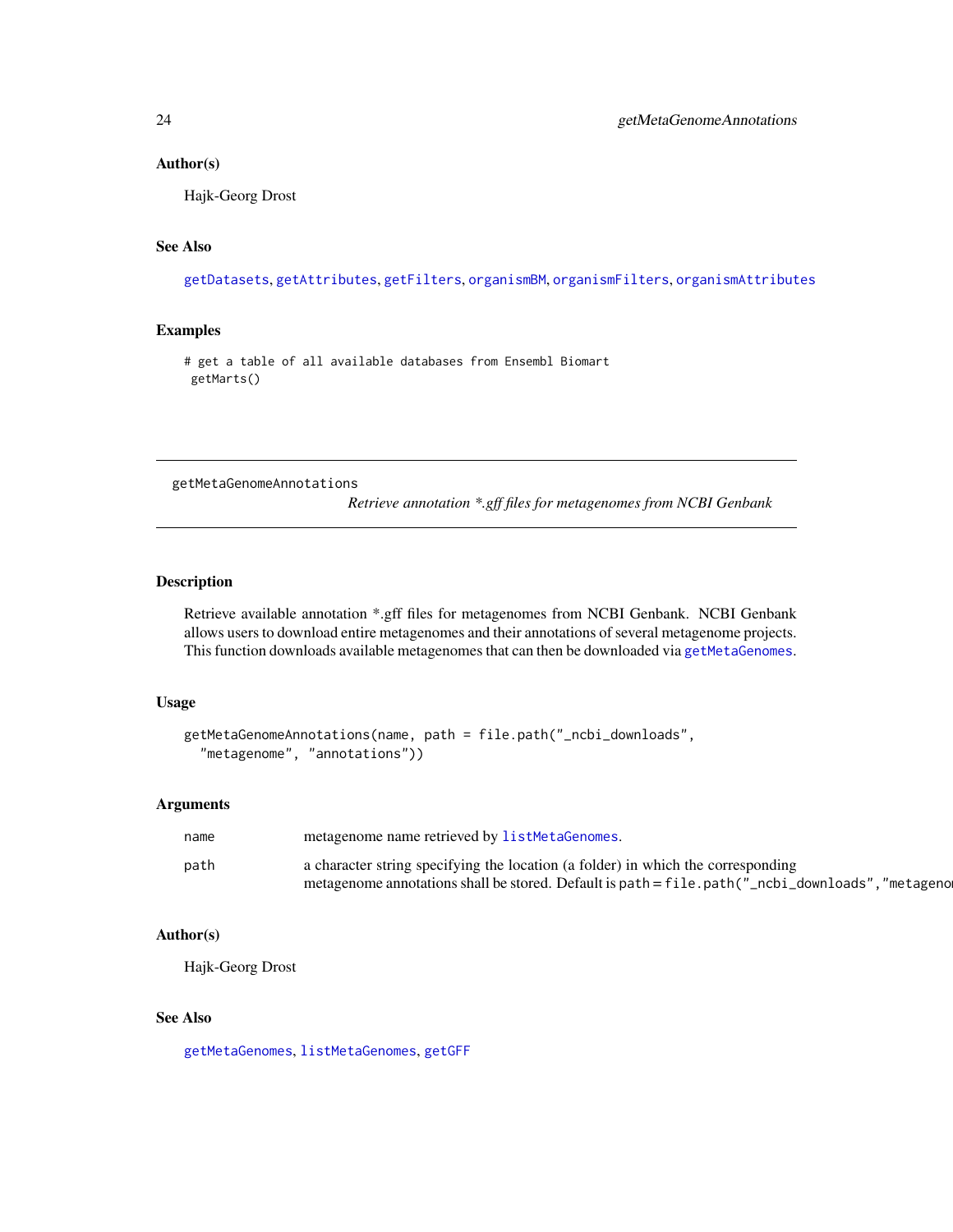# <span id="page-24-0"></span>getMetaGenomes 25

#### Examples

```
## Not run:
# Frist, retrieve a list of available metagenomes
listMetaGenomes()
# Now, retrieve the 'human gut metagenome'
getMetaGenomeAnnotations(name = "human gut metagenome")
## End(Not run)
```
<span id="page-24-1"></span>getMetaGenomes *Retrieve metagenomes from NCBI Genbank*

### Description

Retrieve available metagenomes from NCBI Genbank. NCBI Genbank allows users to download entire metagenomes of several metagenome projects. This function downloads available metagenomes that can then be downloaded via [getMetaGenomes](#page-24-1).

# Usage

```
getMetaGenomes(name, path = file.path("_ncbi_downloads", "metagenome"))
```
#### Arguments

| name | metagenome name retrieved by listMetaGenomes.                                            |
|------|------------------------------------------------------------------------------------------|
| path | a character string specifying the location (a folder) in which the corresponding         |
|      | metagenome shall be stored. Default is path = file.path("_ncbi_downloads","metagenome"). |

#### Author(s)

Hajk-Georg Drost

#### See Also

[getMetaGenomeAnnotations](#page-23-1), [listMetaGenomes](#page-36-1)

# Examples

```
## Not run:
# Frist, retrieve a list of available metagenomes
listMetaGenomes()
# Now, retrieve the 'human gut metagenome'
```
getMetaGenomes(name = "human gut metagenome")

## End(Not run)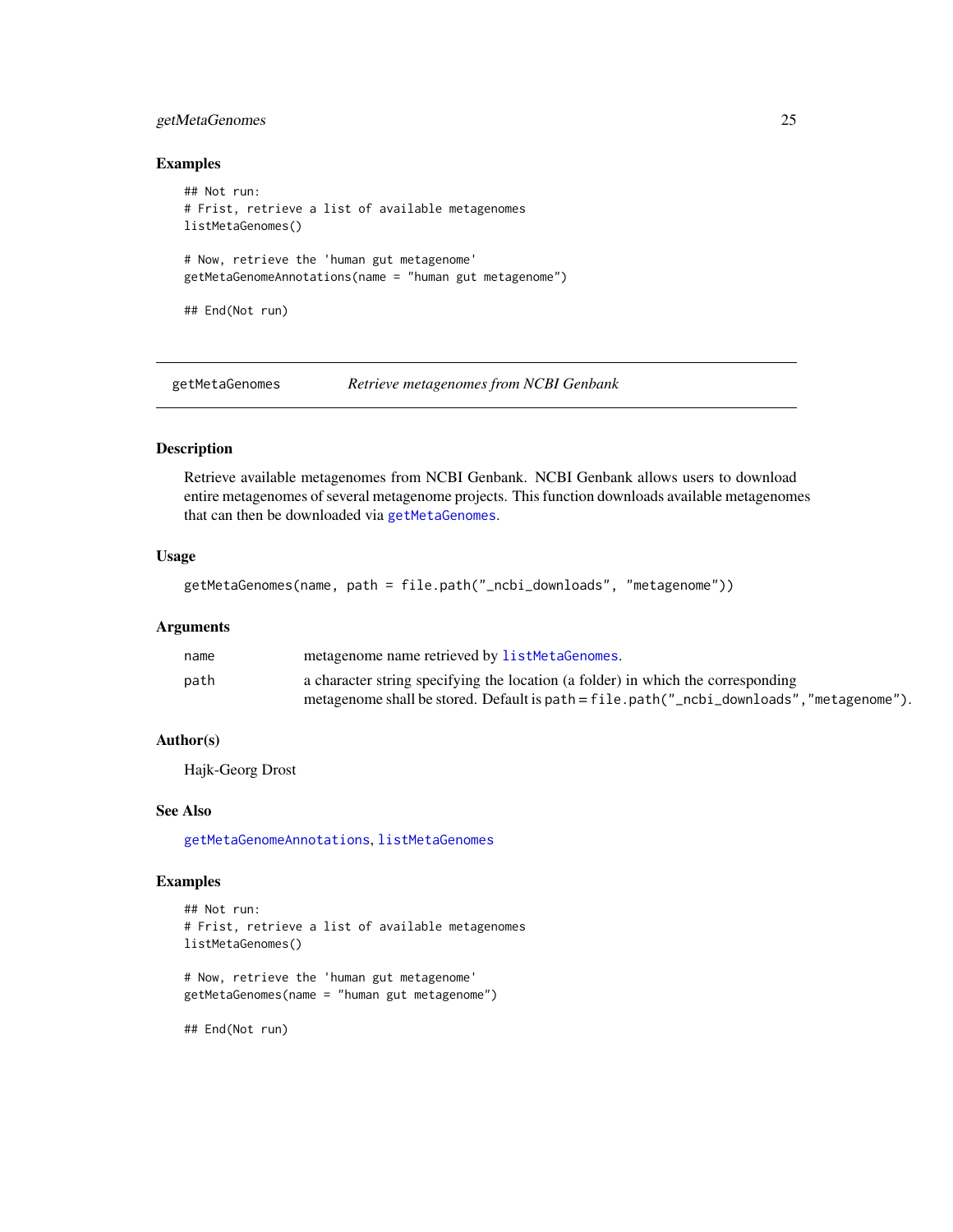<span id="page-25-2"></span><span id="page-25-0"></span>getMetaGenomeSummary *Retrieve the assembly\_summary.txt file from NCBI genbank metagenomes*

#### Description

Retrieval function of the assembly\_summary.txt file from NCBI genbank metagenomes. This files stores all available metagenome projects on NCBI Genbank.

#### Usage

getMetaGenomeSummary()

# Author(s)

Hajk-Georg Drost

#### See Also

[getKingdomAssemblySummary](#page-21-1), [getSummaryFile](#page-30-1)

#### Examples

```
## Not run:
meta.summary <- getMetaGenomeSummary()
meta.summary
```
## End(Not run)

<span id="page-25-1"></span>getProteome *Proteome Retrieval*

#### Description

Main proteome retrieval function for an organism of interest. By specifying the scientific name of an organism of interest the corresponding fasta-file storing the proteome of the organism of interest can be downloaded and stored locally. Proteome files can be retrieved from several databases.

# Usage

```
getProteome(db = "refseq", organism, reference = TRUE,
  path = file.path("_ncbi_downloads", "proteomes"))
```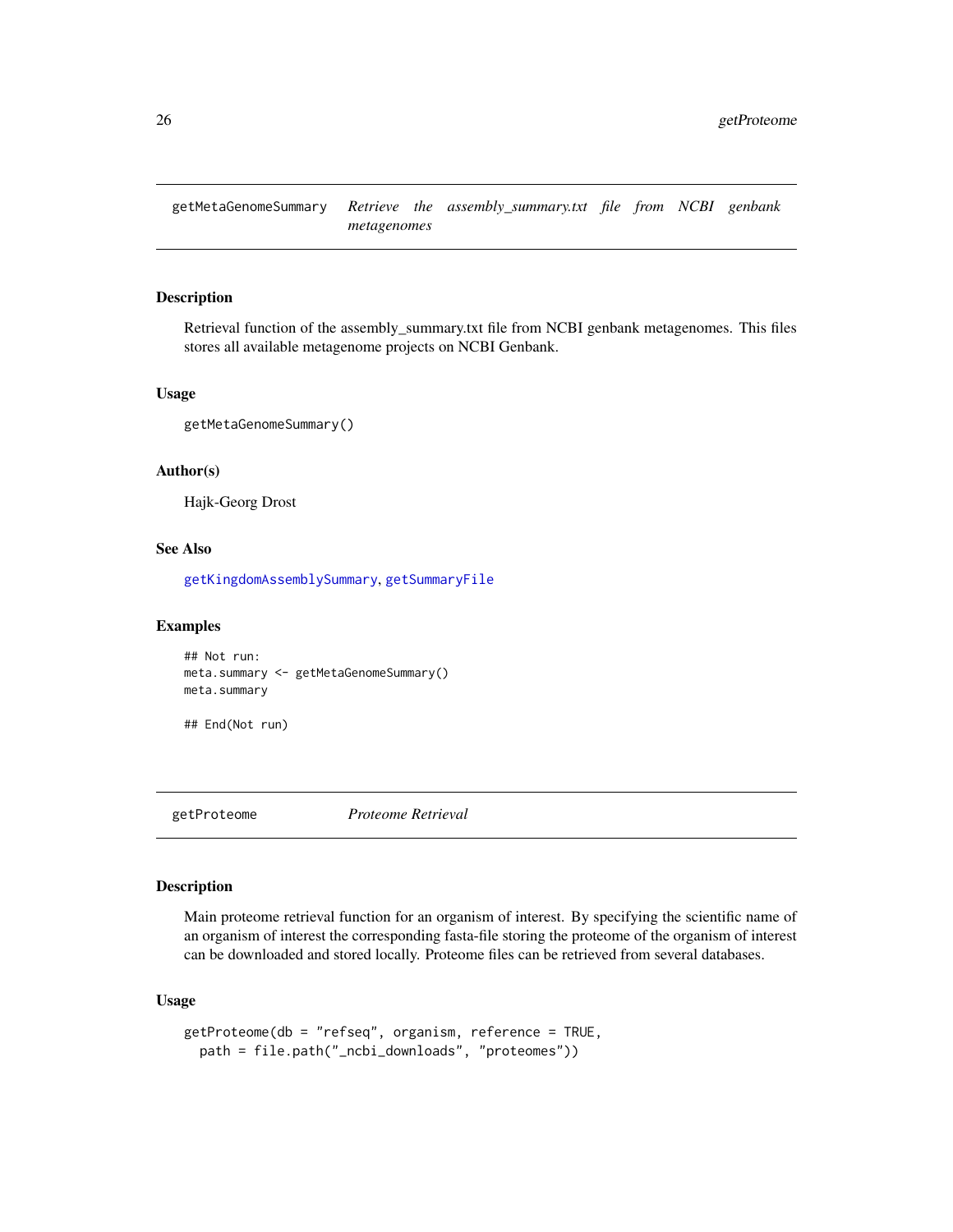# <span id="page-26-0"></span>getProteome 27

# Arguments

| db        | a character string specifying the database from which the genome shall be re-<br>trieved:                                                                                 |
|-----------|---------------------------------------------------------------------------------------------------------------------------------------------------------------------------|
|           | $\bullet$ db = "refseq"                                                                                                                                                   |
|           | $\bullet$ db = "genbank"                                                                                                                                                  |
|           | $\bullet$ db = "ensembl"                                                                                                                                                  |
|           | $\bullet$ db = "ensemblgenomes"                                                                                                                                           |
|           | $\bullet$ db = "uniprot"                                                                                                                                                  |
| organism  | there are three options to characterize an organism:                                                                                                                      |
|           | • by scientific name: e.g. organism = "Homo sapiens"<br>• by database specific accession identifier: e.g. organism = "GCF_000001405.37"                                   |
|           | $(= NCBI RefSeq$ identifier for Homo sapiens)                                                                                                                             |
|           | • by taxonomic identifier from NCBI Taxonomy: e.g. organism = "9606"<br>$(=$ taxid of Homo sapiens)                                                                       |
| reference | a logical value indicating whether or not a genome shall be downloaded if it isn't<br>marked in the database as either a reference genome or a representative genome.     |
| path      | a character string specifying the location (a folder) in which the corresponding<br>proteome shall be stored. Default is path = file.path("_ncbi_downloads","proteomes"). |

# Details

Internally this function loads the the overview.txt file from NCBI:

refseq: ftp://ftp.ncbi.nlm.nih.gov/genomes/refseq/

genbank: ftp://ftp.ncbi.nlm.nih.gov/genomes/genbank/

and creates a directory '\_ncbi\_downloads/proteomes' to store the proteome of interest as fasta file for future processing.

# Value

File path to downloaded proteome.

#### Author(s)

Hajk-Georg Drost

#### See Also

[getGenome](#page-14-1), [getCDS](#page-9-1), [getGFF](#page-16-1), [getRNA](#page-29-1), [meta.retrieval](#page-37-1), [read\\_proteome](#page-49-1)

# Examples

## Not run:

# download the proteome of Arabidopsis thaliana from refseq # and store the corresponding proteome file in '\_ncbi\_downloads/proteomes'<br>file\_path <- getProteome( db = "refseq", file\_path <- getProteome( db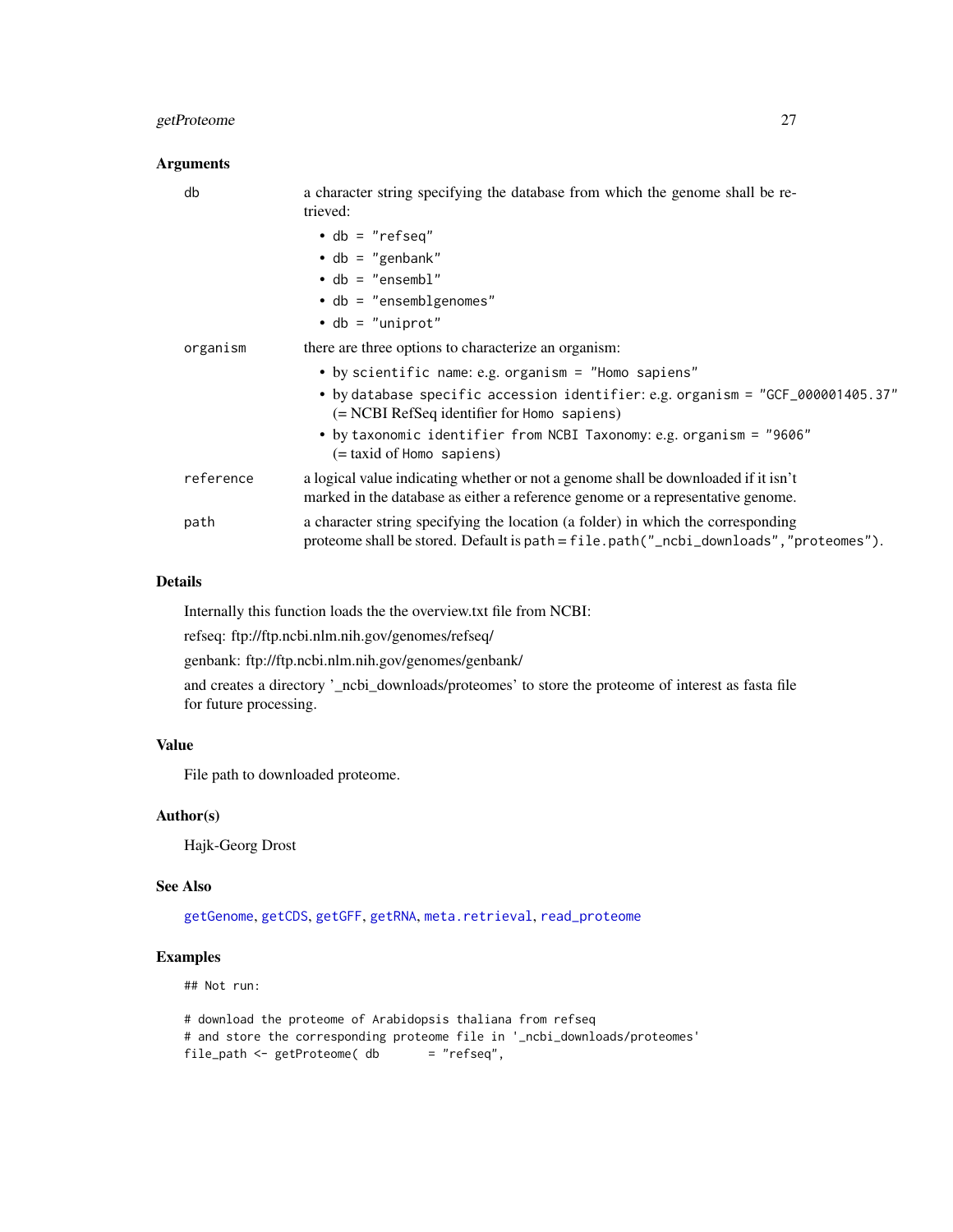```
organism = "Arabidopsis thaliana",
            path = file.path("_ncbi_downloads","proteomes") )
Ath_proteome <- read_proteome(file_path, format = "fasta")
# download the proteome of Arabidopsis thaliana from genbank
# and store the corresponding proteome file in '_ncbi_downloads/proteomes'
file_path <- getProteome( db = "genbank",
            organism = "Arabidopsis thaliana",
            path = file.path("_ncbi_downloads","proteomes") )
Ath_proteome <- read_proteome(file_path, format = "fasta")
## End(Not run)
```
getReleases *Retrieve available database releases or versions of ENSEMBL and ENSEMBLGENOMES*

# Description

Retrieve available database releases or versions of ENSEMBL and ENSEMBLGENOMES.

#### Usage

getReleases(db = "refseq")

#### **Arguments**

db a character string specifying the database from which available resease versions shall be retrieved:

• db = "ensembl"

• db = "ensemblgenomes"

#### Author(s)

Hajk-Georg Drost

#### Examples

```
## Not run:
# retrieve available resease versions of ENSEMBL
getReleases("ensembl")
# retrieve available resease versions of ENSEMBLGENOMES
getReleases("ensemblgenomes")
```
## End(Not run)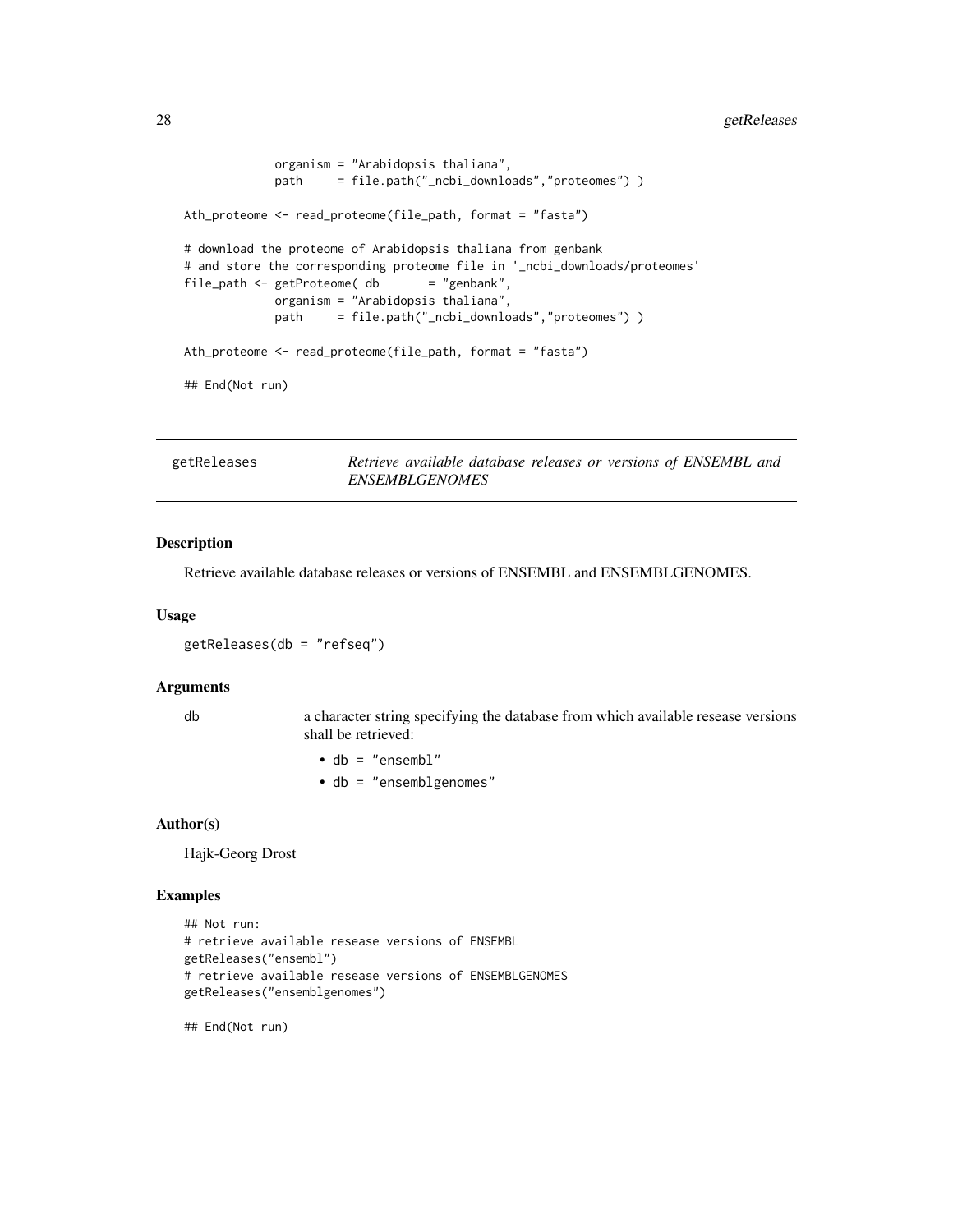<span id="page-28-1"></span><span id="page-28-0"></span>getRepeatMasker *Repeat Masker Retrieval*

#### Description

Main Repeat Masker output retrieval function for an organism of interest. By specifying the scientific name of an organism of interest the corresponding Repeat Masker file storing the genome of the organism of interest can be downloaded and stored locally. Repeat Masker files can be retrieved from several databases.

#### Usage

```
getRepeatMasker(db = "refseq", organism, reference = TRUE,
 path = file.path("_ncbi_downloads", "repeatmasker"))
```
#### Arguments

| db        | a character string specifying the database from which the genome shall be re-<br>trieved:                                                                                 |
|-----------|---------------------------------------------------------------------------------------------------------------------------------------------------------------------------|
|           | $\bullet$ db = "refseq"<br>$\bullet$ db = "genbank"                                                                                                                       |
| organism  | a character string specifying the scientific name of the organism of interest, e.g.<br>organism = $"Home$ sapiens".                                                       |
| reference | a logical value indicating whether or not a genome shall be downloaded if it isn't<br>marked in the database as either a reference genome or a representative genome.     |
| path      | a character string specifying the location (a folder) in which the corresponding<br>file shall be stored. Default is path = file.path("_ncbi_downloads", "repeatmasker"). |

# Details

Internally this function loads the the overview.txt file from NCBI:

refseq: ftp://ftp.ncbi.nlm.nih.gov/genomes/refseq/

genbank: ftp://ftp.ncbi.nlm.nih.gov/genomes/genbank/

and creates a directory '\_ncbi\_downloads/repeatmasker' to store the files of interest as fasta file for future processing. In case the corresponding fasta file already exists within the '\_ncbi\_downloads/repeatmasker' folder and is accessible within the workspace, no download process will be performed.

# Value

File path to downloaded Repeat Masker output file.

#### Author(s)

Hajk-Georg Drost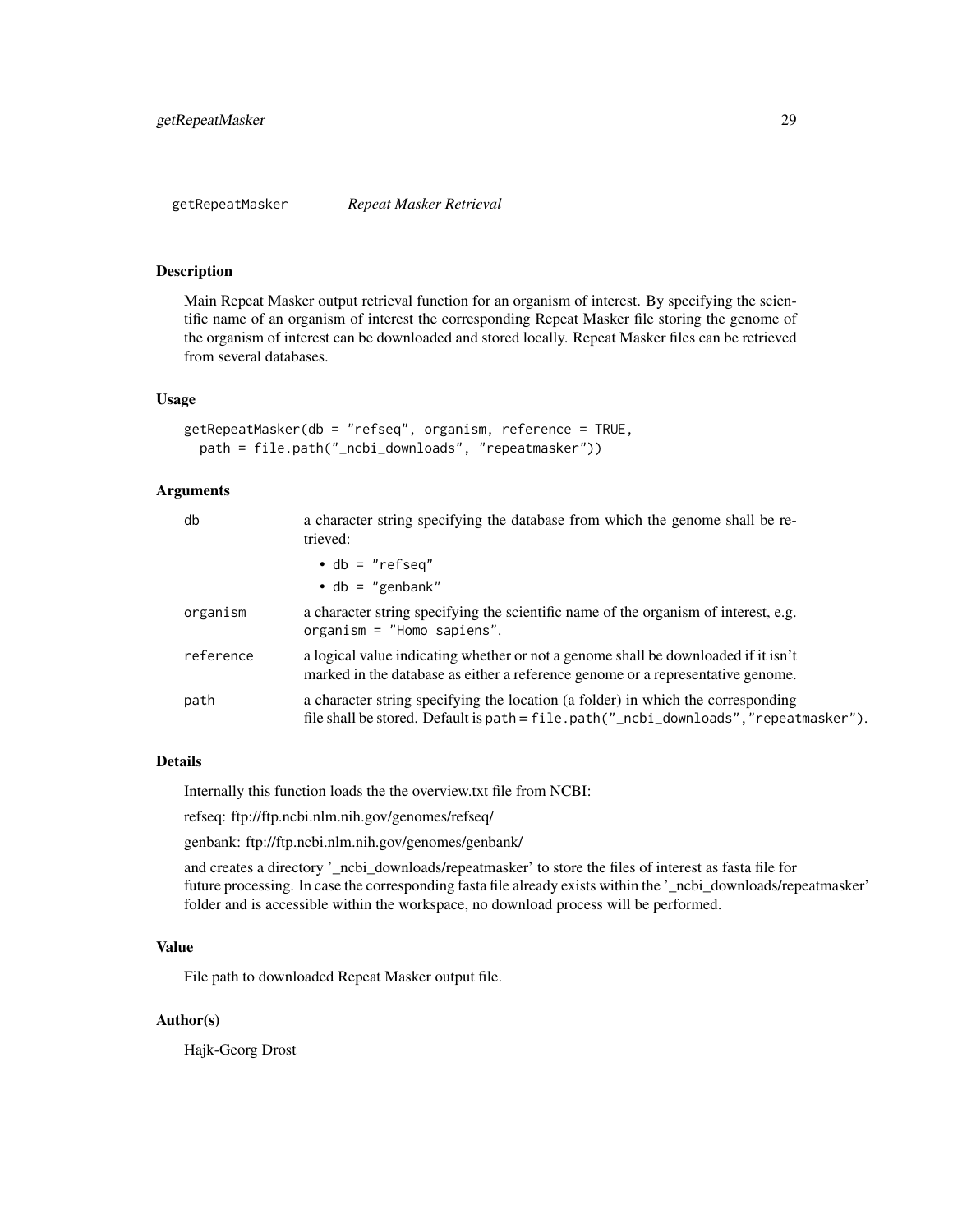# See Also

```
getProteome, getCDS, getGFF, getRNA, meta.retrieval, read_rm, getGenome
```
#### Examples

```
## Not run:
# download the Repeat Masker output file of Arabidopsis thaliana from refseq
# and store the corresponding genome file in '_ncbi_downloads/genomes'
file_path <- getRepeatMasker (db = "refseq",
            organism = "Arabidopsis thaliana",
            path = file.path("_ncbi_downloads","repeatmasker"))
Ath_repeatmasker <- read_rm(file_path)
# download the Repeat Masker output file of Arabidopsis thaliana from genbank
# and store the corresponding genome file in '_ncbi_downloads/genomes'
file_path <- getRepeatMasker( db
            organism = "Arabidopsis thaliana",
            path = file.path("_ncbi_downloads","repeatmasker"))
Ath_repeatmasker <- read_rm(file_path)
## End(Not run)
```
<span id="page-29-1"></span>

getRNA *RNA Sequence Retrieval*

#### Description

Main retrieval function for RNA sequences of an organism of interest. By specifying the scientific name of an organism of interest the corresponding fasta-file storing the RNA information for the organism of interest can be downloaded and stored locally. RNA files can be retrieved from several databases.

#### Usage

```
getRNA(db = "refseq", organism, reference = TRUE,
  path = file.path("_ncbi_downloads", "RNA"))
```

| db       | a character string specifying the database from which the genome shall be re- |
|----------|-------------------------------------------------------------------------------|
|          | trieved: $db = "refseq", db = "genbank", db = "ensemble", ordb = "ensemble!$  |
| organism | there are three options to characterize an organism:                          |
|          | • by scientific name: e.g. organism = "Homo sapiens"                          |

<span id="page-29-0"></span>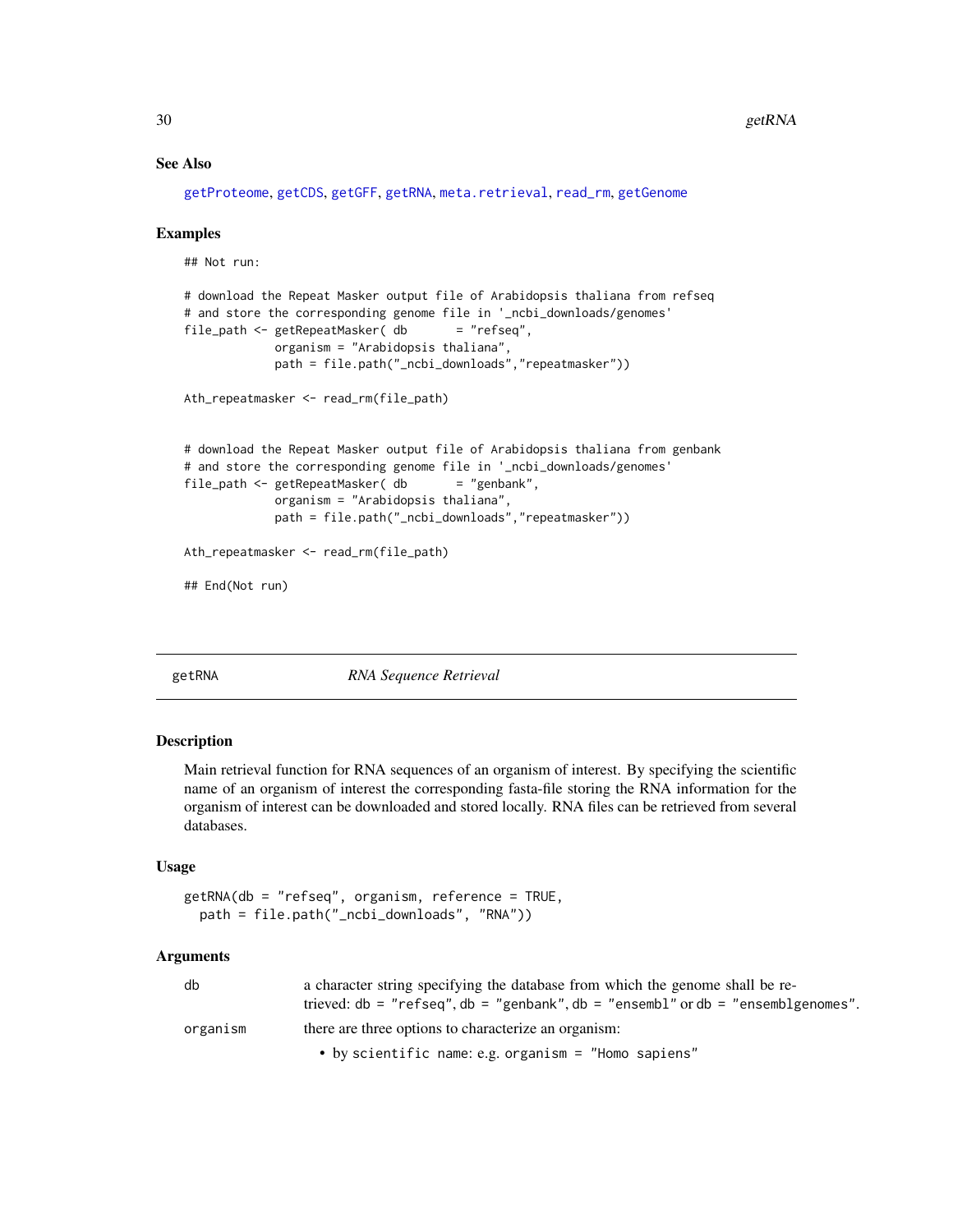<span id="page-30-0"></span>

|           | • by database specific accession identifier: e.g. organism = "GCF_000001405.37"<br>(= NCBI RefSeq identifier for Homo sapiens)                                        |
|-----------|-----------------------------------------------------------------------------------------------------------------------------------------------------------------------|
|           | • by taxonomic identifier from NCBI Taxonomy: e.g. organism = "9606"<br>$(=$ taxid of Homo sapiens)                                                                   |
| reference | a logical value indicating whether or not a genome shall be downloaded if it isn't<br>marked in the database as either a reference genome or a representative genome. |
| path      | a character string specifying the location (a folder) in which the corresponding<br>CDS file shall be stored. Default is path = file.path("_ncbi_downloads", "RNA").  |

# Value

File path to downloaded RNA file.

#### Author(s)

Hajk-Georg Drost

#### See Also

[getGenome](#page-14-1), [getProteome](#page-25-1), [getGTF](#page-20-1), [getGFF](#page-16-1), [meta.retrieval](#page-37-1), [read\\_cds](#page-46-2), [getCDS](#page-9-1)

#### Examples

```
## Not run:
# download the RNA of Arabidopsis thaliana from refseq
# and store the corresponding RNA file in '_ncbi_downloads/RNA'
file\_path \leq getRNA( db = "refseq",organism = "Arabidopsis thaliana",
            path = file.path("_ncbi_downloads","RNA"))
Ath_RNA <- read_rna(file_path, format = "fasta")
## End(Not run)
```
<span id="page-30-1"></span>getSummaryFile *Helper function to retrieve the assembly\_summary.txt file from NCBI*

# Description

Retrieval function of the assembly\_summary.txt file from NCBI.

#### Usage

```
getSummaryFile(db, kingdom)
```

| db      | database name. E.g. refseg or genbank.                                                |
|---------|---------------------------------------------------------------------------------------|
| kingdom | kingdom for which assembly_summary.txt file shall be retrieved. See also getKingdoms. |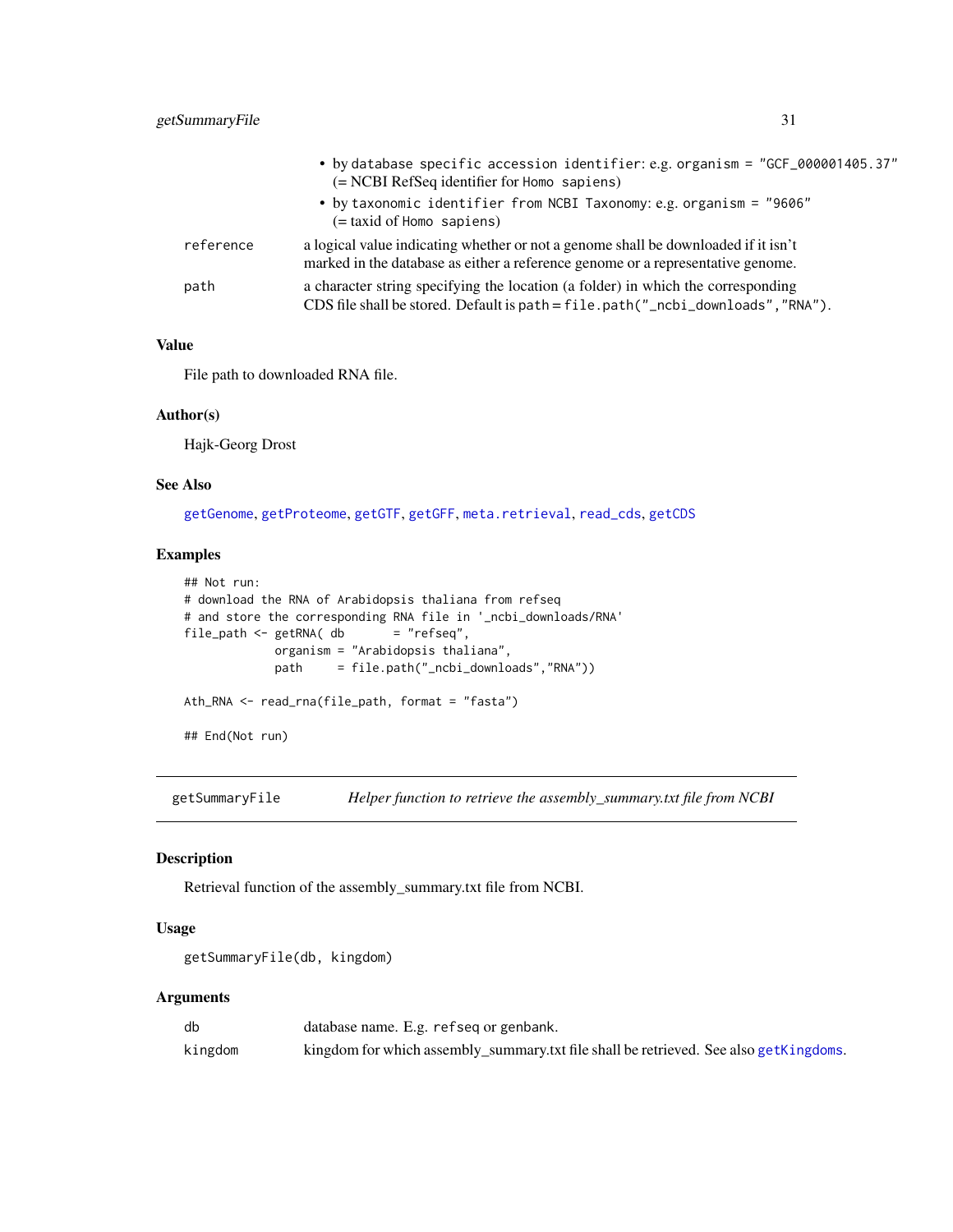# Author(s)

Hajk-Georg Drost

# See Also

[getKingdomAssemblySummary](#page-21-1), [getMetaGenomeSummary](#page-25-2)

# Examples

```
## Not run:
test <- getSummaryFile("refseq","plant")
test
## End(Not run)
```
<span id="page-31-1"></span>is.genome.available *Check Genome Availability*

# Description

This function checks the availability of a given genome on the NBCI servers specified as scientific name.

# Usage

```
is.genome.available(db = "refseq", organism, details = FALSE)
```

| db       | a character string specifying the database from which the genome shall be re-<br>trieved:                                                     |
|----------|-----------------------------------------------------------------------------------------------------------------------------------------------|
|          | $\bullet$ db = "refseq"                                                                                                                       |
|          | $\cdot$ db = "genbank"                                                                                                                        |
|          | $\bullet$ db = "ensembl"                                                                                                                      |
|          | $\bullet$ db = "ensemblgenomes"                                                                                                               |
|          | $\bullet$ db = "uniprot"                                                                                                                      |
| organism | there are three options to characterize an organism:                                                                                          |
|          | • by scientific name: e.g. organism = "Homo sapiens"                                                                                          |
|          | • by database specific accession identifier: e.g. organism = "GCF_000001405.37"<br>$(= NCBI RefSeq$ identifier for Homo sapiens)              |
|          | • by taxonomic identifier from NCBI Taxonomy: e.g. organism = "9606"<br>$(=$ taxid of Homo sapiens)                                           |
| details  | a logical value specifying whether or not details on genome size, kingdom, etc.<br>shall be printed to the console intead of a boolean value. |

<span id="page-31-0"></span>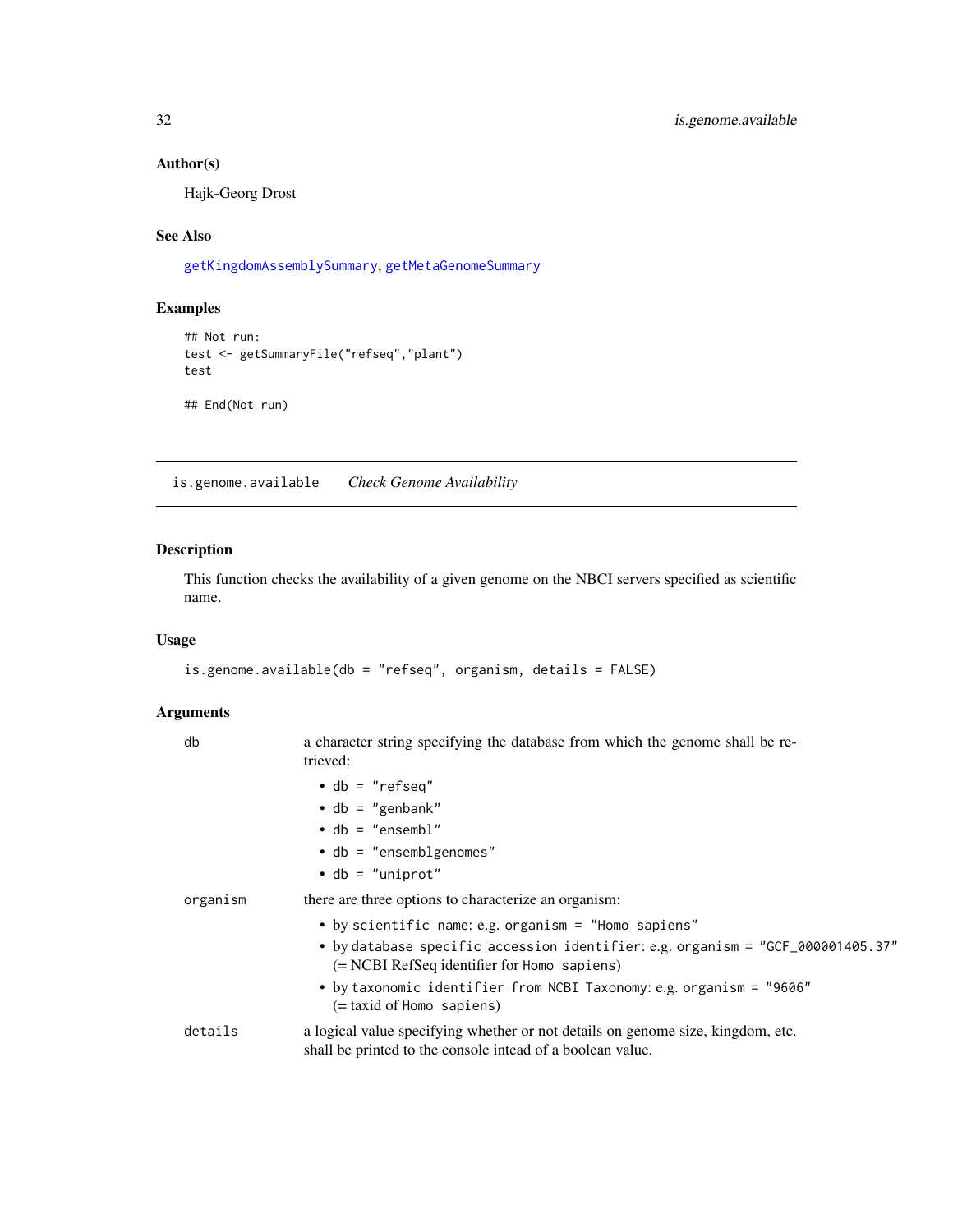#### <span id="page-32-0"></span>listDatabases 33

# Details

Internally this function calls the [listGenomes](#page-33-1) function to detect all available genomes and checks whether or not the specified organism is available for download.

#### Value

a logical value specifing whether or not the genome of the input organism is available. In case details = TRUE only a character string specifying the genome details is being returned.

#### Author(s)

Hajk-Georg Drost

#### Examples

```
## Not run:
# checking whether the Homo sapiens genome is stored on NCBI
is.genome.available(organism = "Homo sapiens", db = "refseq")
# and printing details
is.genome.available(organism = "Homo sapiens", db = "refseq", details = TRUE)
# checking whether the Homo sapiens genome is stored on ENSEMBL
is.genome.available(organism = "Homo sapiens", db = "ensembl")
# and printing details
is.genome.available(organism = "Homo sapiens",
                    details = TRUE,
                    db = "ensembl")
## End(Not run)
```
<span id="page-32-1"></span>listDatabases *Retrieve a List of Available NCBI Databases for Download*

### <span id="page-32-2"></span>**Description**

This function allows you to retrieve a list of database names and versions that can be downloaded from correspondning servers.

Database retrieval is crucial for most biological studies and analyses. There is a vast diversity of databases that can be accessed remotely or that can be downloaded to your local machine. This function provides an interface to databases that can be downloaded from NCBI servers and lists all available databases and their database version to be able to select an appropriate database for download with [download.database](#page-4-1).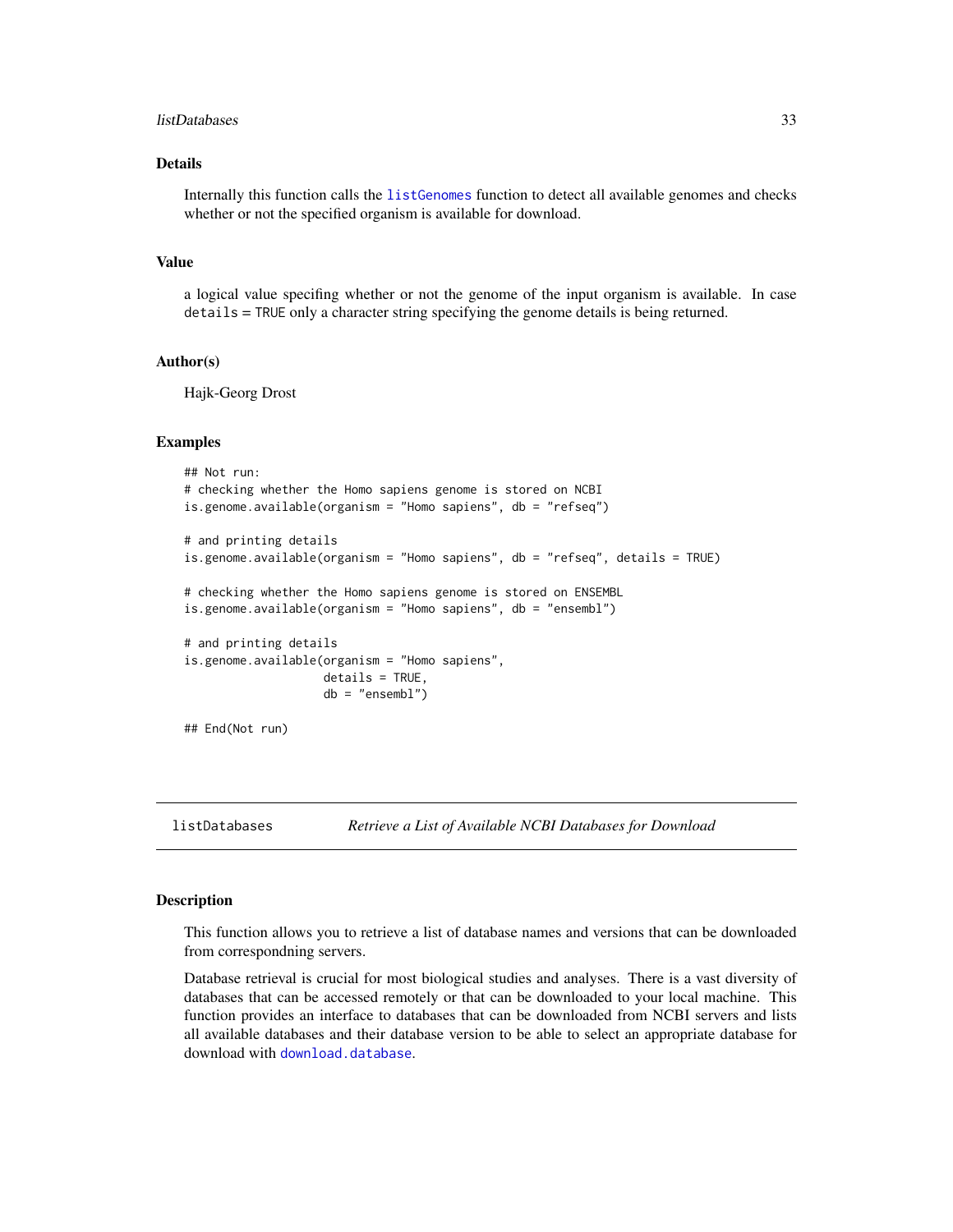# <span id="page-33-0"></span>Usage

```
listDatabases(db = "nr", update = FALSE)
```

```
listNCBIDatabases(db = "nr", update = FALSE)
```
# Arguments

| db     | a character string specifying the name of the database that shall be searched for.                                       |
|--------|--------------------------------------------------------------------------------------------------------------------------|
| update | a logical value specifying whether or not the local listDatabases.txt file shall be<br>updated by remote access to NCBI. |

# Author(s)

Hajk-Georg Drost

#### See Also

[download.database](#page-4-1), [download.database.all](#page-5-1)

# Examples

```
# retrieve all versions of the NCBI 'nr' database that can be downloaded
listNCBIDatabases(db = "nr")
```

```
# analogous:
# listNCBIDatabases(db = "cdd")
# listNCBIDatabases(db = "nt")
# listNCBIDatabases(db = "gss")
# listNCBIDatabases(db = "refseq_protein")
```
<span id="page-33-1"></span>listGenomes *List All Available Genomes*

# Description

This function retrieves the names of all genomes available on the NCBI ftp:// server and stores the results in a file named 'overview.txt' inside the directory \_ncbi\_downloads' that is built inside the workspace.

# Usage

```
listGenomes(db = "refseq", type = "all", subset = NULL, details = FALSE)
```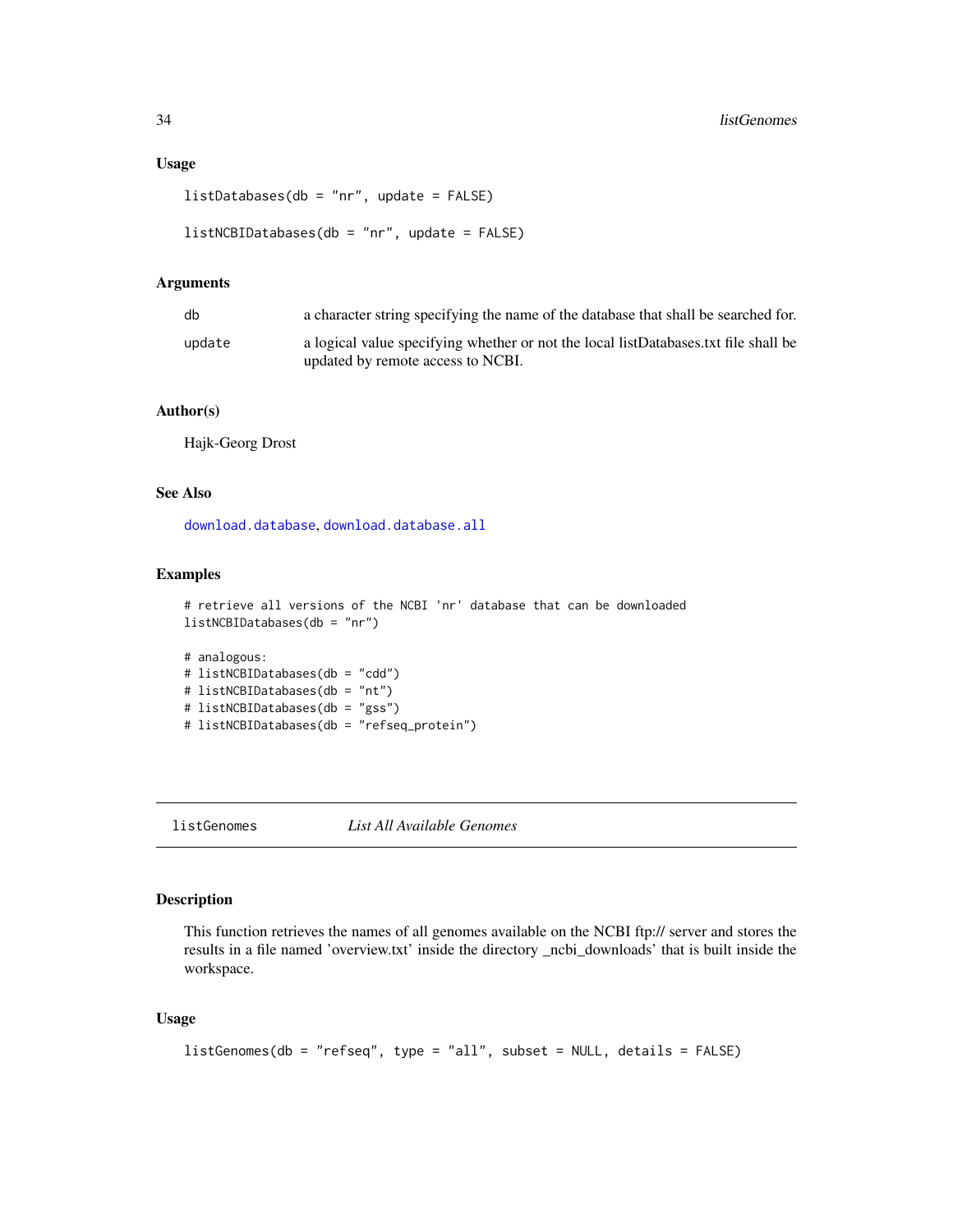# <span id="page-34-0"></span>listGroups 35

# Arguments

| db      | a character string specifying the database for which genome availability shall<br>be checked, e.g. db = "refseq", db = "genbank", db = "ensembl",<br>$db = "ensemble!$                                             |
|---------|--------------------------------------------------------------------------------------------------------------------------------------------------------------------------------------------------------------------|
| type    | a character string specifying a potential filter of available genomes. Options are<br>type = $"all", type = "kingdom", type = "group", type = "subgroup".$                                                         |
| subset  | a character string or character vector specifying a subset of type. E.g. if users<br>are interested in retrieving all Eukaryota species, they can specify: type = "kingdom"<br>and subset $=$ "Eukaryota".         |
| details | a boolean value specifying whether only the scientific names of stored genomes<br>shall be returned (details $=$ FALSE) or all information such as organism_name, kingdoms,<br>group, subgroup, file_size_MB, etc. |

# Details

Internally this function loads the the overview.txt file from NCBI and creates a directory '\_ncbi\_downloads' in the temdir() folder to store the overview.txt file for future processing. In case the overview.txt file already exists within the '\_ncbi\_downloads' folder and is accessible within the workspace, no download process will be performed again.

#### Note

Please note that the ftp:// connection relies on the NCBI or ENSEMBL server and cannot be accurately accessed via a proxy.

#### Author(s)

Hajk-Georg Drost

# Examples

```
## Not run:
# print details for refseq
listGenomes(db = "refseq")
```
## End(Not run)

<span id="page-34-1"></span>listGroups *List number of available genomes in each group*

# Description

Users can retrieve the available number of sequenced genomes per group. Only available for  $db = "refseq"$  and  $db = "genbank".$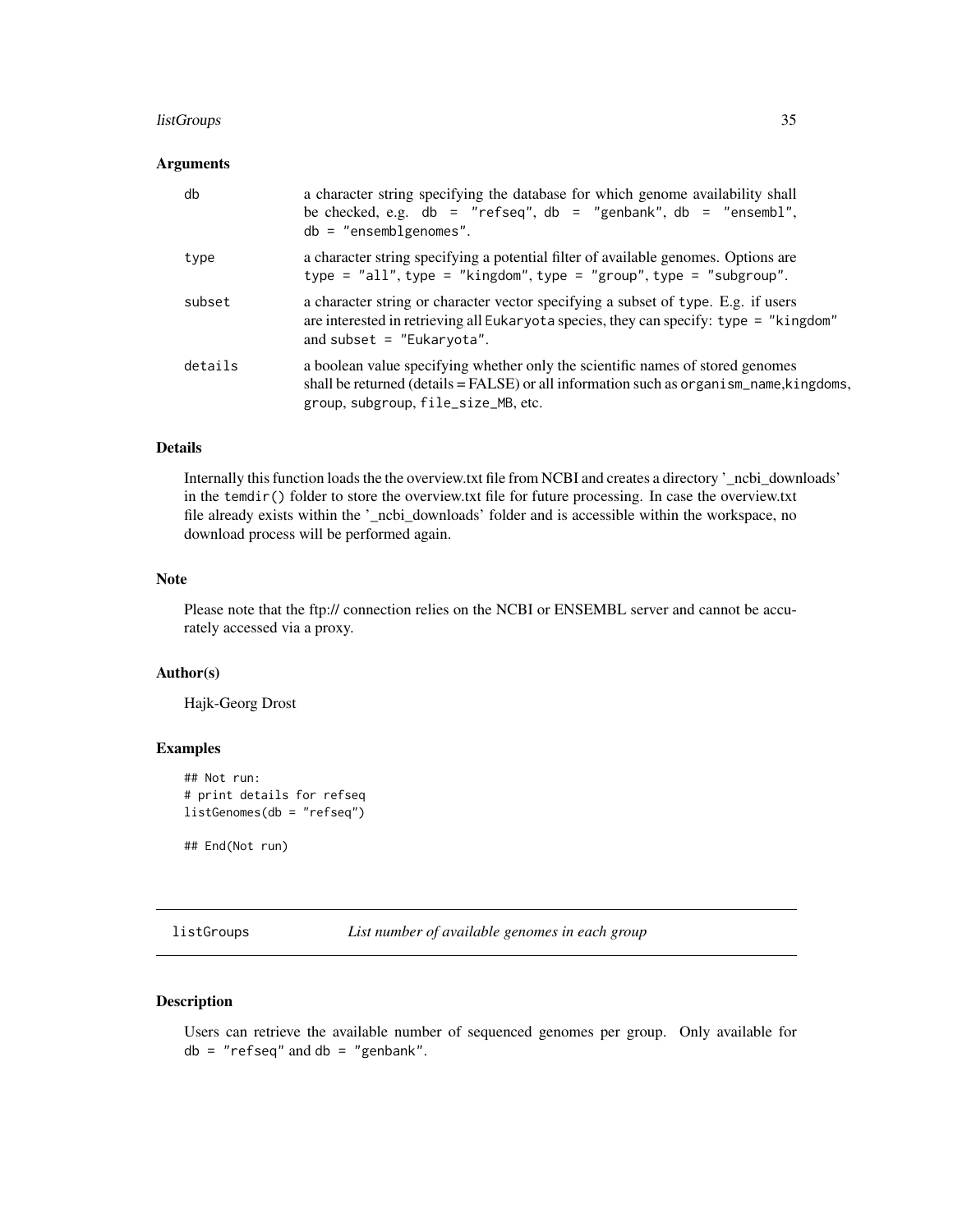# <span id="page-35-0"></span>Usage

```
listGroups(db = "refseq", kingdom = "all", details = FALSE)
```
#### Arguments

| db      | a character string specifying the database for which genome availability shall be<br>checked, e.g. $db = "refseq"$ and $db = "genbank".$ |
|---------|------------------------------------------------------------------------------------------------------------------------------------------|
| kingdom | a kingdom specification retrieved by getKingdoms.                                                                                        |
| details | shall all species corresponding to the specified kingdom be returned? Default is<br>$details = FALSE.$                                   |

# Author(s)

Hajk-Georg Drost

# See Also

[listGenomes](#page-33-1), [is.genome.available](#page-31-1), [listKingdoms](#page-35-1)

# Examples

```
## Not run:
# example for refseq
listGroups(db = "refseq")
# example for genbank
listGroups(db = "genbank")
### in case groups should be specified by kingdom
# first, retrieve available kingdom names
listKingdoms()
# now we choose kingdom "bacteria"
listGroups(db = "refseq", kingdom = "bacteria")
# or
listGroups(db = "genbank", kingdom = "bacteria")
## End(Not run)
```
<span id="page-35-1"></span>listKingdoms *List number of available genomes in each kingdom of life*

# Description

Users can retrieve the available number of sequenced genomes per kingdom.

# Usage

listKingdoms(db = "refseq")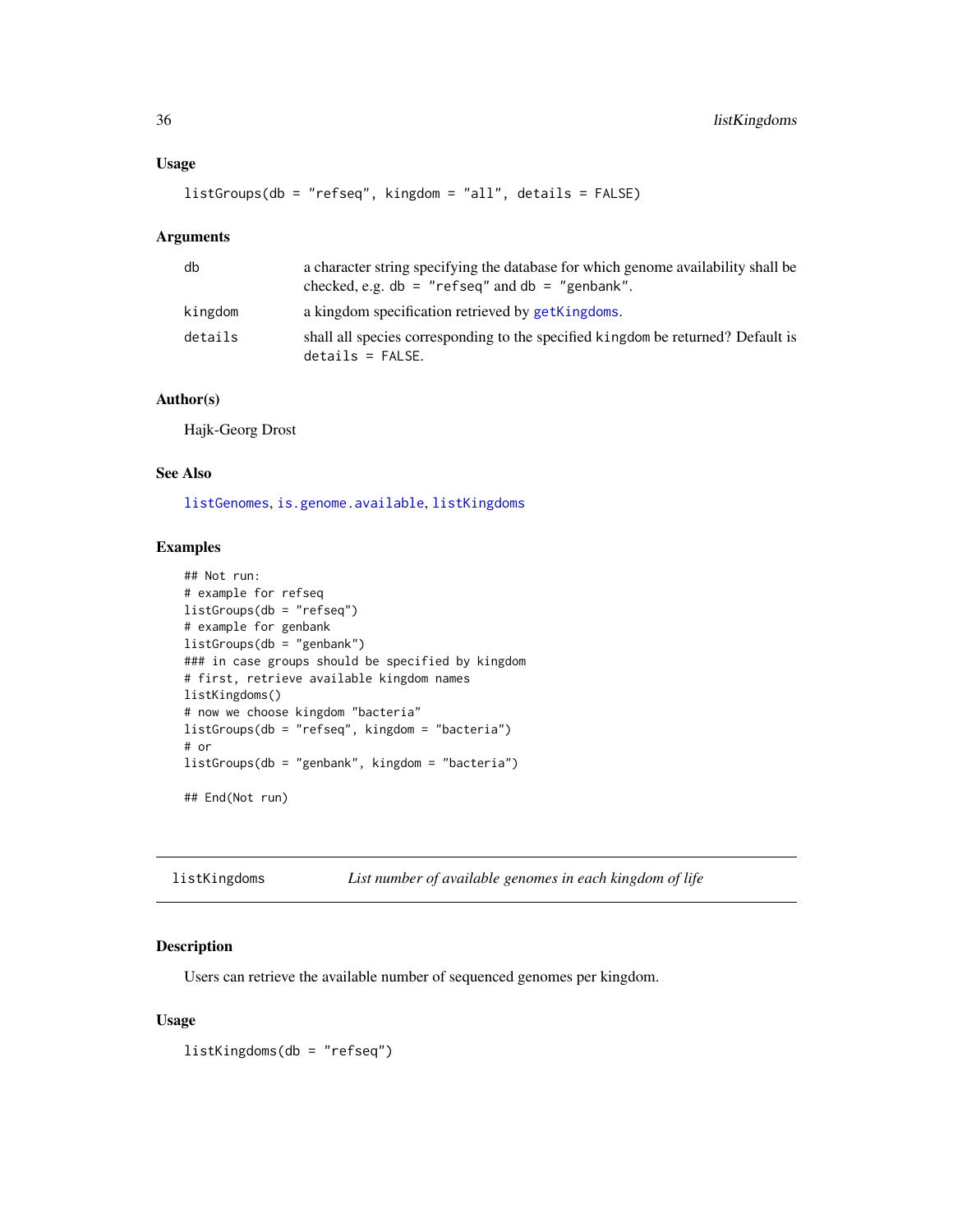# <span id="page-36-0"></span>listMetaGenomes 37

#### Arguments

db a character string specifying the database for which genome availability shall be checked, e.g.  $db = "refseq", db = "genbank", db = "ensemb1",$ db = "ensemblgenomes".

#### Author(s)

Hajk-Georg Drost

#### See Also

[listGenomes](#page-33-1), [is.genome.available](#page-31-1), [listGroups](#page-34-1)

# Examples

```
## Not run:
# list number of available genomes in refseq for each kingdom of life
listKingdoms(db = "refseq")
# example for genbank
listKingdoms(db = "genbank")
# example for ensembl
listKingdoms(db = "ensembl")
# example for ensemblgenomes
listKingdoms(db = "ensemblgenomes")
```
## End(Not run)

<span id="page-36-1"></span>listMetaGenomes *List available metagenomes on NCBI Genbank*

# Description

List available metagenomes on NCBI genbank. NCBI genbank allows users to download entire metagenomes of several metagenome projects. This function lists all available metagenomes that can then be downloaded via [getMetaGenomes](#page-24-1).

# Usage

```
listMetaGenomes(details = FALSE)
```
#### Arguments

```
details a boolean value specifying whether only the scientific names of stored metagenomes
                  shall be returned (details = FALSE) or all information such as "organism_name","bioproject",
                 etc (details = TRUE).
```
# Author(s)

Hajk-Georg Drost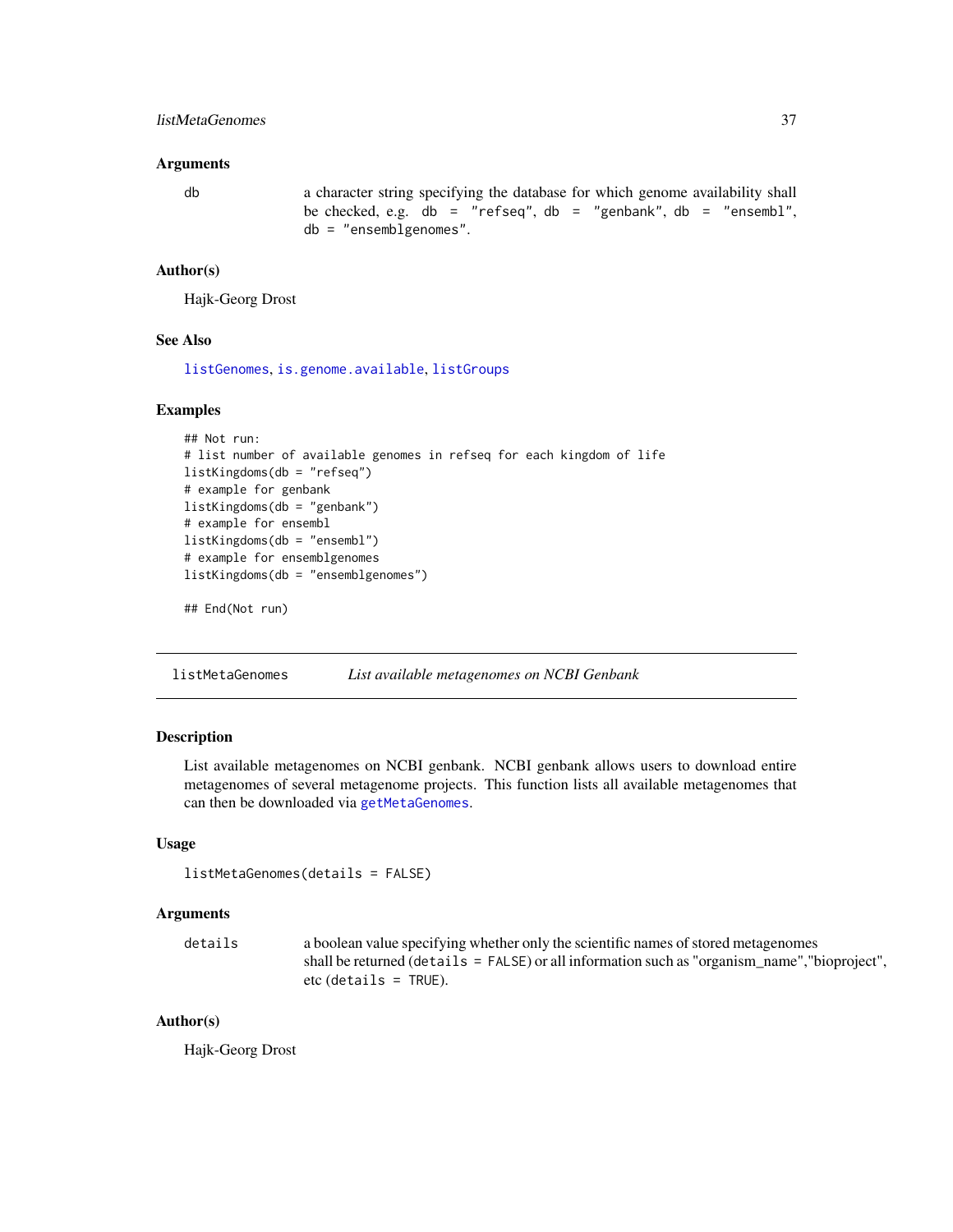# See Also

[getMetaGenomes](#page-24-1), [getMetaGenomeSummary](#page-25-2)

# Examples

```
## Not run:
# retrieve available metagenome projects at NCBI Genbank
listMetaGenomes()
# retrieve detailed information on available metagenome projects
# at NCBI Genbank
listMetaGenomes(details = TRUE)
```

```
## End(Not run)
```
<span id="page-37-1"></span>meta.retrieval *Perform Meta-Genome Retrieval*

# Description

Download genomes, proteomes, cds, gff, rna, or assembly stats files of all species within a kingdom of life.

# Usage

```
meta.retrieval(db = "refseq", kingdom, group = NULL, type = "genome",
  restart_at_last = TRUE, reference = TRUE, combine = FALSE,
 path = NULL)
```

| db      | a character string specifying the database from which the genome shall be re-<br>trieved:                        |
|---------|------------------------------------------------------------------------------------------------------------------|
|         | $\bullet$ db = "refseq"<br>$\cdot$ db = "genbank"<br>$\bullet$ db = "emsembl"<br>$\bullet$ db = "ensemblgenomes" |
| kingdom | a character string specifying the kingdom of the organisms of interest, e.g.                                     |
|         | • For NCBI RefSeq:                                                                                               |
|         | $-$ kingdom = "archaea"<br>$-$ kingdom = "bacteria"                                                              |
|         | $-$ kingdom = "fungi"                                                                                            |
|         | $-$ kingdom = "invertebrate"                                                                                     |
|         | $-$ kingdom = "plant"                                                                                            |
|         | - kingdom = "protozoa"                                                                                           |
|         | $-$ kingdom = "viral"                                                                                            |

<span id="page-37-0"></span>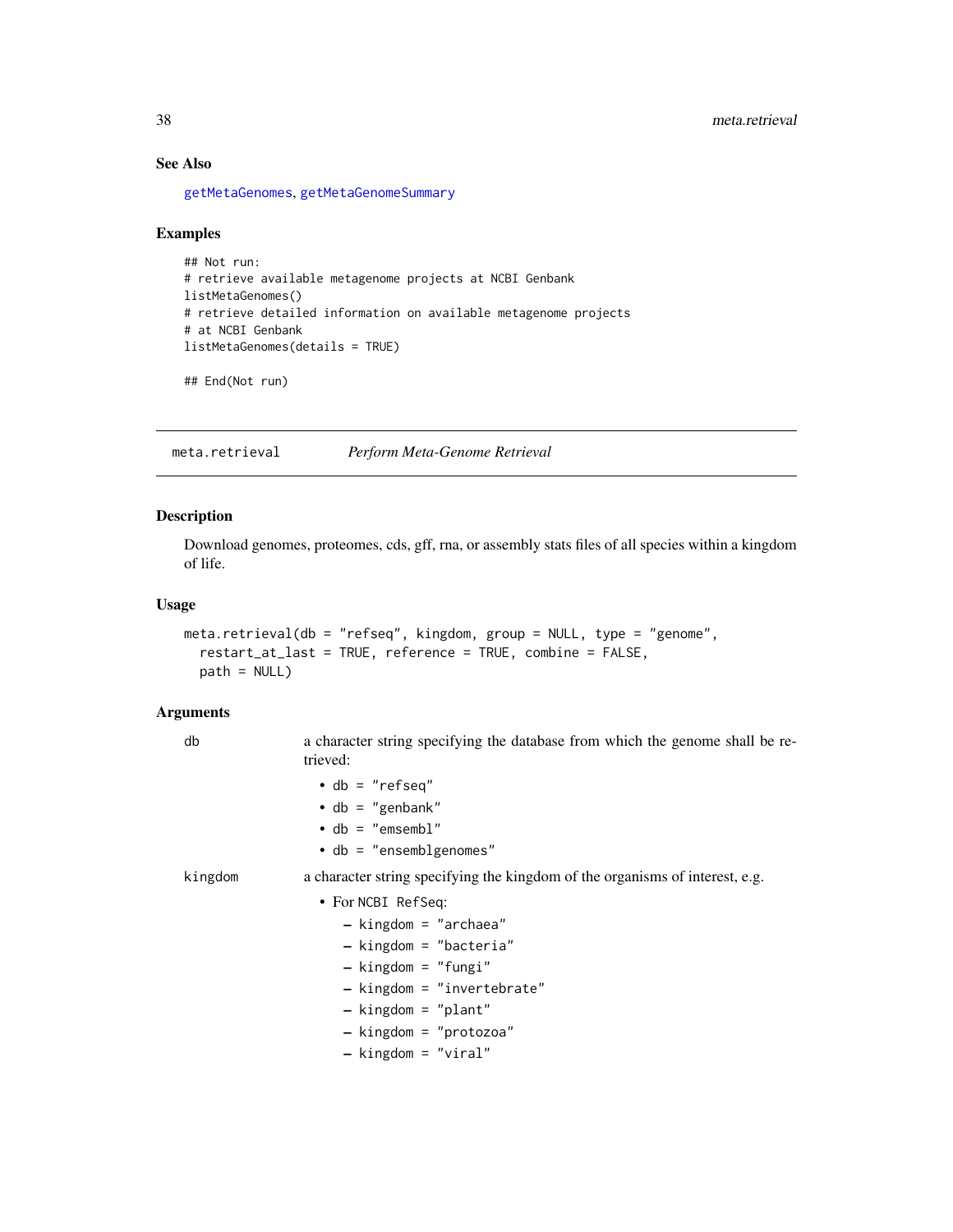- kingdom = "vertebrate\_mammalian"
- kingdom = "vertebrate\_other"
- <span id="page-38-0"></span>• For NCBI Genbank:
	- kingdom = "archaea"
	- kingdom = "bacteria"
	- kingdom = "fungi"
	- kingdom = "invertebrate"
	- kingdom = "plant"
	- kingdom = "protozoa"
	- kingdom = "vertebrate\_mammalian"
	- kingdom = "vertebrate\_other"
- For ENSEMBL:
	- kingdom = "Ensembl"
	- For ENSEMBLGENOMES
		- kingdom = "EnsemblBacteria"
		- kingdom = "EnsemblFungi"
		- kingdom = "EnsemblMetazoa"
		- kingdom = "EnsemblPlants"
		- kingdom = "EnsemblProtists"

Available kingdoms can be retrieved with [getKingdoms](#page-22-2).

group only species belonging to this subgroup will be downloaded. Groups can be retrieved with [getGroups](#page-19-1).

type type of sequences that shall be retrieved. Options are:

- type = "genome" : (for genome assembly retrieval; see also [getGenome](#page-14-1)),
- type = "proteome" : (for proteome retrieval; see also [getProteome](#page-25-1)),
- type = "cds" : (for coding sequence retrieval; see also [getCDS](#page-9-1)),
- type = "gff" : (for annotation file retrieval in gff format; see also [getGFF](#page-16-1)),
- type = "gtf" : (for annotation file retrieval in gtf format (only for ensembl and ensemblgenomes); see also [getGTF](#page-20-1))
- type = "rna" : (for RNA file retrieval in fasta format; see also [getRNA](#page-29-1)),
- type = "rm" : (for Repeat Masker output file retrieval; see also [getRepeatMasker](#page-28-1)),
- type = "assemblystats" : (for genome assembly quality stats file retrieval; see also [getAssemblyStats](#page-6-1)).

restart\_at\_last

a logical value indicating whether or not meta.retrieval should pick up at the last species when re-running the function.

• If restart\_at\_last = TRUE (Default) then meta.retrieval will skip all organisms that are already present in the folder and will start downloading all remaining species. However, this way meta.wretrieval will not be able to check whether already downloaded organism files are corrupted or not by checking the md5 checksum.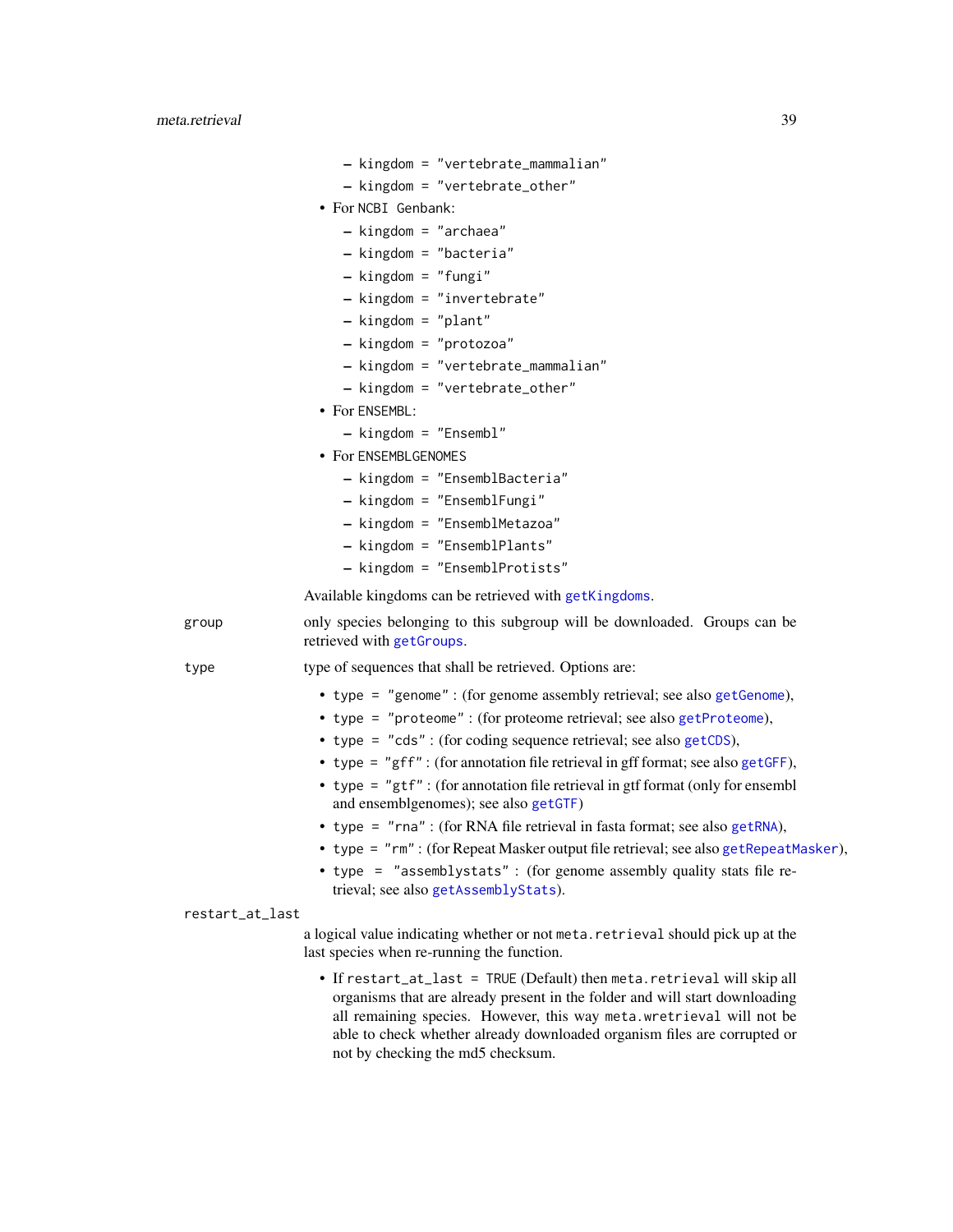<span id="page-39-0"></span>

|           | • If restart_at_last = FALSE then meta.retrieval will start from the<br>beginning and crawl through already downloaded organism files and check<br>whether already downloaded organism files are corrupted or not by check-<br>ing the md5 checksum. After checking existing files the function will start<br>downloading all remaining organisms. |
|-----------|----------------------------------------------------------------------------------------------------------------------------------------------------------------------------------------------------------------------------------------------------------------------------------------------------------------------------------------------------|
| reference | a logical value indicating whether or not a genome shall be downloaded if it isn't<br>marked in the database as either a reference genome or a representative genome.                                                                                                                                                                              |
| combine   | just in case type = "assemblystats" is specified, shall assemby stats of indi-<br>vidual species be imported and combined to a data. frame?                                                                                                                                                                                                        |
| path      | path to the folder in which downloaded genomes shall be stored. By default the<br>kingdom name is used to name the output folder.                                                                                                                                                                                                                  |

# Details

This function aims to perform bulk retrieval of the genomes, proteomes, cds, etc. of species that belong to the same kingdom of life or to the same subgroup.

# Value

a character vector storing the file paths of the retrieved files.

#### Author(s)

Hajk-Georg Drost

#### See Also

[meta.retrieval.all](#page-40-1), [getCollection](#page-10-1)

# Examples

```
## Not run:
# get all available kingdoms for refseq
getKingdoms(db = "refseq")
# download all vertebrate genomes from refseq
meta.retrieval(kingdom = "vertebrate_mammalian",
               db = "refseq",type = "genome")
# get all available kingdoms for genbank
getKingdoms(db = "genbank")
# download all vertebrate genomes from genbank
meta.retrieval(kingdom = "vertebrate_mammalian",
               db = "genbank",
               type = "genome")
# get all available kingdoms for ensemblgenomes
getKingdoms(db = "ensemblgenomes")
# download all vertebrate genomes from ensemblgenomes
meta.retrieval(kingdom = "vertebrate_mammalian",
```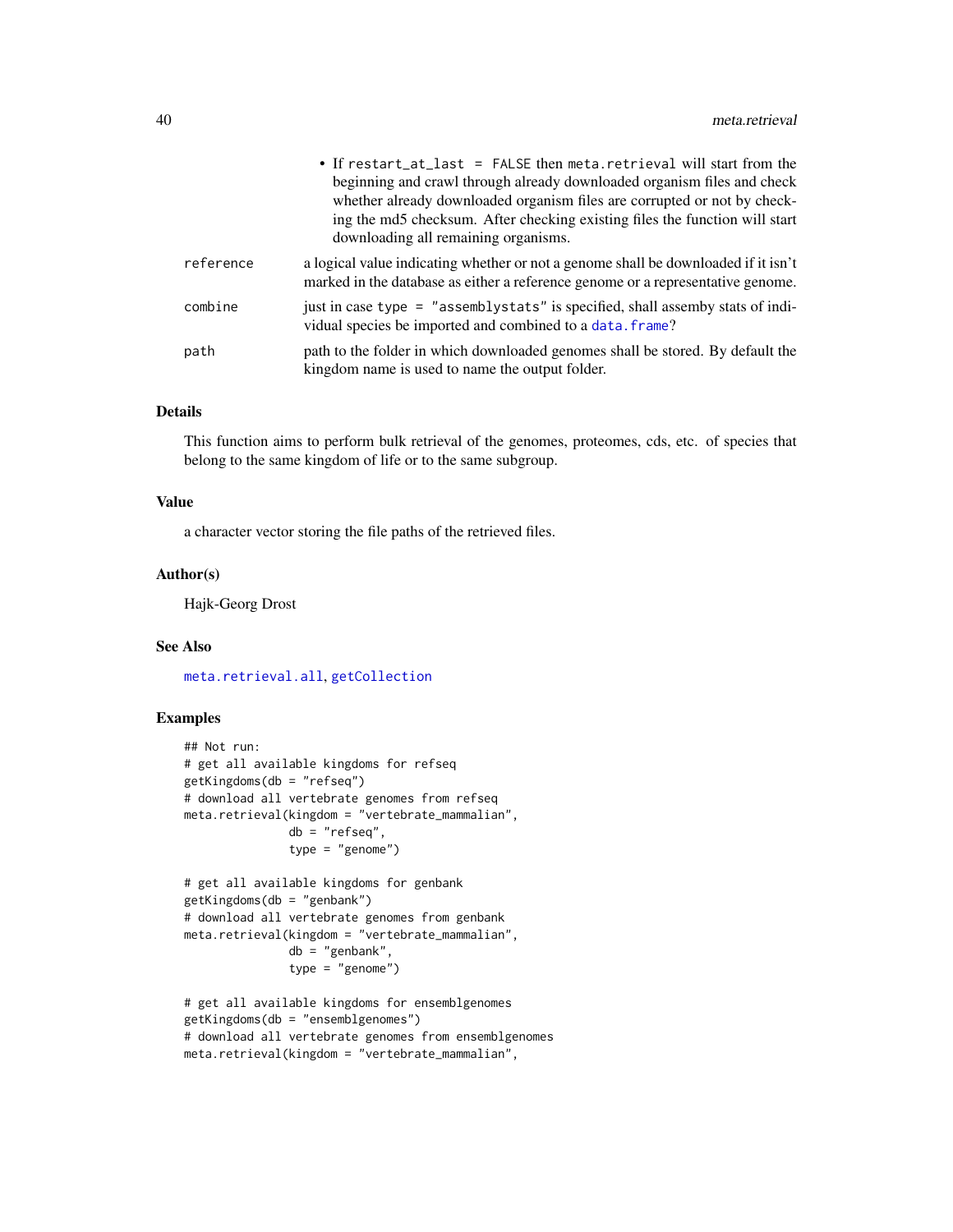```
db = "ensemblgenomes",
               type = "genome")
# In case users do not wish to retrieve genomes from an entire kingdom,
# but rather from a subgoup (e.g. from species belonging to the
# Gammaproteobacteria class, a subgroup of the bacteria kingdom),
# they can use the following workflow"
# First, users can again consult the getKingdoms() function to retrieve
# kingdom information.
getKingdoms(db = "refseq")
# In this example, we will choose the bacteria kingdom.
# Now, the getGroups() function allows users to obtain available
# subgroups of the bacteria kingdom.
getGroups(db = "refseq", kingdom = "bacteria")
# Now we choose the group Gammaproteobacteria and specify
# the group argument in the meta.retrieval() function
meta.retrieval(kingdom = "bacteria",
   roup = "Gammaproteobacteria",
   db = "refseq",
   type = "genome")
## End(Not run)
```
<span id="page-40-1"></span>meta.retrieval.all *Perform Meta-Genome Retrieval of all organisms in all kingdoms of life*

# Description

Download genomes, proteomes, cds, gff, rna, or assembly stats files of individual species of all kingdoms of life.

#### Usage

```
meta.retrieval.all(db = "refseq", type = "genome")
```

| db   | a character string specifying the database from which the genome shall be re-<br>trieved: |
|------|-------------------------------------------------------------------------------------------|
|      | $\bullet$ db = "refseq"                                                                   |
|      | $\bullet$ db = "genbank"                                                                  |
|      | $\cdot$ db = "emsembl"                                                                    |
|      | $\bullet$ db = "ensemblgenomes"                                                           |
| type | type of sequences that shall be retrieved. Options are:                                   |
|      | • type = "genome" : for genome assembly retrieval; see also get Genome),                  |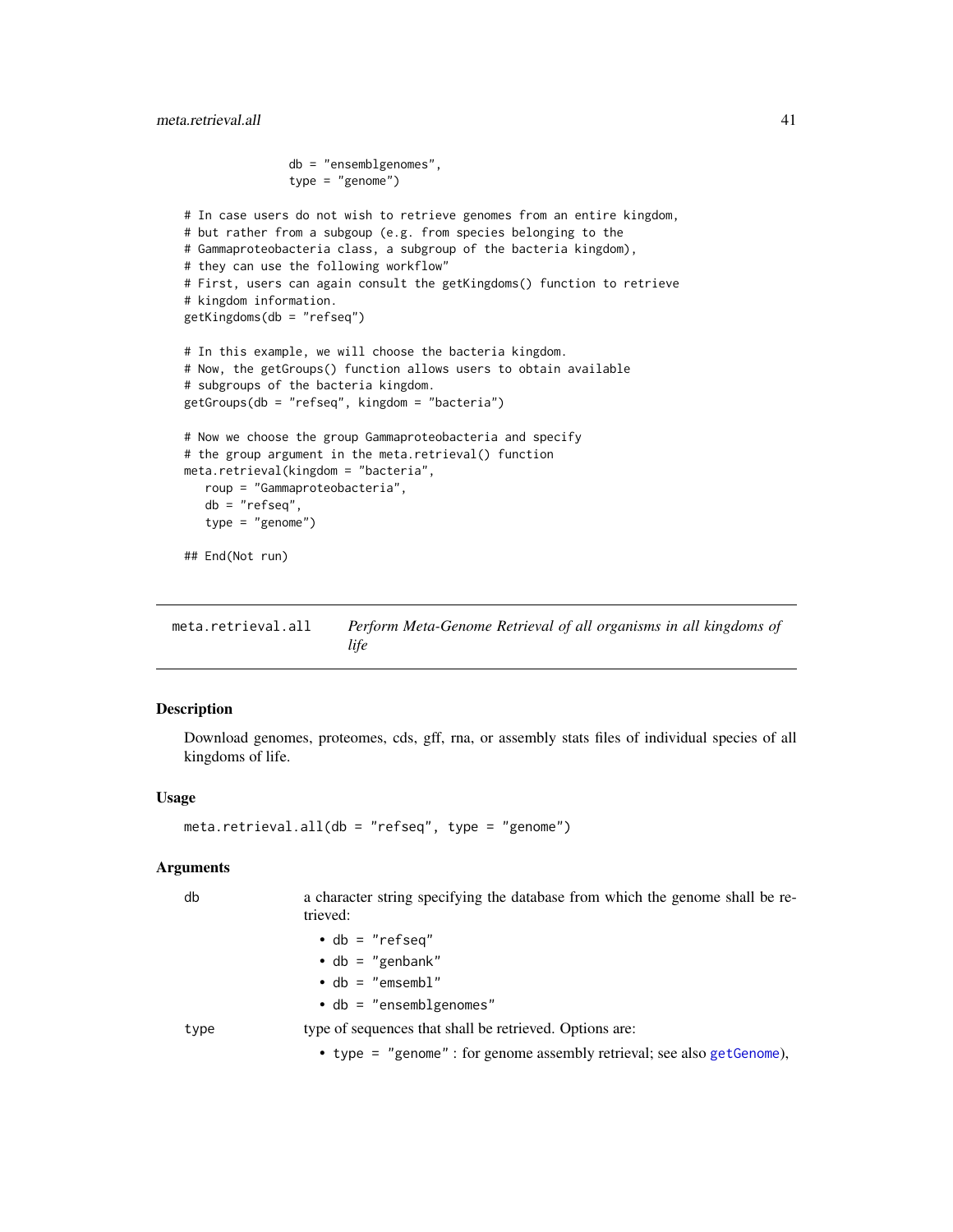- <span id="page-41-0"></span>• type = "proteome" : (for proteome retrieval; see also [getProteome](#page-25-1)),
- type = "cds" : (for coding sequence retrieval; see also [getCDS](#page-9-1)),
- type = "gff" : (for annotation file retrieval in gff format; see also [getGFF](#page-16-1)),
- type = "gtf" : (for annotation file retrieval in gtf format (only for ensembl and ensemblgenomes); see also [getGTF](#page-20-1)),
- type = "rna" : (for RNA file retrieval in fasta format; see also [getRNA](#page-29-1)),
- type = "rm" : (for Repeat Masker output file retrieval; see also [getRepeatMasker](#page-28-1)),
- type = "assemblystats" (for genome assembly quality stats file retrieval; see also [getAssemblyStats](#page-6-1)).

# Details

This function aims to perform bulk retrieval of all genomes of species for all kingdoms of life.

#### Value

a character vector storing the file paths of the retrieved files.

# Author(s)

Hajk-Georg Drost

#### See Also

[meta.retrieval](#page-37-1)

#### Examples

```
## Not run:
# download all genomes from refseq
meta.retrieval.all(db = "refseq", type = "genome")
# download all vertebrate genomes from genbank
meta.retrieval.all(db = "genbank", type = "genome")
# download all vertebrate genomes from ensemblgenomes
meta.retrieval.all(db = "genbank", type = "ensemblgenomes")
## End(Not run)
```
<span id="page-41-1"></span>organismAttributes *Retrieve Ensembl Biomart attributes for a query organism*

# Description

In addition to the [organismBM](#page-43-1) function, this function returns all available attributes that can be accessed through different marts and datasets for a given query organism.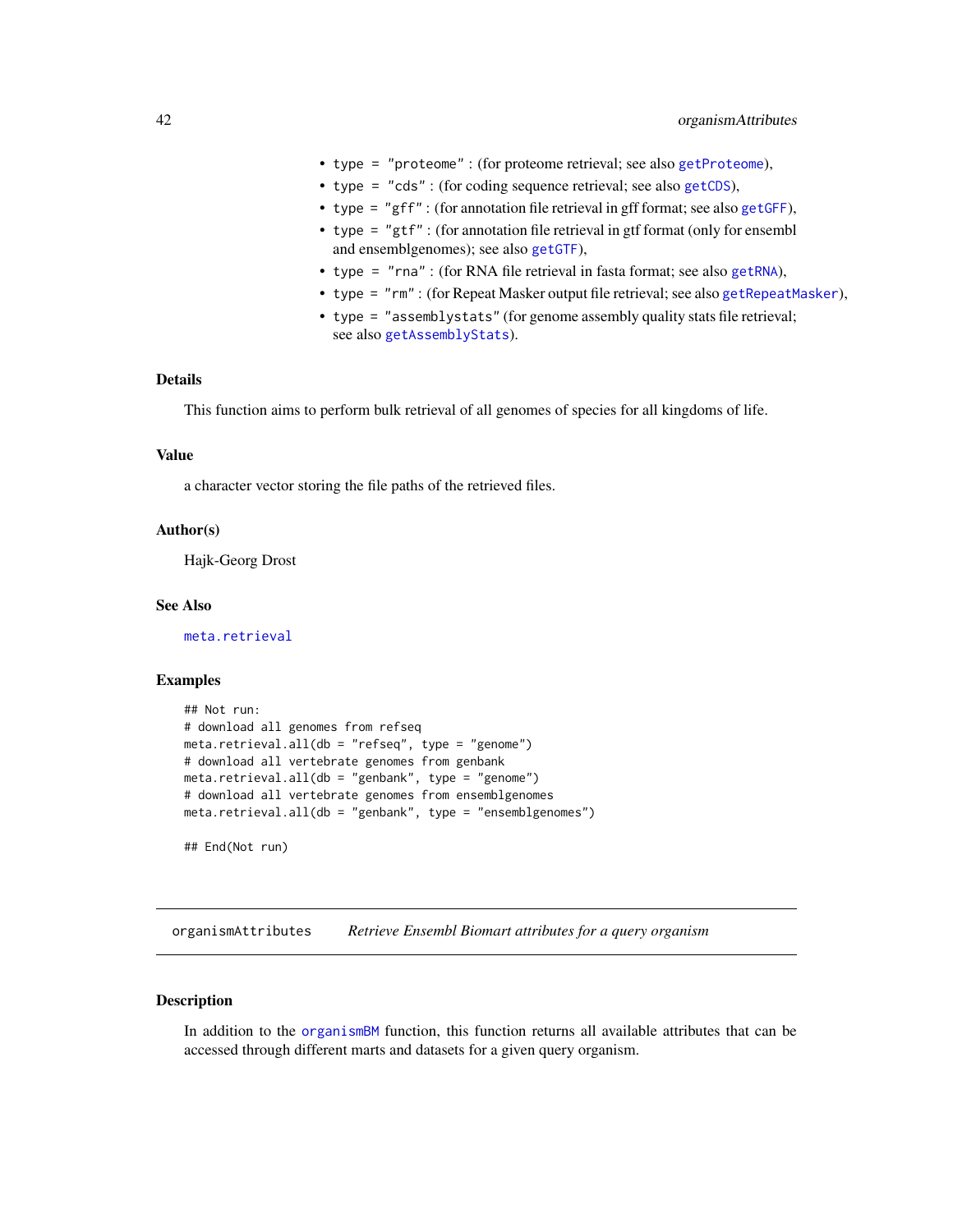# <span id="page-42-0"></span>organismAttributes 43

#### Usage

```
organismAttributes(organism, update = FALSE, topic = NULL)
```
#### Arguments

| organism | a character string specifying the scientific name of a query organism.                                                                                                     |
|----------|----------------------------------------------------------------------------------------------------------------------------------------------------------------------------|
| update   | a logical value specifying whether or not the local listMart.txt, listDatasets.txt,<br>and listAttributes organism.txt files shall be updated by remote access to BioMart. |
| topic    | a character string specifying a topic (category) of attributes, e.g. $\text{topic} = "id".$                                                                                |

#### Details

For a given query organism, this function retrieves all available attributes that can be accessed through different marts and datasets.

Sometimes the same attribute names correspond to different datasets and marts causing problems when using [getMarts](#page-22-1). The approach introduced by this function provides (again) a organism centric way of accessing organism specific attributes.

The topic argument allows the user to search for specific attribute topics/categories for faster filtering.

# Value

a data.frame storing corresponding attribute names, description, datasets, and marts.

## Note

When you run this function for the first time, the data retrieval procedure will take some time, due to the remote access to BioMart. The corresponding result is then saved in a \*.txt file within the [tempdir](#page-0-0) directory named "\_biomart/listMarts.txt","\_biomart/listDatasets.txt", and "\_biomart/listAttributes\_organism.txt", allowing subsequent queries to perform much faster.

#### Author(s)

Hajk-Georg Drost

#### References

#### <http://biomart.org/>

Mapping identifiers for the integration of genomic datasets with the R/Bioconductor package biomaRt. Steffen Durinck, Paul T. Spellman, Ewan Birney and Wolfgang Huber, Nature Protocols 4, 1184- 1191 (2009).

BioMart and Bioconductor: a powerful link between biological databases and microarray data analysis. Steffen Durinck, Yves Moreau, Arek Kasprzyk, Sean Davis, Bart De Moor, Alvis Brazma and Wolfgang Huber, Bioinformatics 21, 3439-3440 (2005).

#### See Also

[organismFilters](#page-44-1), [organismBM](#page-43-1), [biomart](#page-3-1), [listAttributes](#page-0-0)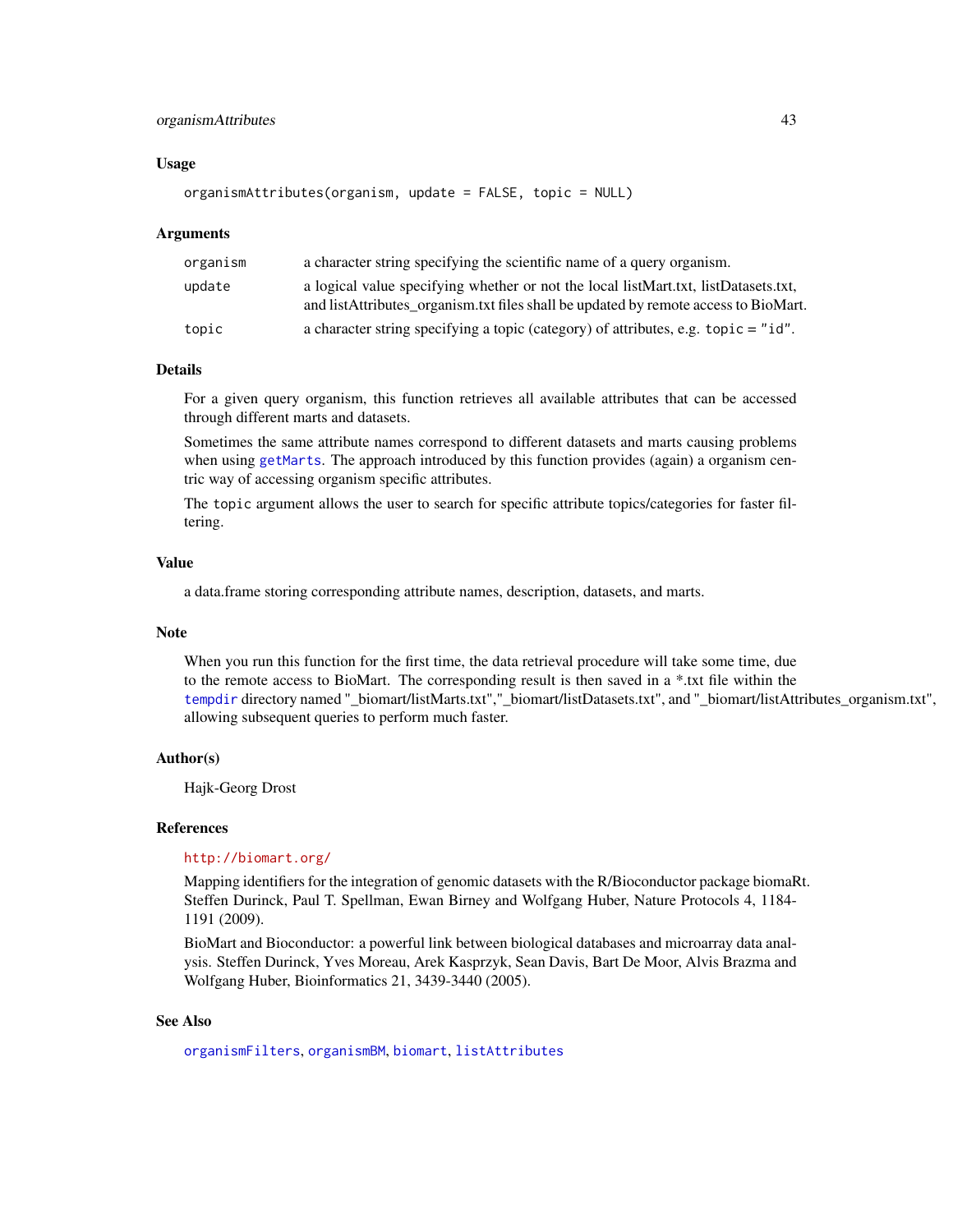#### Examples

```
## Not run:
# search for attribute topic id
head(organismAttributes("Homo sapiens", topic = "id"), 20)
## End(Not run)
```
<span id="page-43-1"></span>

organismBM *Retrieve Ensembl Biomart marts and datasets for a query organism*

# Description

This function returns either all available biomart connections for all available organisms for which biomart access is possible, or (when specified) returns all organism specific biomart connections.

# Usage

organismBM(organism = NULL, update = FALSE)

#### Arguments

| organism | a character string specifying the scientific name of a query organism. Default is<br>organism = NULL. In this case all available biomart connections are returned. |
|----------|--------------------------------------------------------------------------------------------------------------------------------------------------------------------|
| update   | a logical value specifying whether or not the local listMart.txt and listDatasets.txt<br>files shall be updated by remote access to BioMart.                       |

#### Details

This function collects all available biomart connections and returns a table storing the organism for which biomart connections are available as well as the corresponding mart and database.

#### Note

When you run this function for the first time, the data retrieval procedure will take some time, due to the remote access to BioMart. The corresponding result is then saved in a \*.txt file named "\_biomart/listDatasets.txt" in the [tempdir](#page-0-0) directory, allowing subsequent queries to perform much faster.

# Author(s)

Hajk-Georg Drost

<span id="page-43-0"></span>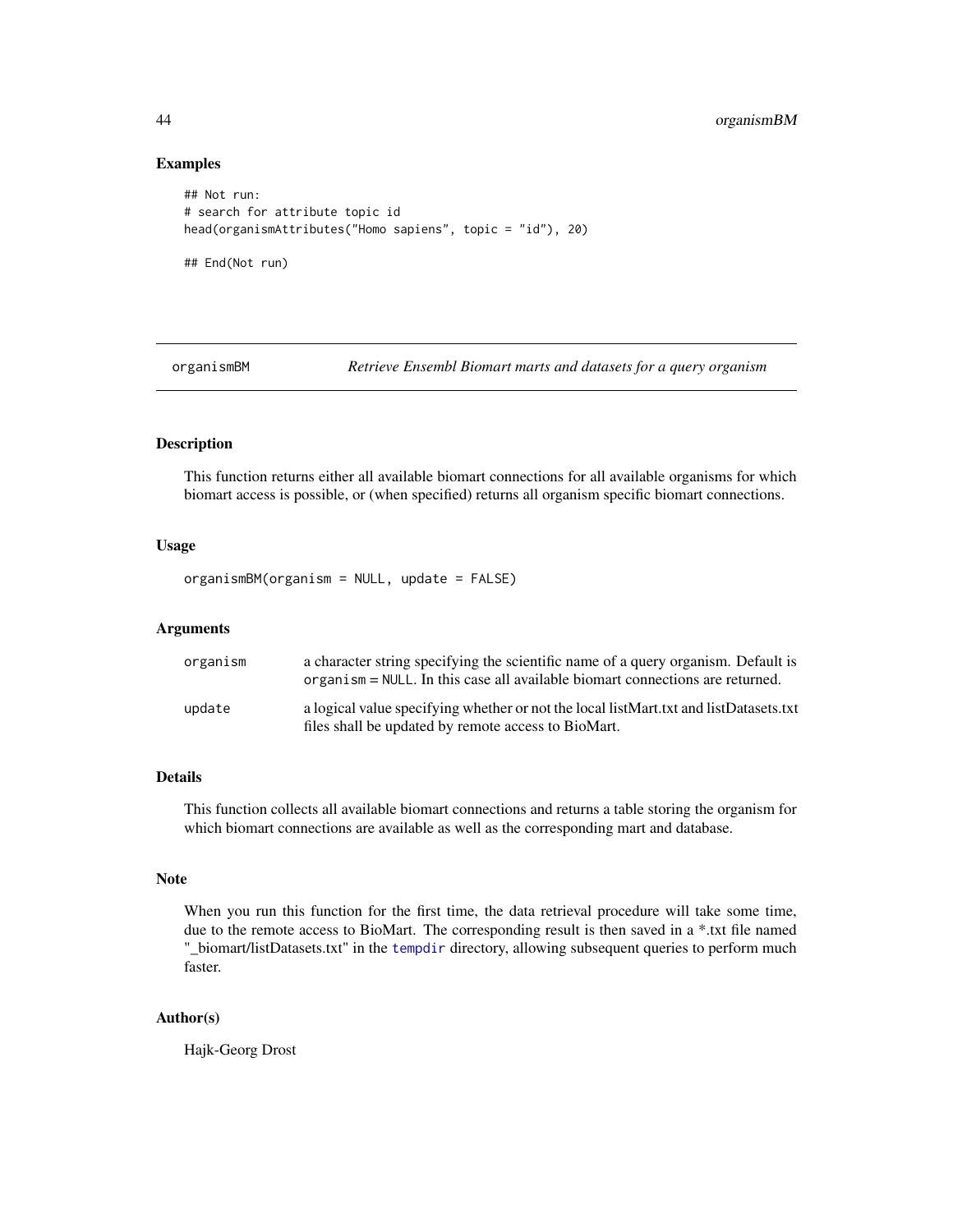# <span id="page-44-0"></span>organismFilters 45

#### References

#### <http://biomart.org/>

Mapping identifiers for the integration of genomic datasets with the R/Bioconductor package biomaRt. Steffen Durinck, Paul T. Spellman, Ewan Birney and Wolfgang Huber, Nature Protocols 4, 1184- 1191 (2009).

BioMart and Bioconductor: a powerful link between biological databases and microarray data analysis. Steffen Durinck, Yves Moreau, Arek Kasprzyk, Sean Davis, Bart De Moor, Alvis Brazma and Wolfgang Huber, Bioinformatics 21, 3439-3440 (2005).

#### See Also

[getMarts](#page-22-1), [getDatasets](#page-11-1), [biomart](#page-3-1), [organismFilters](#page-44-1), [organismAttributes](#page-41-1)

# Examples

```
## Not run:
# returning all available biomart connections
head(organismBM(), 20)
# retrieving all available datasets and biomart connections for
# a specific query organism (scientific name)
organismBM(organism = "Homo sapiens")
# you can also update the downloaded version using
# the "update = TRUE" argument
head(organismBM(update = TRUE), 20)
```

```
## End(Not run)
```
<span id="page-44-1"></span>organismFilters *Retrieve Ensembl Biomart filters for a qyery organism*

#### Description

In addition to the [organismBM](#page-43-1) and [organismAttributes](#page-41-1) functions, this function returns all available filters that can be accessed through different marts and datasets for a given query organism.

#### Usage

```
organismFilters(organism, update = FALSE, topic = NULL)
```

| organism | a character string specifying the scientific name of a query organism.                                                                                                   |
|----------|--------------------------------------------------------------------------------------------------------------------------------------------------------------------------|
| update   | a logical value specifying whether or not the local listMart.txt, listDatasets.txt,<br>and list Filters organism txt files shall be updated by remote access to BioMart. |
| topic    | a character string specifying a topic (category) of filters, e.g. $\text{topic} = "id".$                                                                                 |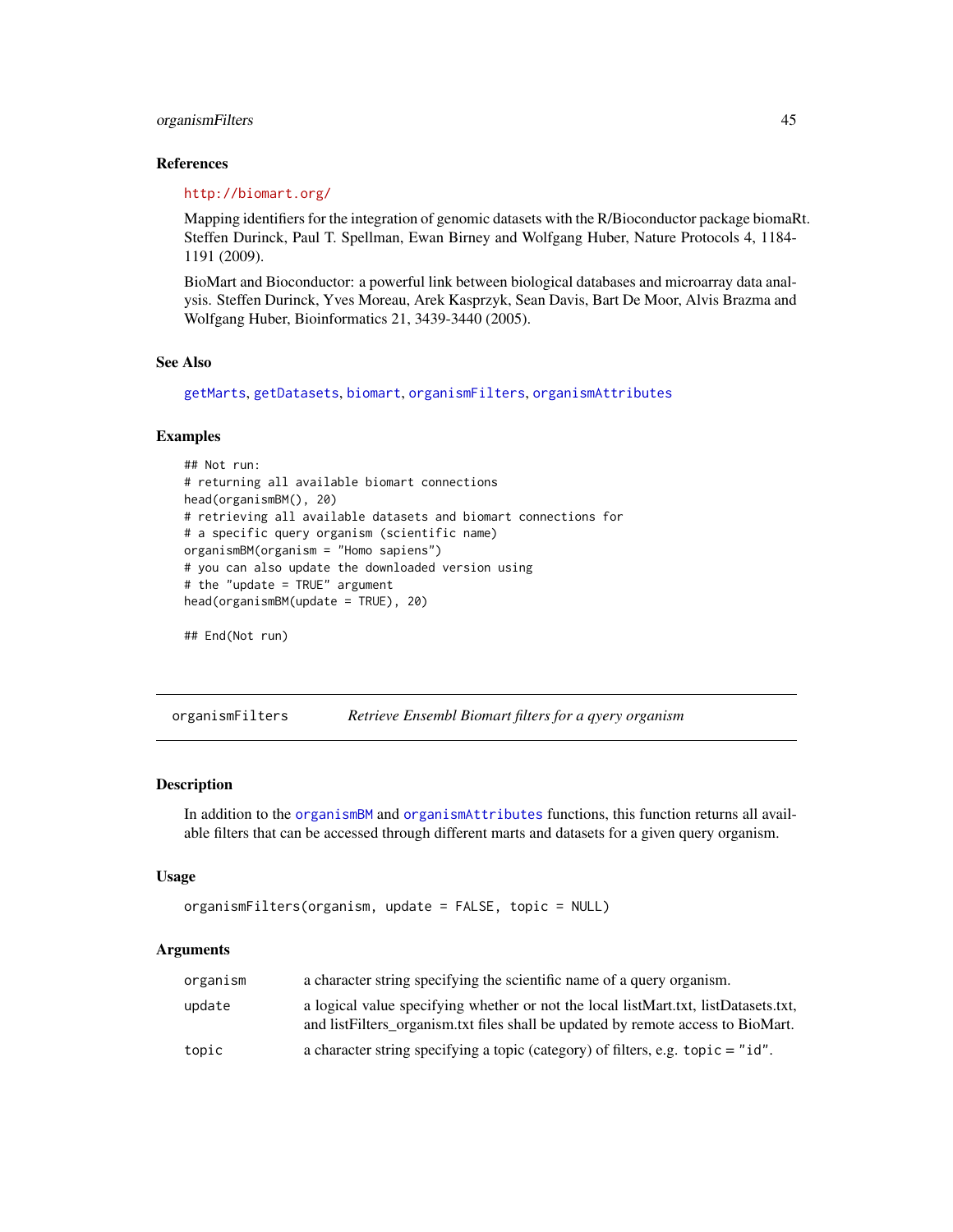# Details

For a given query organism, this function retrieves all available filters that can be accessed through different marts and datasets.

Sometimes the same filter names correspond to different datasets and marts causing problems when using [getMarts](#page-22-1). The approach introduced by this function provides (again) a organism centric way of accessing organism specific filters.

The topic argument allows the user to search for specific filters topics/categories for faster selection.

#### Value

a data.frame storing corresponding filter names, description, datasets, and marts.

#### Note

When you run this function for the first time, the data retrieval procedure will take some time, due to the remote access to BioMart. The corresponding result is then saved in a \*.txt file within the [tempdir](#page-0-0) directory named "\_biomart/listMarts.txt","\_biomart/listDatasets.txt", and "\_biomart/listFilters\_organism.txt", allowing subsequent queries to perform much faster.

#### Author(s)

Hajk-Georg Drost

#### References

#### <http://biomart.org/>

Mapping identifiers for the integration of genomic datasets with the R/Bioconductor package biomaRt. Steffen Durinck, Paul T. Spellman, Ewan Birney and Wolfgang Huber, Nature Protocols 4, 1184- 1191 (2009).

BioMart and Bioconductor: a powerful link between biological databases and microarray data analysis. Steffen Durinck, Yves Moreau, Arek Kasprzyk, Sean Davis, Bart De Moor, Alvis Brazma and Wolfgang Huber, Bioinformatics 21, 3439-3440 (2005).

# See Also

[organismBM](#page-43-1), [organismAttributes](#page-41-1), [getAttributes](#page-8-1), [getDatasets](#page-11-1), [getMarts](#page-22-1)

# Examples

```
## Not run:
# search for filter topic "id"
head(organismFilters("Homo sapiens", topic = "id"), 20)
```
## End(Not run)

<span id="page-45-0"></span>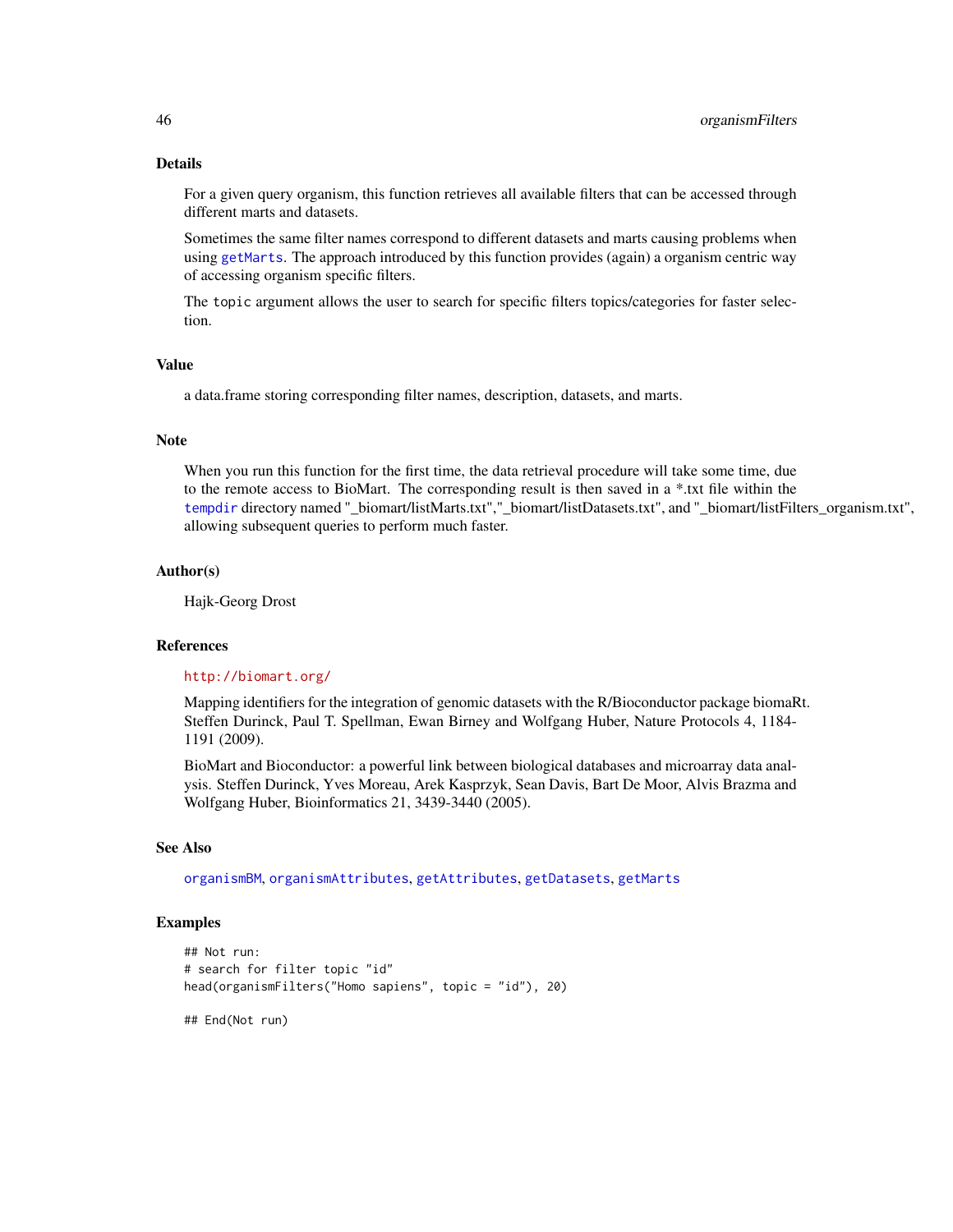<span id="page-46-1"></span><span id="page-46-0"></span>read\_assemblystats *Import Genome Assembly Stats File*

#### Description

This function reads an organism specific Genome Assembly Stats file that was retrieved with [getAssemblyStats](#page-6-1).

# Usage

read\_assemblystats(file, type = "raw")

# Arguments

| file | a character string specifying the path to the file storing the Genome Assembly<br>Stats file.                                                                                    |
|------|----------------------------------------------------------------------------------------------------------------------------------------------------------------------------------|
| type | either type = "raw" to import the entire genome assembly stats file or type = "stats"<br>to import overall statistics including all chromosomes, mitochondria and plas-<br>tids. |

# Details

This function takes a string specifying the path to the Genome Assembly Stats file of interest (e.g. the path returned by [getAssemblyStats](#page-6-1)) and imports it.

#### Author(s)

Hajk-Georg Drost

# See Also

[getAssemblyStats](#page-6-1), [read\\_genome](#page-47-1), [read\\_proteome](#page-49-1), [read\\_cds](#page-46-2), [read\\_gff](#page-48-1)

<span id="page-46-2"></span>read\_cds *Import CDS as Biostrings or data.table object*

# Description

This function reads an organism specific CDS stored in a defined file format.

# Usage

```
read_cds(file, format = "fasta", obj.type = "Biostrings",
 delete_corrupt = FALSE, ...)
```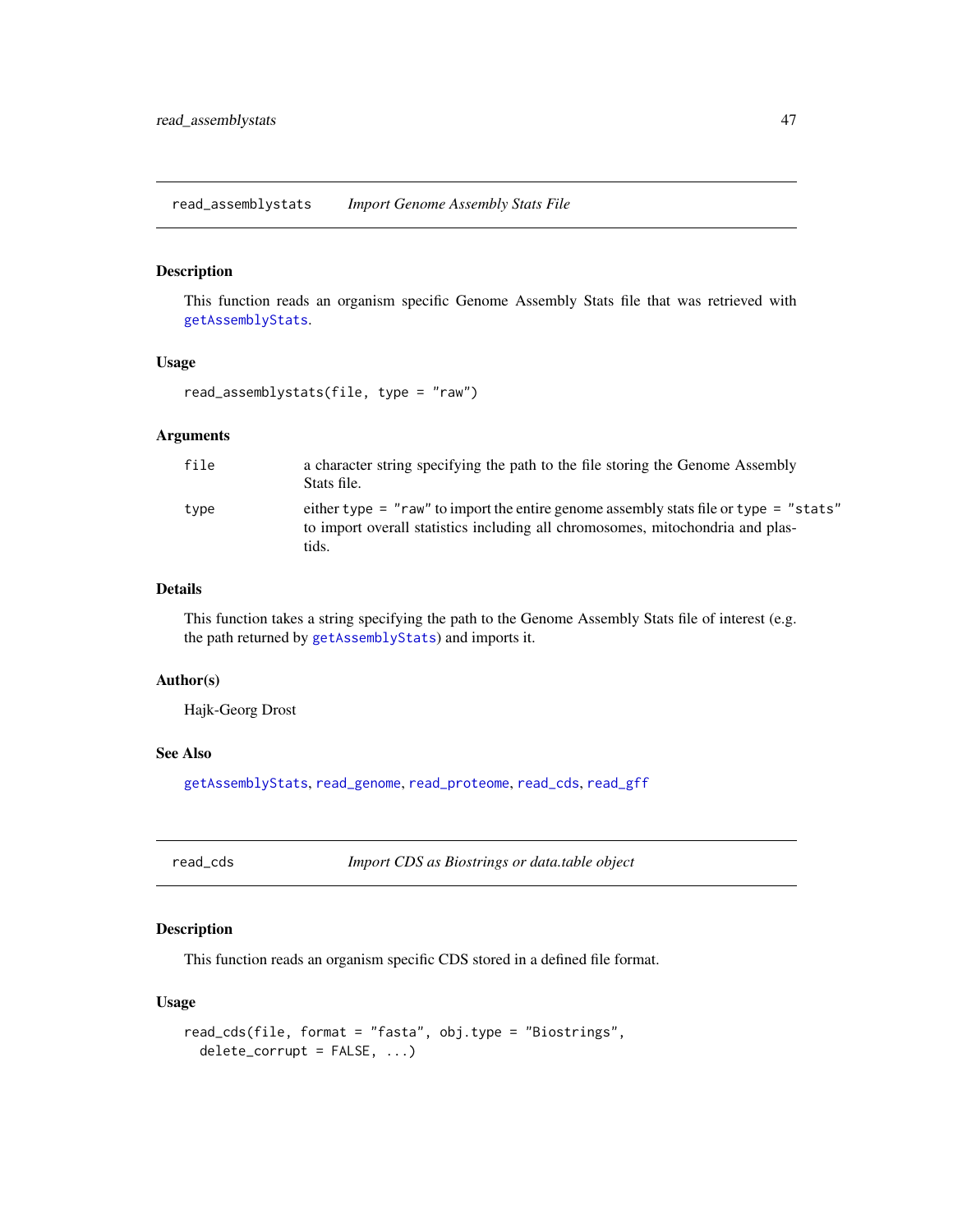# <span id="page-47-0"></span>Arguments

| file     | a character string specifying the path to the file storing the CDS.                                                                                                                         |
|----------|---------------------------------------------------------------------------------------------------------------------------------------------------------------------------------------------|
| format   | a character string specifying the file format used to store the genome, e.g. format = "fasta"<br>(default) or format = $"g$ bk".                                                            |
| obj.type | a character string specifying the object stype in which the genomic sequence<br>shall be represented. Either as obj.type = "Biostrings" (default) or as<br>$obj.type = "data.table".$       |
|          | delete_corrupt a logical value specifying whether potential CDS sequences that cannot be di-<br>vided by 3 shall be be excluded from the the dataset. Default is delete_corrupt = $FALSE$ . |
| $\ddots$ | additional arguments that are used by read. fasta.                                                                                                                                          |

# Details

The read.cds function takes a string specifying the path to the cds file of interest as first argument.

It is possible to read in different proteome file standards such as *fasta* or *genebank*.

CDS stored in fasta files can be downloaded from http://www.ensembl.org/info/data/ftp/index.html.

# Value

A data.table storing the gene id in the first column and the corresponding sequence as string in the second column.

# Author(s)

Hajk-Georg Drost

# See Also

[getCDS](#page-9-1), [read\\_genome](#page-47-1), [read\\_proteome](#page-49-1), [read\\_gff](#page-48-1), [read\\_rna](#page-50-2)

<span id="page-47-1"></span>read\_genome *Import Genome Assembly as Biostrings or data.table object*

# Description

This function reads an organism specific genome stored in a defined file format.

# Usage

```
read_genome(file, format = "fasta", obj.type = "Biostrings", ...)
```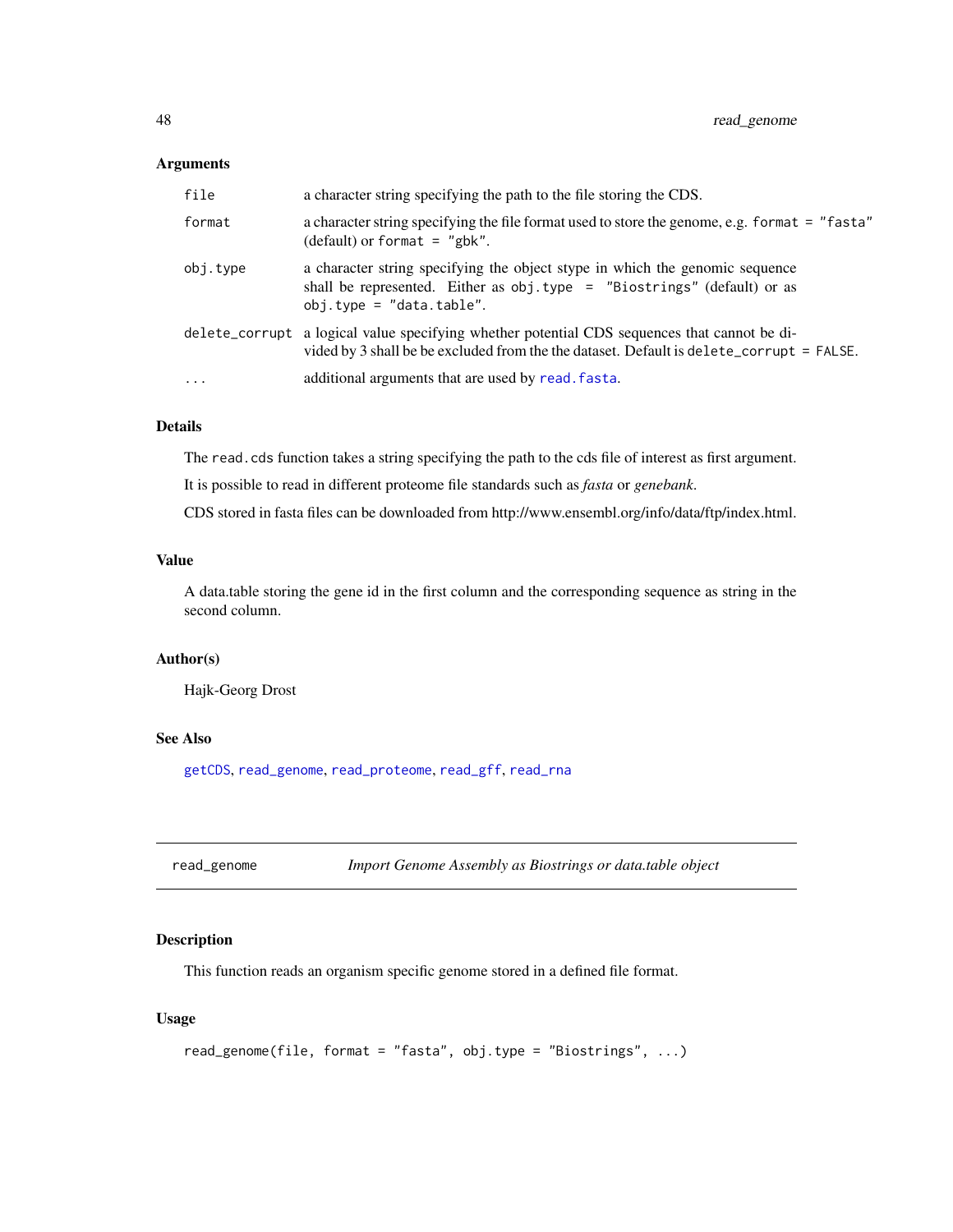#### <span id="page-48-0"></span>read\_gff 49

# Arguments

| file     | a character string specifying the path to the file storing the genome.                                                                                                                |
|----------|---------------------------------------------------------------------------------------------------------------------------------------------------------------------------------------|
| format   | a character string specifying the file format used to store the genome, e.g. format = "fasta"<br>(default) or format = $"g$ bk".                                                      |
| obj.type | a character string specifying the object stype in which the genomic sequence<br>shall be represented. Either as obj.type = "Biostrings" (default) or as<br>$obj.type = "data.table".$ |
| $\cdots$ | additional arguments that are used by the read. fasta function.                                                                                                                       |

# Details

This function takes a string specifying the path to the genome file of interest as first argument (e.g. the path returned by [getGenome](#page-14-1)).

#### Value

Either a Biostrings or data.table object.

# Author(s)

Hajk-Georg Drost

# See Also

[getGenome](#page-14-1), [read\\_proteome](#page-49-1), [read\\_cds](#page-46-2), [read\\_gff](#page-48-1), [read\\_rna](#page-50-2)

<span id="page-48-1"></span>read\_gff *Import GFF File*

#### Description

This function reads an organism specific CDS stored in a defined file format.

# Usage

```
read_gff(file)
```
# Arguments

file a character string specifying the path to the file storing the CDS.

# Details

This function takes a string specifying the path to the GFF file of interest (e.g. the path returned by [getGFF](#page-16-1)).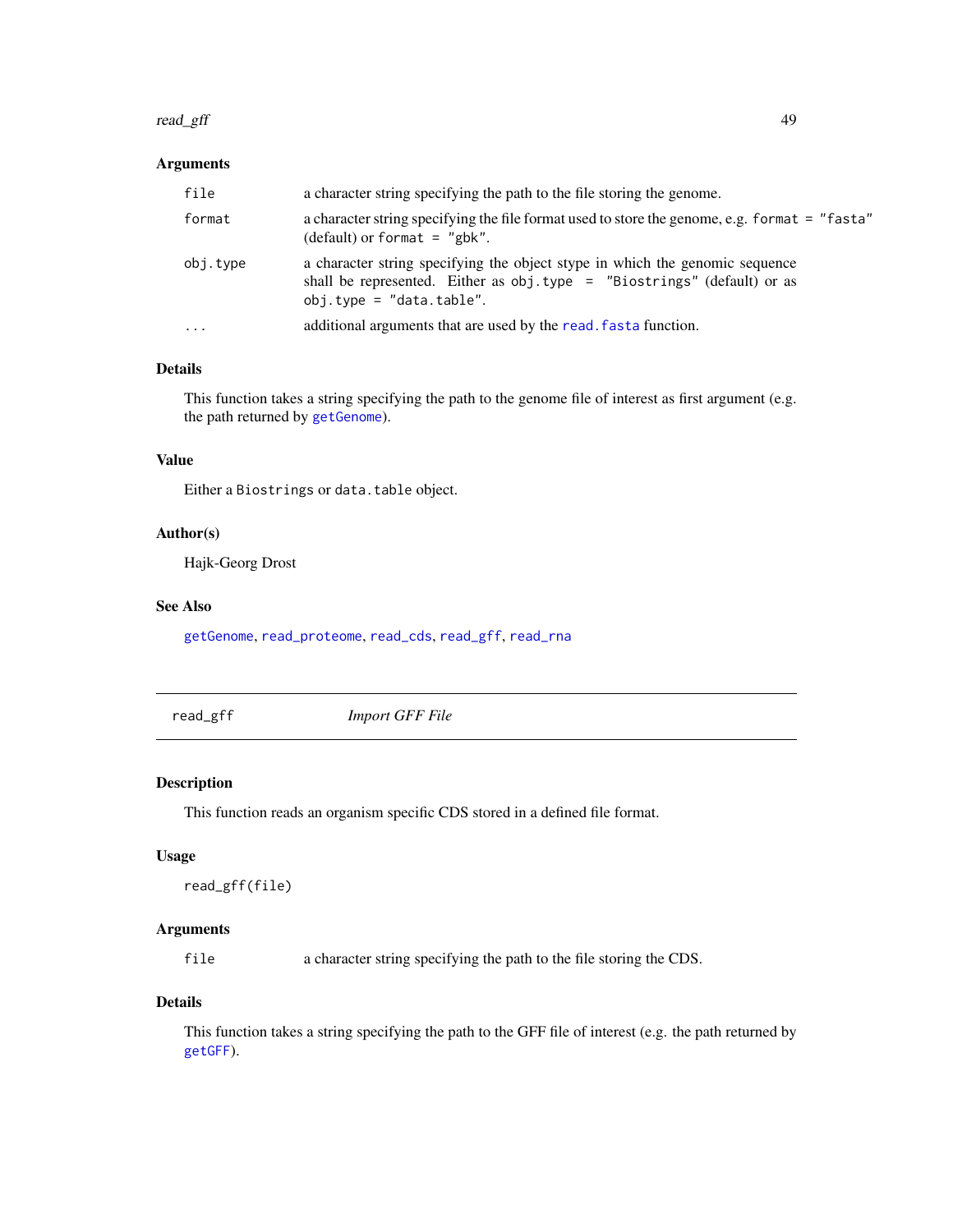<span id="page-49-0"></span>Value

Either a Biostrings or data.table object.

#### Author(s)

Hajk-Georg Drost

# See Also

[getGenome](#page-14-1), [read\\_genome](#page-47-1), [read\\_proteome](#page-49-1), [read\\_cds](#page-46-2), [read\\_rna](#page-50-2)

<span id="page-49-1"></span>read\_proteome *Import Proteome as Biostrings or data.table object*

# Description

This function reads an organism specific proteome stored in a defined file format.

# Usage

```
read_proteome(file, format = "fasta", obj.type = "Biostrings", ...)
```
# Arguments

| file     | a character string specifying the path to the file storing the proteome.                                                                                                                 |
|----------|------------------------------------------------------------------------------------------------------------------------------------------------------------------------------------------|
| format   | a character string specifying the file format used to store the genome, e.g. format = "fasta"<br>(default) or format $=$ "gbk".                                                          |
| obj.type | a character string specifying the object stype in which the genomic sequence<br>shall be represented. Either as $obj. type = "Biostrings" (default) or as$<br>$obj.type = "data.table".$ |
| $\cdots$ | additional arguments that are used by read. fasta.                                                                                                                                       |

# Details

This function takes a string specifying the path to the proteome file of interest as first argument. It is possible to read in different proteome file standards such as *fasta* or *genebank*.

# Value

Either a Biostrings or data.table object.

# Author(s)

Hajk-Georg Drost

# See Also

[getProteome](#page-25-1), [read\\_genome](#page-47-1), [read\\_gff](#page-48-1), [read\\_cds](#page-46-2), [read\\_rna](#page-50-2)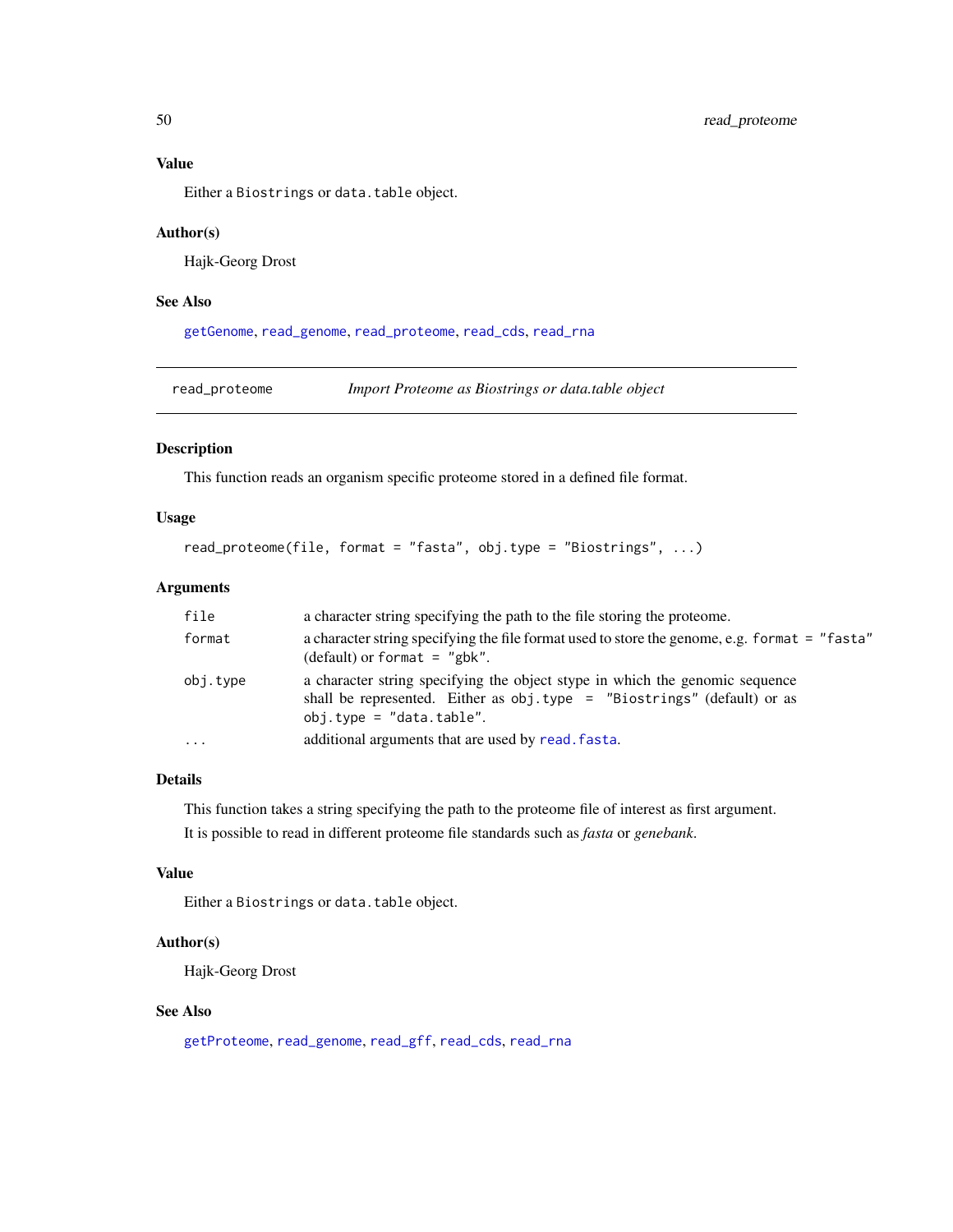<span id="page-50-1"></span><span id="page-50-0"></span>

This function reads an organism specific Repeat Masker output file.

#### Usage

read\_rm(file)

# Arguments

| file | a character string specifying the path to the file storing the Repeat Masker output |
|------|-------------------------------------------------------------------------------------|
|      | (e.g. retrieved with getRepeatMasker).                                              |

# Details

This function takes a string specifying the path to the Repeat Masker output file of interest as first argument.

# Author(s)

Hajk-Georg Drost

# See Also

[getRepeatMasker](#page-28-1), [read\\_genome](#page-47-1), [read\\_proteome](#page-49-1), [read\\_gff](#page-48-1), [read\\_rna](#page-50-2)

<span id="page-50-2"></span>read\_rna *Import RNA as Biostrings or data.table object*

# Description

This function reads an organism specific RNA stored in a defined file format.

# Usage

```
read_rna(file, format = "fasta", obj.type = "Biostrings", ...)
```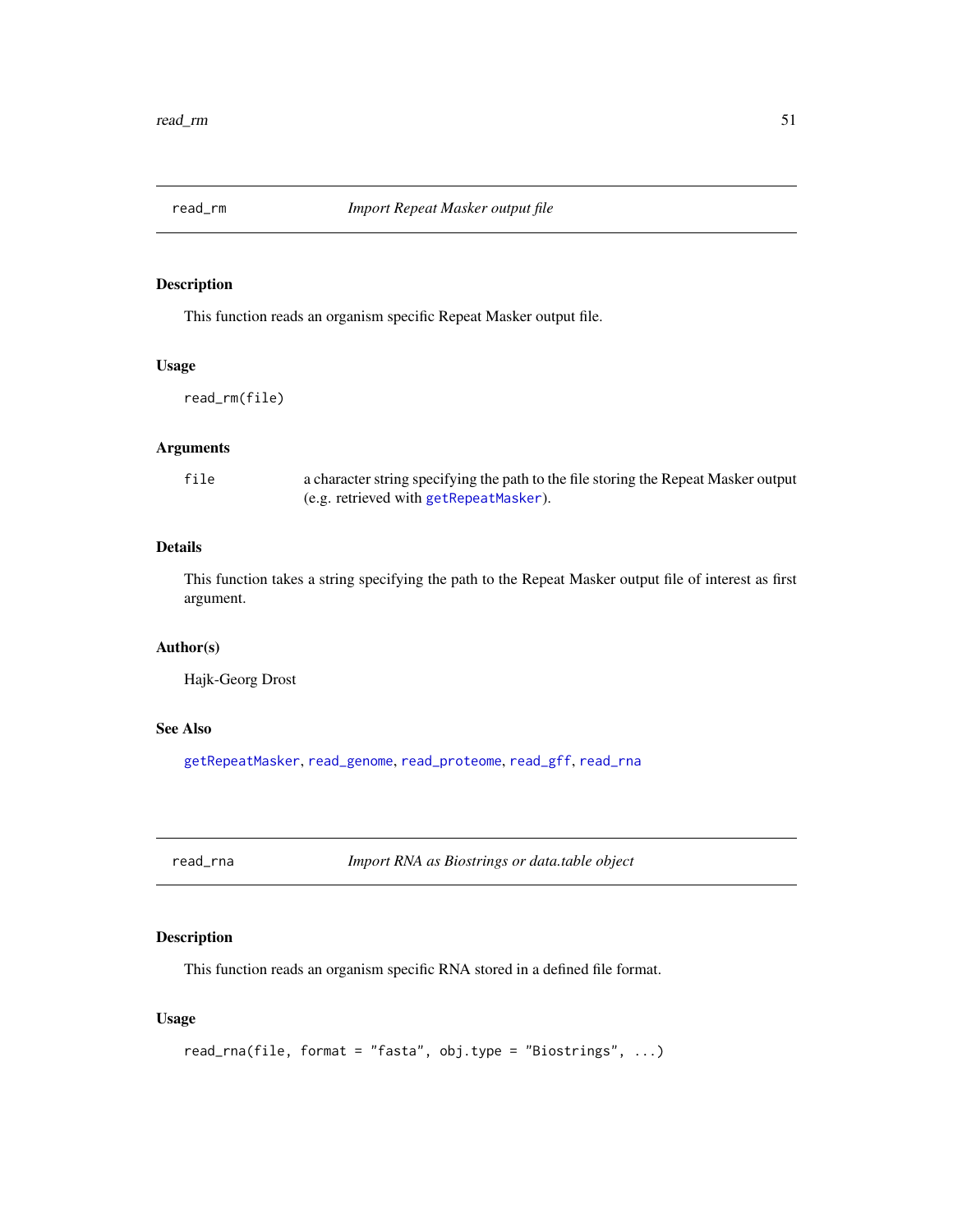# <span id="page-51-0"></span>Arguments

| file      | a character string specifying the path to the file storing the RNA.                                                                                                                      |
|-----------|------------------------------------------------------------------------------------------------------------------------------------------------------------------------------------------|
| format    | a character string specifying the file format used to store the genome, e.g. format = "fasta"<br>(default) or format = $"g$ bk".                                                         |
| obj.tvpe  | a character string specifying the object stype in which the genomic sequence<br>shall be represented. Either as $obj. type = "Biostrings" (default) or as$<br>$obj.type = "data.table".$ |
| $\ddotsc$ | additional arguments that are used by read. fasta.                                                                                                                                       |

# Details

This function takes a string specifying the path to the RNA file of interest as first argument. It is possible to read in different proteome file standards such as *fasta* or *genebank*.

# Value

A data.table storing the gene id in the first column and the corresponding sequence as string in the second column.

#### Author(s)

Hajk-Georg Drost

### See Also

[getRNA](#page-29-1), [read\\_genome](#page-47-1), [read\\_proteome](#page-49-1), [read\\_gff](#page-48-1)

refseqOrganisms *Retrieve All Organism Names Stored on refseq*

# Description

This function extracts all organism names (scientific names) for which genomes, proteomes, and CDS files are stored on the NCBI refseq server.

# Usage

refseqOrganisms()

#### Author(s)

Hajk-Georg Drost